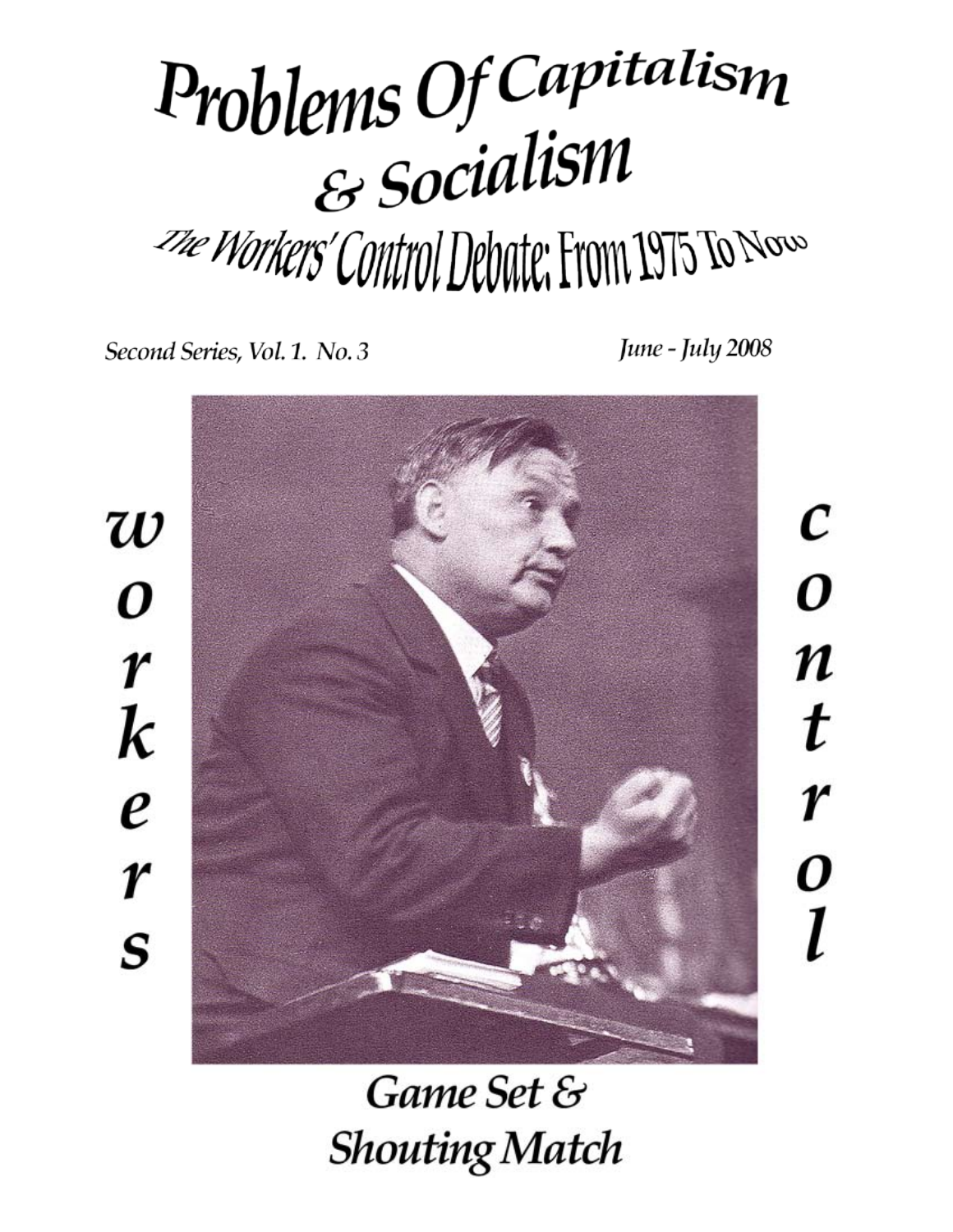# *Problems of Capitalism & Socialism*

## *The Debate on Workers' Control. From Discussion to Denial. From Failure to Fallout. From 1975 to Now.*

| <b>SECOND SERIES, VOLUME ONE, NUMBER THREE</b>                                                                                              | <b>Published</b> |
|---------------------------------------------------------------------------------------------------------------------------------------------|------------------|
| <b>Multi-user subscription rates available from the</b>                                                                                     |                  |
| <i>editor.</i>                                                                                                                              |                  |
| Next Issue—Individuals wishing to ensure their                                                                                              |                  |
| copy of the next issue, please send $\pounds 4$ ; $\pounds 6$ (payable to                                                                   |                  |
| Athol Books) to 33 Athol Street, Belfast, BT12 4GX,                                                                                         |                  |
| <b>Northern Ireland.</b><br>Subscription to this magazine in PDF format is<br>available, price $\epsilon$ 1.50; £1.00, per issue. See Athol | websi            |
| <b>Books website for details</b>                                                                                                            |                  |

**Second Series Communism Published** *By***: Problems Of Communism** *Committee.*

> *Edited by: Joe Keenan 33 Athol Street Belfast BT12 4GX email: joe @atholbooks.org website: http://www.atholbooks.org*

#### *Contents*

|        | Article                                         | Author                                                                         | $P_{AGE}$      |
|--------|-------------------------------------------------|--------------------------------------------------------------------------------|----------------|
|        | What Went Wrong In The<br>Seventies?            | Editorial                                                                      | $\overline{3}$ |
| (1974) | Workers' Control In Britain                     | British & Irish Communist<br><b>Organisation - Policy Statement</b>            | 11             |
|        | Worker Directors—The British<br>Debate—Part Two | Manus O'Riordan<br>Reflections On The Campaign For Workers' Control In Britain | 32             |
|        | Part 5: Incomes Policy                          | Conor Lynch                                                                    | <u>36</u>      |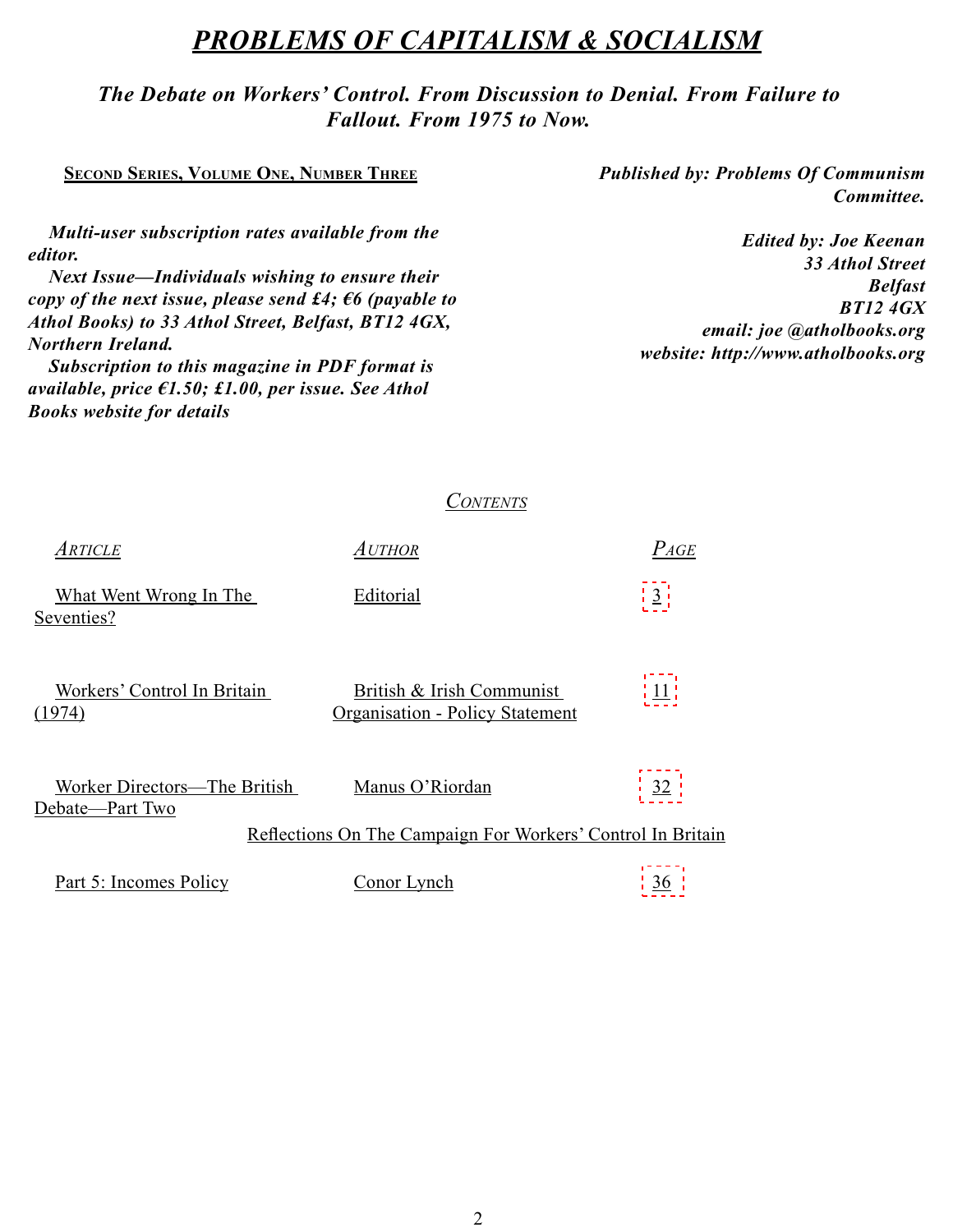# <span id="page-2-0"></span>*What Went Wrong In The Seventies?*

*Editorial*

*The great question of workers' control today is, how come we don't have it now? What went wrong thirty years ago?*

*From the sixties through to the seventies the working class clearly was the strongest element in British society. Leading sections in some of the strongest unions in the TUC were convinced of the case for industrial democracy. The Labour Party, which had just become the natural party of government, had pledged itself in the Social Contract which won it the 1974 elections to carry the TUC's preferred scheme of things through to the Statute Book.*

But somehow it all went wrong. The TUC couldn't make its mind up as to what it really wanted. After Wilson's resignation and Varley's appointment as Secretary of State for Industry, Labour's enthusiasm for industrial democracy waned somewhat and it was allowed to keep the Bullock Report on hold while the General Council dithered. Thatcher declared herself for Free Collective Bargaining and a large section of the working class heard that clear message and, in 1979, voted for an end to indecision.

And now it's all gone.

The Labour Party has absorbed Thatcher and has carried her vision of market revival to nightmarish lengths even such as she would never have dreamed of.

The unions now are wondering where the industries that once employed their members all went and wondering where their members got to around about the time those industries disappeared. And wondering how now, in the absence of any industrial workers to recruit, they can learn to serve the booming, nonunionised, Service Sector.

The seventies gave us really the Mother of all Free Collective Bargains. Well, Free anyway and certainly Collective. But not really much of a bargain.

Essentially, the trade union movement as a whole girded its loins to freely and collectively bargain us out of a Socialist future.

The series of articles by Manus O'Riordan which we are reprinting from Liberty (the journal of the Irish Transport & General Workers' Union, now SIPTU, they were first published in 1976 - 1977) shows very clearly the depth of confusion and division within the British trade union movement.

Confusion is always with us and was particularly acute in those debates because it was accompanied by a sometimes overwhelming (albeit perfectly natural) fear; fear to leave the well worn paths of days gone by. The depth of the divisions at that time was, and remains, less easy to understand. No substantial material interests were under attack. No jobs were at stake in the bureaucracies and there was no risk of membership being poached.

Extracts from the Congress debates on industrial democracy demonstrate that on the anti-TUC side of the matter eyes that were peering darkly through ideological glasses were blind alike to opportunities and pitfalls.

That is not to say that it was only the Left that was to blame for the failure. But just as the TUC as a whole should have been pressuring Eric Varley to implement the Bullock Report, just so should socialists in the unions have been pushing for a clear commitment to workers' control within the TUC. But ideology came first, and the comfort of the blinkers.

In this issue's instalment of the series Manus quotes Eddie Marsden of the EETPU (electricians) on how free collective bargaining was taking capitalism to the precipice, but industrial democracy was holding out a helping hand to Bosses on the Brink:

*"The difference between collective bargaining machinery and supervisory boards is that supervisory boards bring the workers in line with the running of this particular system at a time when it is finishing, and we ought to finish it completely."*

Where the likes of Jack Jones, Clive Jenkins, David Lea, Jack Dunn, Bernard Dix and too few others could see the situation in detail with all its ramifications of potential and peril, the ideological Left could not see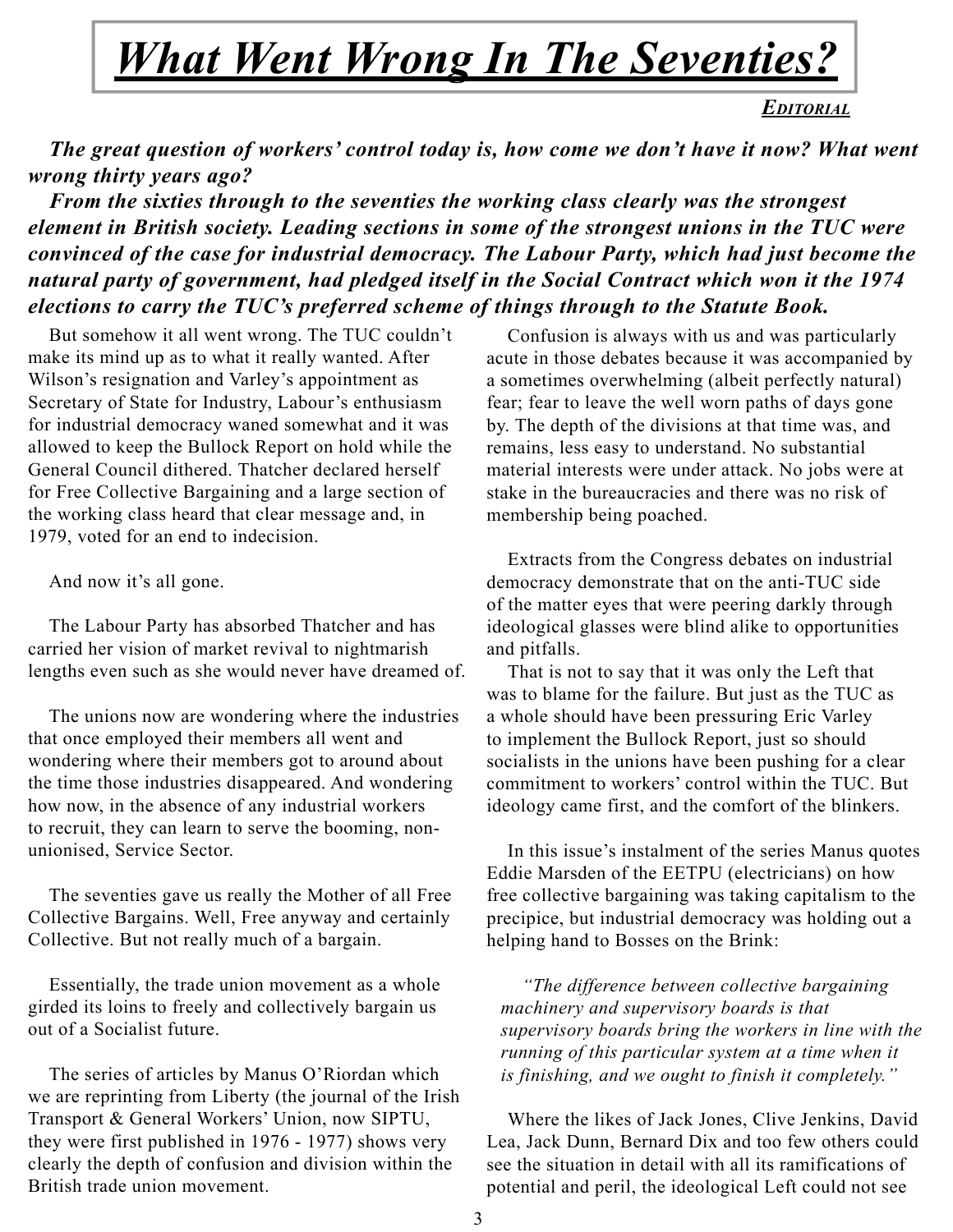past its broadest slogans of wish-fulfillment dreams and wish-fulfilment nightmares, (it has always difficult to be sure which aspect of the millenium attracts them most: *"The Revolution Is Almost Here"*, or *"We're All Doomed"*).

On this occasion the ideological Left laid aside many of its usual preoccupations, the better to induce paralysis in its victim. The ideological Left was not usually any fan of free collective bargaining which, Eddie Marsden to one side for a moment, is something that, for it, occurs within and sustains rather than puts an end to, capitalism. Nor had it ever, while the great economic theorist of the Labour Right had breath and such influence as set Crossland above Bevan, a good word to say for Allan Flanders. But in that moment the Maoists, Trots and Leninists, Bukharinites and Gramscians were all of them, however briefly, converts to economism and chums to that Great Beast of the Oxford School of Industrial Relations (the aforementioned Brother Flanders): all of them advocates of the Great Free Collective Bargain to come, opponents of any boardroom deals with the devil.

By the time the debate on industrial democracy, which culminated in the Bullock Report, can be said to have begun, in and about the evidences to and the recommendations of the Donovan Commission of 1965 - 68, the sources of Left wing ideology were rather more diffuse than they had been since the twenties.

For many years Left wing ideology came wholesale out of King Street, home of the Communist Party of Great Britain. But then Kruschev denounced Stalin at the 20th Congress of the CPSU and the Party lost its detailed control of the production of theory. In 1960 or thereabouts the New Reasoner merged with the Universities and Left Review to form the New Left Review with Stuart Hall as editor. Within a couple of years Hall had run the magazine into the ground and Perry Anderson, a monied Anglo-Irish theoretician of the production of theory, bought the bankrupt sheet up lock, stock and editorial board.

His hostile takeover of the New Left Review, which left Hall and Thompson and the old Board, which Anderson described as *'a constitutional builtin irritant and distraction'*, hanging in the wind, was accomplished by April 1963. There is no denying Anderson's craft and endeavour for he very quickly established the NLR as the rich creamy centre, the

intellectual core, of the British Left. What Perry Anderson thought, his fads of the moment, whatever French philosopher he was dallying with; all that then and little else was the intellectual content of the British Left from the sixties through to the Forward March Of Labour Halted and beyond.

(Anderson's control of the NLR was as absolute as he wished but for the most part lightly felt. At all events he ceased editing the magazine in 1982 and had no need to assert himself as proprietorial lord of all he surveyed until 1992 when, in the words of nineteen out of twenty-seven members of His editorial board who were given no choice but to resign…

*" In the autumn of 1992, by means of what amounted to a boardroom coup, control of New Left Review was for the first time in its thirty-year existence taken from the Editorial Board/Committee and given into the hands of a shareholders' Trust. The EC was peremptorily disbarred from overall responsibility for the Review and informed that any future role it might play would be at most advisory…"*

And so on from nineteen disillusioned intellectuals who presumably knew nothing, or had forgotten, about the original coup through which the conditions of their existence had been secured. The Lord of the Money giveth and the Lord of the Money taketh away. Just why Perry Anderson, with his brother Benedict and Ronald Fraser, felt the need to restructure the financial and subjective character of Left ideology by way of a Trust of they three Trustees I don't know. Perhaps he had had occasion to research the inner workings of the Irish Times? Anyway…)

Apart from the New Left Review and the nothaving-gone-away-you-know just yet CPGB the only other substantial source of British Left ideology in this crucial period was the grossly misnamed Institute For Workers' Control (proprietor Mr. K. Coates).

From those three sources and other subsidiary streams of the collective unconsciousness there was an awful lot of ideology about and all of it, as you might expect, very much of a muchness.

1967, two years into the Donovan Commission, one year before its final report, saw the publication by Penguin Books of a New Left Review collection entitled The Incompatibles: Trade Union Militancy And The Consensus. Of thirteen contributions to that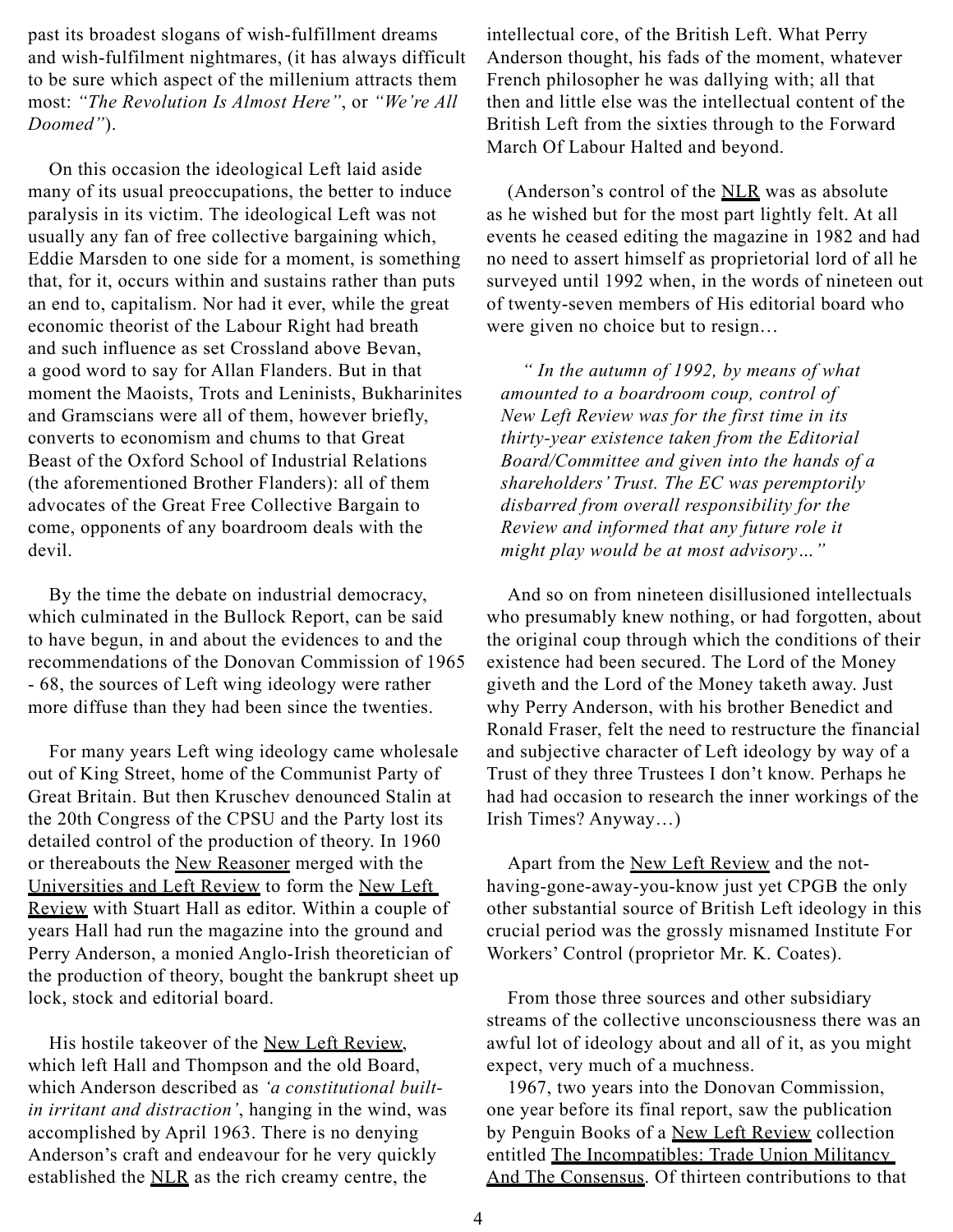book, four are of some interest now; articles by Perry Anderson, Ken Coates, Clive Jenkins (then General Secretary of the Association of Supervisory Staffs, Executives and Technicians) and Jack Jones (then Assistant Executive Secretary of the T&G).

Perry Anderson's article on The Limits and Possibilities of Trade Union Action was, for the most part, a New Left restatement in its own terms of the classic Marxist-Leninist position on the political futility of trade union economism, the conclusions of which would at that time have been accepted by any British Leftie to the right of anarcho-syndicalism. What lifts it out of the mundane run of such things is Perry's daring sleight of hand by which he appears to suggest that Very Very Very militant economism might not be all that politically futile after all (before concluding in the final analysis that nothing else can fulfill the historic role of a political party of the working class). It's a real roller-coaster of an ideological ride. Here's a taste…

*"All mature socialist theory since Lenin has started by stressing the insurmountable limitations of trade union action in a capitalist society. This emphasis emerged in the struggle against the various forms of syndicalism and spontaneism endemic in the European working-class movement in the early years of the century…* (p. 263)

*":…trade unions are dialectically both an opposition to capitalism and a component of it. For they both resist the given unequal distribution of income within the society by their wage demands, and ratify the principle of an unequal distribution by their existence, which implies as its complementary opposite that of management…The dimension of a future 'auto-suppression' is lacking in a trade union. As institutions, trade unions do not challenge the existence of society based on a division of classes, they merely express it. Thus trade unions can never be viable vehicles of advance towards socialism in themselves; by their nature they are tied to capitalism. They can bargain within the society, but not transform it…* (p. 264)

*"…A revolutionary party, as Lenin and Gramsci always stressed, embraces more than the working class; it includes intellectual and middle class elements which are bound by no inevitable ties to the socialist movement at all. Their allegiance is created, against the grain of the social structure, by the work of the revolutionary party itself…* (p. 265)

*"Culture in a capitalist society is in this sense a prerogative of a privileged strata: only if some members of these strata go over to the cause of the working class can a revolutionary movement be born. For without a revolutionary theory, there can be no revolutionary movement. Trade unions represent too limited a sociological base for a socialist movement…* (p. 267)

*"Encroaching Control. This is the strategy of partial advances on the shop floor, each one wresting successive local prerogatives from management—over hiring and firing, allocation of bonuses, work tempo, distribution of loads, etc…The balance of power in any capitalist enterprise is so unequal that—without collateral intervention by party or State—no union can hope to wrest major management prerogatives from the employers…* (pp. 268 - 269)

*"…the British trade union movement now faces the gravest threat in its history…* (p. 273)

*"…Trade unions are today unable to substantially increase the share of wages in the national income… trade union wage pressure forces productivity up, so that a constant share of the national product creates a higher standard of living for the working class. This is the hard-won minimal enclave of working class resistance in a system of permanent and profound exploitation. It is this enclave which is now threatened. The attempt to manacle the unions is an attempt to enforce a net increase in the share of profits against wages in the national income—and a relative decline in the income of the working class…* (p. 273)

*"…Trade unions are weapons of economic struggle, which are radically maladapted for aggressive political action…Whatever the degree of collaborationism of trade union leaders, the very existence of a trade union de facto asserts the unbridgeable difference between Capital and Labour in a market society; it embodies the refusal of the working class to become integrated into capitalism on its own terms. Trade unions thus everywhere produce working class consciousness…This is not the same thing as socialist consciousness…*(pp. 273 - 274)

*"…Industrial Militancy. The majority of British trade unions today are old and bureaucratic.*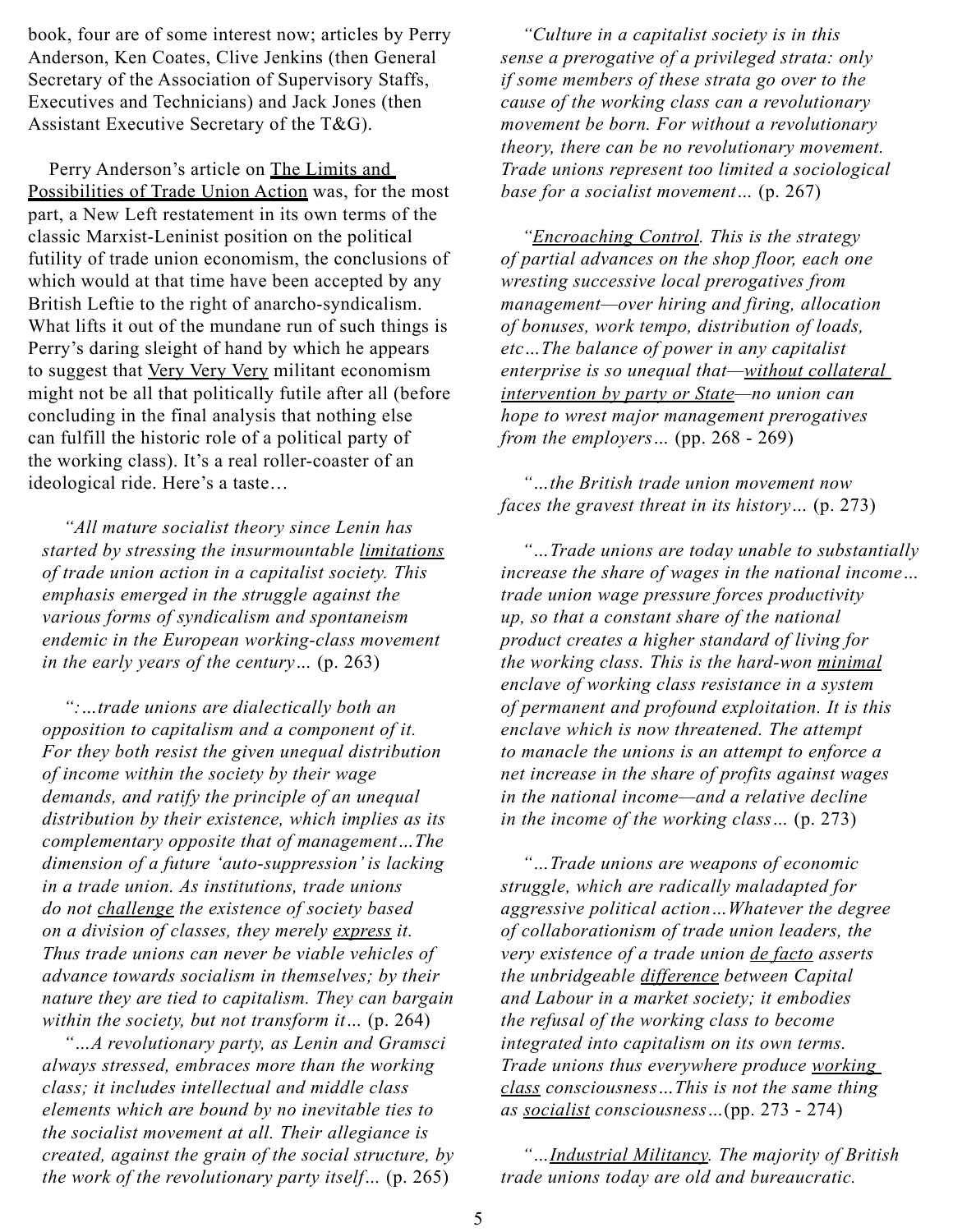*They do not enjoy the ready confidence of their members…There is no inherent reason whatever why trade unions, however large, should not achieve an accountable, participating democracy, that they normally fail to do so is not to be attributed to the blind necessities of large-scale organization, but to the total political environment in which they work. In other words, lack of democracy in trade unions is to be understood in terms of the nature of the system into which they are inserted: that is, capitalism.*

*"For it is a rule in a capitalist society that any institution or reform created for or by the working class can by that very token be converted into a weapon against it—and it is a further rule that the dominant class exerts a constant pressure towards this end…It is this ambiguity—power-for as power-over—which makes working class institutions the best of all antiworking class weapons. Thus many British trade unions today, by their very lack of democracy, serve the objective function of subordinating the working-class to capitalism…(pp. 275 - 276)*

*"Trade unions have historically bargained for better terms for the sale of labour power; they have not been able to challenge the existence of the labour market itself. Today, however, the relations between 'political' and 'economic' struggle have changed. The emergence of a state drive to impose a centralized incomes policy is one of the defining characteristics of contemporary capitalism…For our whole historical situation is now dominated by the Labour government's attempt to crush economic demands by trade unions in order to pay for a political option—the presence East of Suez, the export of capital, the prestige of the pound. The trade unions can only effectively counter this attack by rejecting the political policies of the Government, and by fighting for socialist policies which are their diametric opposite. The trade union struggle is now, necessarily, a political struggle. The two can no longer even temporarily be dissociated.*

*"Does this mean that trade unions can or should now, despite everything that has been said earlier, act as political agencies? No." (pp. 278 - 279)*

Isn't ideology simply wonderful! There is something almost heroic in all that; arguing in a book directed to trade unionists and containing articles by two very prominent trade union leaders that trade unions are *"the best of all anti-working class weapons"* and that socialism can only be built at some time in the

future, not now but soon, very soon, by a political party of middle class intellectuals. The stupidity of it approaches the sublime. But then it is pathetic in that so many in the trade union leadership were bemused, disoriented and disabled by such nonsense. And it is tragic that this *"revolutionary pessimism"* encouraged the rejection of so many opportunites in such a short space of time to realise working class strength as industrial and political power: through Barbara Castle's In Place Of Strife or Heath's Tripartite Prices & Incomes Strategy; the worst of all the wasted opportunities that pave the road that ultimately runs through Thatcher to Blair to Brown.

The 1974 Workers' Control Policy Statement of the British & Irish Communist Organisation (which is where the authors and publishers of this magazine hail from) answers all that Left infantilism on its own grounds. We have reprinted it in this issue and it is well worth reading.

Ken Coates' article in The Incompatibles collection is Wage Slaves in which he gives his own formulation of the doctrine that the working class is incapable of directed, systematic, thought…

*"Men become good for what they are expected to be good for. Thus it makes sense to explain the difficulties which workers experience, in comprehending the root causes of exploitation, by reference to the division of labour itself. In our society, the habit of abstract thinking is coalesced into determinate occupational strata, while physical activity is lumped on to other, separate, shoulders. Comprehension of the State, the market, and the other totalizing concepts which are vital to the generation of an attacking, aggressive political strategy, is not so easy if you have been kicked out of school at the age of fifteen.…*

*"It is little more than an appreciation of this fact which is involved in the insistence, by Kautsky and Lenin, that 'socialism must be brought to the working class from outside'. Certainly this does not mean that socialism can be manipulated into being by gifted pedagogues: what it does signify is that mental work, in capitalism, tends to be done by mental workers, and socialist ideas, like all others at this time, tend to find their systematic exponents among people with a training which has been acquired outside the working class."* (pp. 79 - 80) And Coates had his own version of the very militant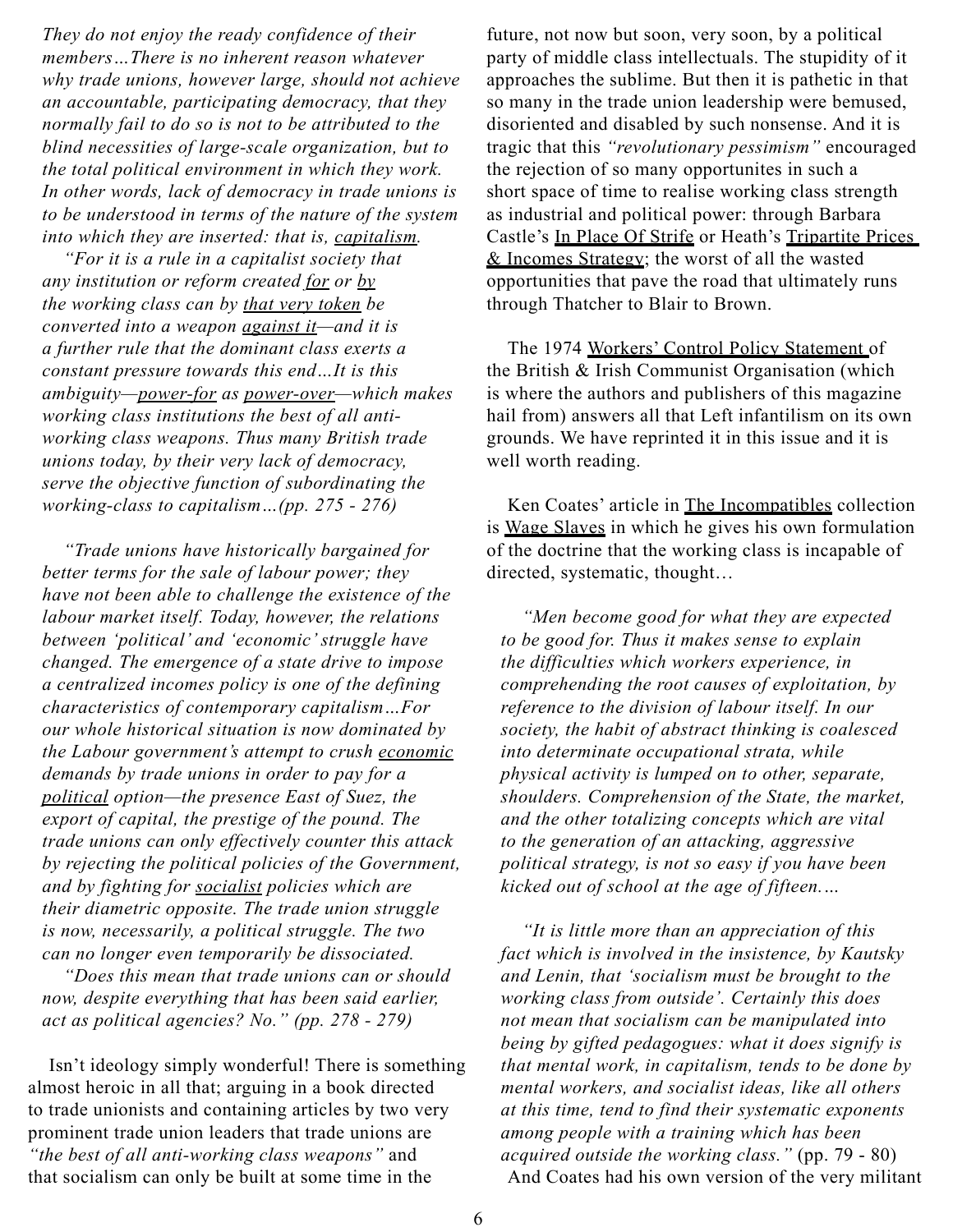militancy that would transform futile economism into a purposeful political movement…

*"No answer to the present drift of governmental action can stand up unless it is sufficiently specific, coherent and immediate to provide an alternative focus of action by the labour movement. This implies not only a set of demands for the social redistribution of privately misappropriated resources, not only a programme for both economic and political realignment internationally, but even more than these an alternative plan for overall economic development. The Wilson régime has demonstrated that planned growth is impossible within the present structure, unless it involves impermissible restrictions on the unions, attacks on the standards of the poor, and rejection of the hopes of all those sections of the people which did most to bring it into office. It remains now for others to defend those priorities which have been abandoned by the Government. This can only be done by elaborating a set of schemes for structural, anti-capitalist reforms of the economy, for extensions of public ownership, for augmentation of workers' trade union powers, which, taken together, can mobilize the effort required to overcome the existing impasse. If the present miscalled Incomes Policy were opposed by demands for real social control over rentier revenues; if it were seen that by answering the call for an end to commercial secrecy under the inspection of the work-people, the books of every firm could be made to speak the whole truth about the relation of wages, profits and productivity; if shop stewards throughout private industry were to press for effective control of production; if price control were seen as a province for effective consumers' councils: the democratic upsurge which these issues would involve could create a whole university of social transformation."* (pp. 86 - 87)

That is a use of all-embracing concepts to totalize workers' control as the broadest imaginable field for all manner of worker and consumer activism. It is a dilution of workers' control to the consistency of weak milk and water in line with his definition of it in The New Unionism (co-authored with Tony Topham, published by Peter Owen in 1972) as…

*"…the germs of workers' control exist, in greater or lesser degree, wherever strong independent trade-union and shop-floor powers act to restrain employers in the exercise of their* 

*so-called 'prerogatives'. When shop stewards operate their own overtime roster, or when they regulate, however informally, the speed of work, or when shop-floor strength and action prevent the carrying out of an arbitrary dismissal, there workers' control is being exercised. In this sense workers' control always exists in a conflict situation…workers' control is not something which is either established or not: it varies in degree and scope according to the circumstances of particular times and places, industries and occupations. Thus the dock-workers have established more workers' control than the shop assistants. The explanation for the differences between these two occupations clearly rests on differences in relative militancy, solidarity and bargaining power…*

*"…we should always remember that, until the question of ownership is solved—that is, so long as employer authority is still a separate thing based on property rights—workers' control will continue to be asserted as a countervailing element in a dual power, existing alongside and contesting the established power of capitalism and its agents."* (pp. 55 - 56)

In other words, workers' control is pretty much what trade unions do day in and day out, and have done since the National Union of Old Testament Seamen negotiated with Noah. Which strangely enough (warm words about shop stewards and militancy apart) was as much as the Flanders and Clegg of the Oxford School of Industrial Relations were prepared to allow to industrial democracy in their Right wing Social Democracy. And of that more later.

Clive Jenkins' contribution to the New Left Review collection, We haven't Got Enough!, suffered by beginning with an ideological rant warning that British politics was verging on Fascism…

*"The British unions look tired. They must be suffering from exhaustion, or they would not be acquiescent to measures of a Labour government which will turn them into departments of the State…The étatiste socialists now governing Britain recognize readily the motivations of those union leaders who also long for an accommodation with the State. Since the Mond-Turner talks at the end of the 1920s, this current of accommodation has been visible. It is warmly welcomed by those great companies moving towards oligopoly and monopoly who want a relationship with the State organs which feeds them money and lends*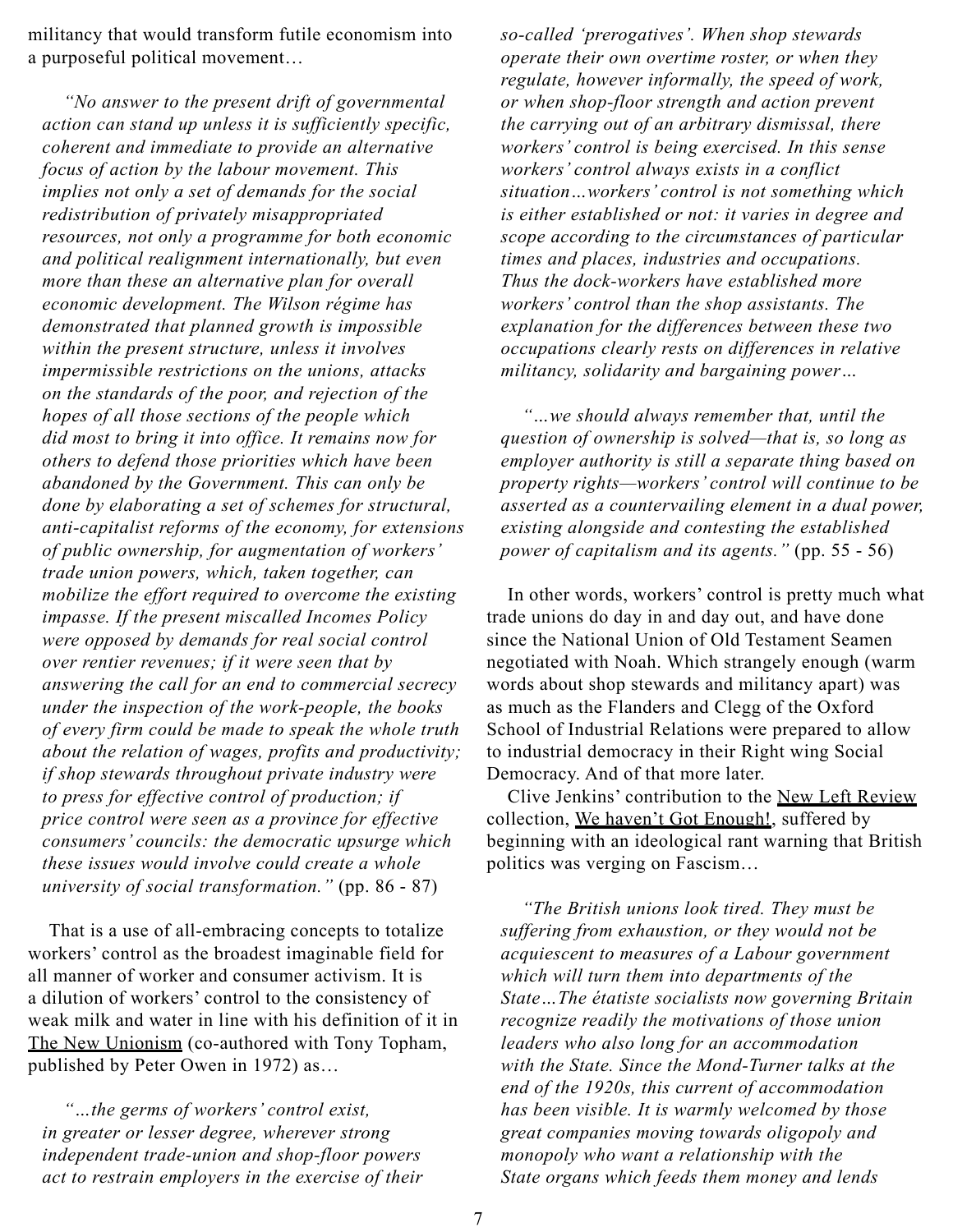*them police. What is now being envisaged in Britain is a State capitalism which enshrines privilege and borrows some of the representative features of the corporate state."* (p. 228)

Oh well! Having got that out of his system Jenkins went on to demonstrate the practical concern for working class requirements in the real world that led him eight years later onto the Bullock Committee in support of the TUC's worker-director policy. He wrote of his support for the Composite Motion on incomes policy which was carried at the 1963 Labour Party Conference whose recommendations included…

*"…e) a better system of popular administration of industrial enterprises by involving the staff of these concerns more directly in their administration; and "f) an element of public participation in the ownership and direction of companies in receipt of state aid."* (quoted p. 230)

His extended hymn of praise to the industrial relations set-up in Sweden showed what he really looked for in terms of national economic planning…

*"At any one time, one per cent of the Swedish labour force is under training. This means 35- 40,000 workers always under instruction. A similar programme for the United Kingdom would mean 250,000 persons on full time courses. In fact there are only 6,000 places available in our Government Training Centres (turning out 12,000 persons a year) with 8,000 places planned by the end of the year…*

*"…The Swedish programme is…run by a specialist National Labour Market Board. This organization has an annual budget voted by the Swedish Parliament for which it is responsible on its own account after that—although with sensible liaison and collaboration with the Government. The Board's task is to maintain full employment with a labour force as productive and skilled as it can make it…*

*"There are no directives from Ministries to the Board. It has 1,000 million kroner per annum as a budget which is administered by the eleven members who direct its work. These are the director general (who acts as chairman), an assistant director general, three members from SAF (the Swedish CBI), three from LO (the manual workers' national trade union centre), two from TCO (the non-manual workers' union centre), one from* 

*SACO (the organization of professionally qualified staff), one representative from agriculture and one to look after the special interests of women…*

*"The Board has a basic policy which can be summed up as embracing (in their words):*

*"'Full employment, stable money, higher standard of living, continuous efforts to eliminate unemployment and to satisfy the demand for labour by promoting the adjustment between sectors of surplus and sectors of over-demand. In a full employment policy special importance should be attached to measures aimed at stimulating the adjustment to economic changes.'*

*"Should we do less in Britain—and why are the unions not demanding it?"* (pp. 235 - 237)

Much less continued to be done in Britain, with the unions continuing to stand idly by. In Ireland a similar regard for the worth as well as the needs of Labour was encapsulated in the foundation of the state. And the Swedish practice as Jenkins outlines it seems at least analagous to Irish Partnership Agreements as those have developed there in recent years.

Jack Jones' article in the collection, Unions Today and Tomorrow, had nothing of ideology or ranting about it. Just over halfway through the Donovan Commission's deliberations with legislation to follow on its recommendations Jones sets out the bones of a trade union incomes policy which if it had been taken up in detail by the TUC would have diluted the (as things really worked out, very strong) justification for In Place Of Strife:

*"A genuine incomes policy must be dependent upon the community having a decisive control over the creation of wealth; in particular over the level and direction of investment. We have rejected the Government's spurious incomes policy because as one writer pointed out: 'Labour is really being asked to give its consent to a particular type of social order…a fully-fledged 'incomes policy' really implies…the equivalent of a new Social Contract.' This contract gives neither control nor guaranteed returns but merely a limited and illusory role in the distribution of incomes…*

*"…My own union has focused upon the demand for a national minimum wage*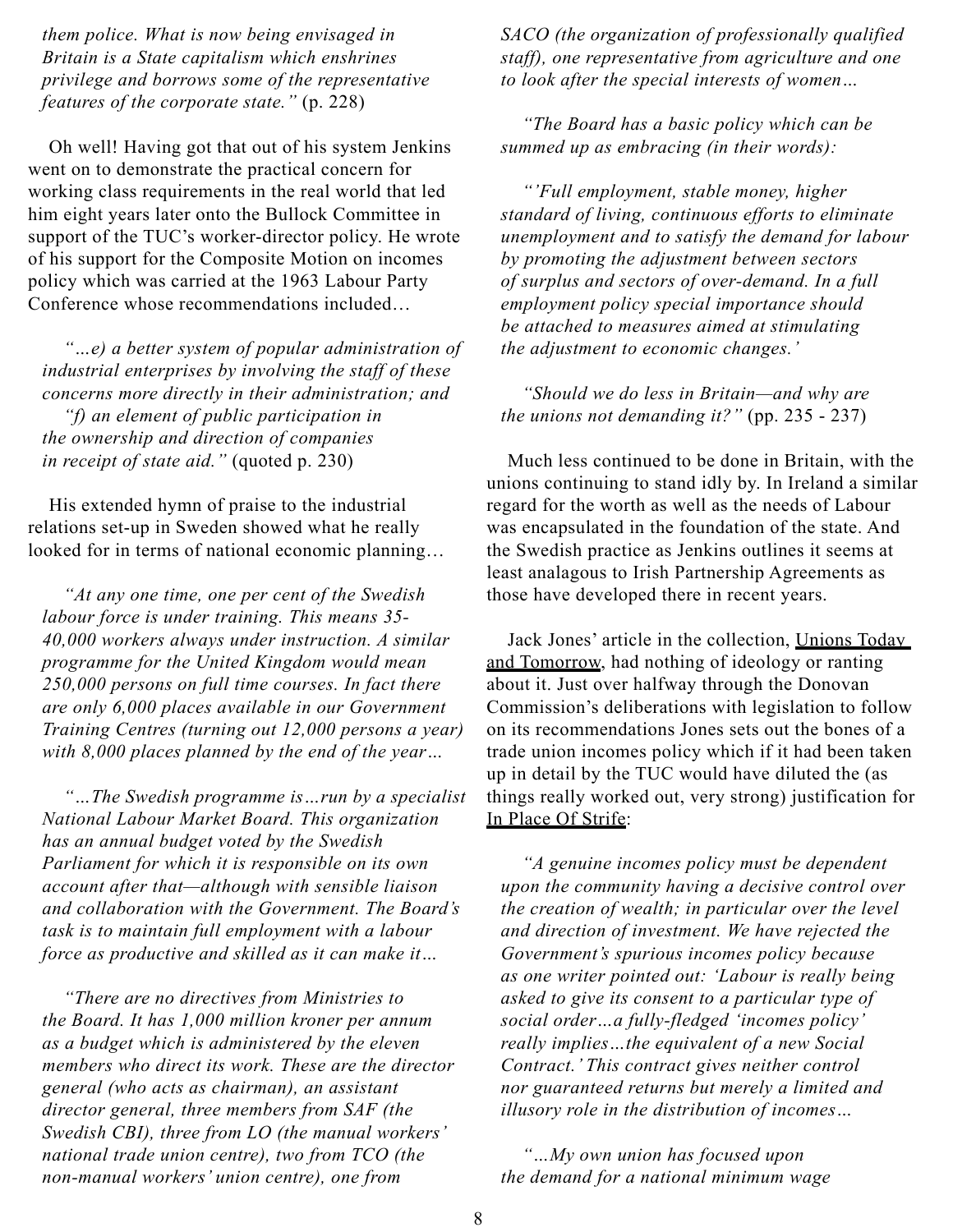*of £15 a week, to incorporate equal pay, phased where this is inevitable but certainly guaranteed over a period. Detailed arguments have been put forward to support this…*

*"Linked with this has been the demand for three weeks' holiday (with four weeks as an early priority). This is in itself no great demand as most manual workers in the other major industrial countries of Europe already have this after one year's service.*

*"Together with the basic 40-hour week (35 as soon as possible) and decent sick-pay and pension arrangements, these proposals represent not only major improvements for millions of workers throughout the country, but provide a foundation of security upon which a guaranteed annual wage can be erected. It is important that this national minimum, being currently campaigned for in many industries and trades by my own and other unions, could and should become the subject of centralized negotiations between the TUC and the Confederation of British Industries.*

*"The delegation of major practical functions from individual unions to the TUC would bring it into the centre of the trade union struggle, giving to it a function of directly representing the interests of trades unionists; a development of great significance. It would build not only a new unity among working people, but should ensure, at long last, the creation of a General Staff of Labour, required to act as the leadership of the trade union movement. In the absence of this clear role, the TUC could increasingly develop into a remote instrument of national planning.*

*"To protect the interests of workers in the more than half of British firms which employ less than 500 workers, and which are likely to be only tenuously connected with an employers' federation, let alone centralized national negotiations, decisions taken in these negotiations would have to become implied terms of contract for workers in all industries.*

*"The growth of local initiative in industrial relations and its association with full employment has been fully documented elsewhere, but it has yet to be fully reflected in trade union and industrial structure. Under the above scheme, such matters as occupational differentials, shift-rates and above all incentive schemes and productivity bargaining would become increasingly decentralized. This is* 

*merely increasing the pace of an inevitable trend. (To attempt central control of such matters would merely freeze productivity in a way the present approach on incomes policy is doing.) It would also provide a new dimension of democracy and workers' participation in management. It offers new scope for control by workers over their industrial environment and is one of the growth points of social policy that the unions must develop."* (pp. 123 - 126)

*"The definition of 'productivity bargaining' must not be too narrow…*

*"Thought must now be given to developing the full industrial and democratic potential of local bargaining. The concept of the Pay and Productivity Committee is important; committees which seek to bring together the negotiating and consultative aspects of local worker/management relationships…*

*"Wider scope can be won for such committees by extending the information available to them. Forecasts of investment and labour requirements, sales policy, unit costs, etc. are all essential for realistic negotiating and productivity consultation.*

*"The secrecy of management is one of the most harmful restrictive practices and it should be treated as such. These developments, taken with the election of union representatives to various policy bodies within management, represent a major extension of industrial democracy—a much more hopeful way to workers' control than the drawing up of elaborate blue-prints of committees and councils which has been a respected socialist hobby for so many years."* (pp. 127 -128)

*"…for the whole campaign to create a reasonable national minimum wage would create a new situation in industry and government action would be needed, and only the most hardened syndicalist or disillusioned government supporter would exclude political and legislative action from the armoury of industrial progress.*

*"Profits would come under pressure, certainly; but many workers will know that their own firm is so inefficient that low wages are inevitable. Some firms would need assistance in raising their efficiency. Others might have to be taken over by the State to ensure continuation of output and employment.*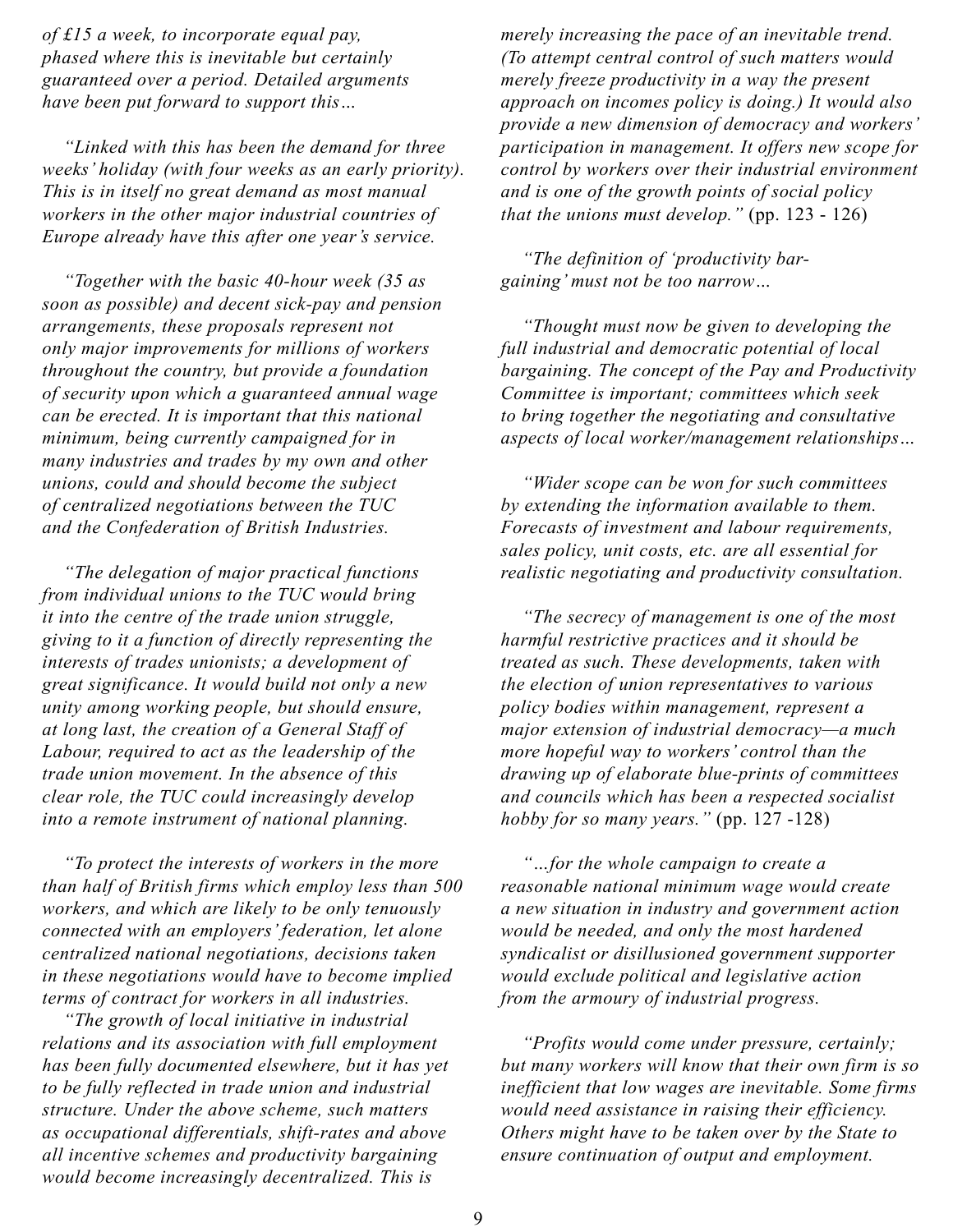*"Even within the mixed economy, output and pay could be raised through, say Industrial Efficiency Centres…"* (p. 129)

Between Donovan and Bullock (the more or less immovable parameters of this editorial) Jack Jones' vision of a working class incomes policy is *'the one that got away'* to stalk any Communist's dreams (and haunt any ideologue's nightmare). But got away it did and that's all to be said on it for now.

Donovan (the Royal Commission on Reform of Trade Unions and Employers' Associations) was set up by a Labour government and the Labour & Trade Union Movement was not unrepresented on it or in its deliberations. TUC General Secretary George Woodcock was a member. Otto Kahn-Freund, a pupil of the Social Democratic Labour Lawyer, Hugo Sinzheimer (one of the Constitutional Convention responsible for Weimar), was a member (he is reputed to have written the bulk of the Donovan Report). Along with the right-wing Labour economists Hugh Clegg and Allan Flanders, Kahn-Freund was the Oxford School of industrial relations. Hugh Clegg was research director for the Donovan Commission. Flanders did research for it.

Now then, early in his book Management and Unions (Faber & Faber, 1970, an extract is included in Trade Unions edited by W.E.J. McCarthy, Penguin, 1972), Allan Flanders quoted from Perry Anderson's article in The Incompatibles (a slimmer version of what I quoted much more generously some pages ago) and went on to defend the utility of then current union practice as he saw it. And between Flanders' view of union best practice and Ken Coates' view (set out in The Incompatibles and quoted earlier) there is very little, if any, difference. According to Flanders…

*"…collective bargaining serves yet another great social purpose. Apart from providing protection, it also permits participation. A worker through his union has more direct influence on what rules are made and how they are applied than he can ever exercise by his vote over the laws made by Parliament. We hear a lot these days about participation, including workers' participation in management. I have yet to be convinced that there is a better method than collective bargaining for making industry more democratic, providing its subjects and procedures are suitably extended. Putting a few workers* 

*or union officials on boards of directors only divorces them from the rank-and-file. In collective bargaining, trade unions must continually respond to and service their members' interests."* (p. 22)

Even Coates' stress on the role of shop stewards is not a matter of dispute between them…

*"…over the post-war years there has been at the same time a great upsurge of union activity in the workplace. Bargaining between shop stewards and management has developed on a scale previously unknown. This bargaining is not only about money, though that is an important feature. It is equally associated with demands for a greater say in managerial decisions in such matters as discipline and redundancy, control of overtime and fringe benefits…*

*"This has very important implications for trade unions. In terms of their basic social purpose the upsurge of workplace bargaining represents at once a danger, an opportunity and a responsibility. It is a danger because, although they now rely heavily on the workplace activity of their stewards, this activity in its present form threatens their discipline, cohesion and strength. At the same time it is an opportunity for the trade unions to make the most of a movement already in being. Properly led and directed it could result in a considerable extension of the subjects of collective bargaining and, therefore, a greater fulfillment of their basic purpose of job regulation. Their responsibility is self-evident once the danger and opportunity has been stated."* (pp. 24 - 25)

Also self-evident is the unity of policy and purpose between the right wing of social democracy and the ideological Left; both the Oxford School of industrial relations and the Institute For Workers' Control preferred a conservative extension of the scope of collective bargaining to any socially disruptive measures of real workers' control!

And that is what went wrong thirty years ago; when push came to shove, when Jack Jones went to the Labour Government, the conservative Right and the ideological Left of the Labour & Trade Union Movement united against Workers' Control. At which time, in a very close contest, the Institute For Workers' Control was probably the worst of the lot of them.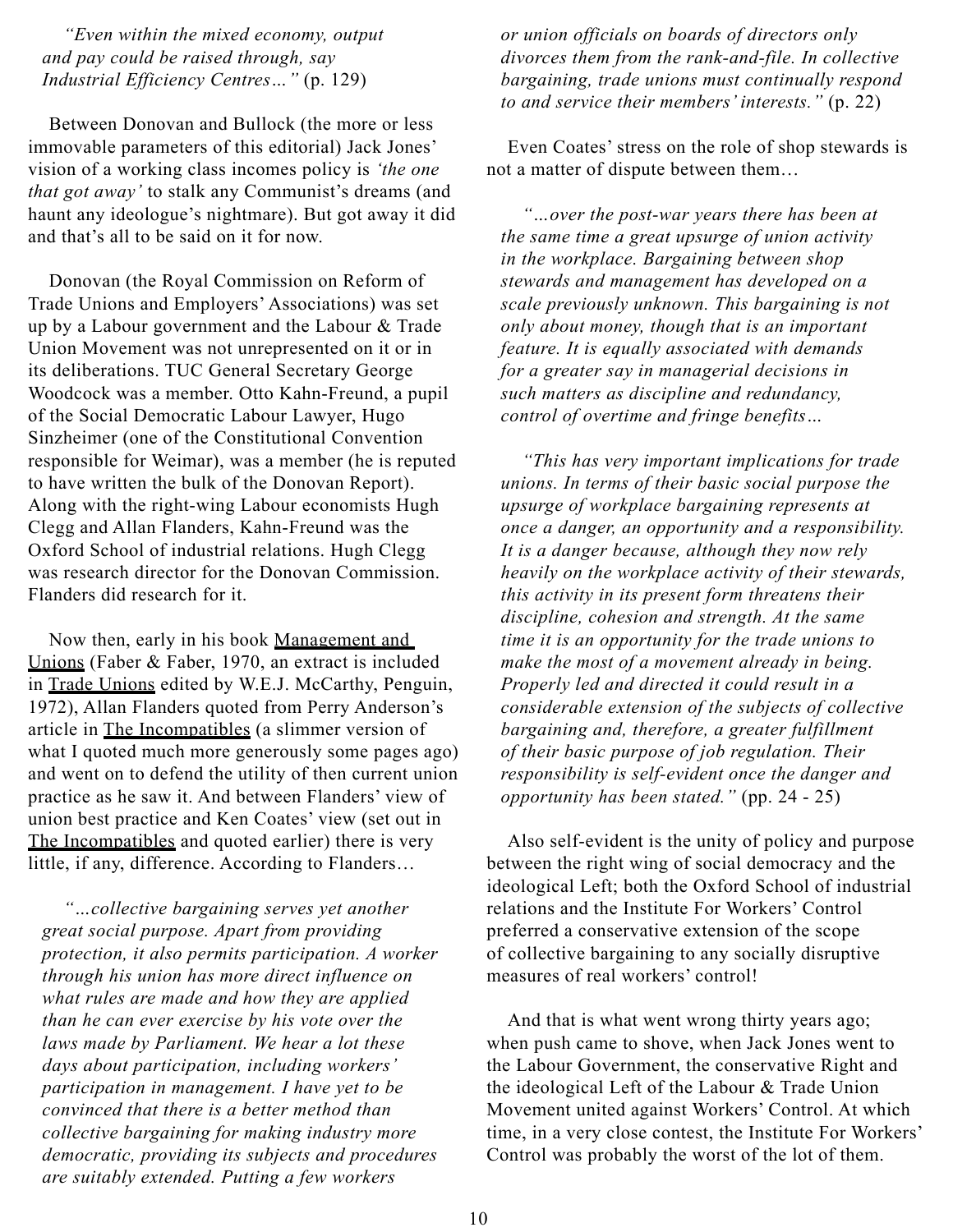# <span id="page-10-0"></span>**Workers' Control In Britain British and Irish Communist Organisation POLICY STATEMENT NO. 6 January 1974**

*1.* Because workers' control was never considered in any detail by the members of the Second or Third Internationals and because the economic conditions in the Soviet Union did not allow workers' control to be put into practice, there is no generally accepted definition of workers' control in the Communist movement.

*2.* Probably the most fundamental definition—that is, that which sticks to essentials—would be: the sovereignty of the workers in a given factory or firm in the managing of that factory or firm. That is certainly the definition which Marx operates with when he deals in passing with workers' control in Volume III of Capital.

*3.* This definition places the argument about direct and representative democracy fairly and squarely where it belongs: in the realms of pure political thought. Those who would argue that if the workers delegate their sovereignty to a representative of their interests, they thereby lose control, are not arguing as communists, but Rousseauvians\*. For the workers in a factory to keep direct control over management, they would have to be in virtually perpetual session as a general meeting, as problems in production occur virtually hourly. Under direct democracy actual production would be obliged to stop working whenever a problem of management cropped up. Direct democracy in practice must give way to some form of delegation or representation. Therefore, when workers control is considered practically, it must be from the viewpoint of a representative system.

\*Rousseau denied that democracy was possible on the basis of representative government.

Writing of the organising function of the capitalist,

Marx says:

*"Inasmuch as the capitalist's work does not originate in the purely capitalistic process of production, and hence does not cease on its own when capital ceases; inasmuch as it does not confine itself solely to the function of exploiting the labour of others; inasmuch as it therefore originates from the social form of the labour-process, from combination and co-operation of many in pursuit of a common result, it is just as independent of capital as that form itself as soon as it has burst its capitalistic shell. To say that this labour is necessary as capitalistic labour, or as a function of the capitalist, only means that the vulgus (i.e., the mob) is unable to conceive the forms developed in the lap of the capitalist production, separate and free from their antithetical capitalist character…In a co-opertive factory the antagonistic nature of the labour of supervision disappears, because the manager is paid by the labourers instead of representing capital counterposed to them"* (Capital, Volume 3, pp. 379-80. All quotes are from the Foreign Languages Publishing House, Moscow 1962 edition).

*4.* The only time when representatives have no chance to become despots is when the people whom they represent have an interest in what their delegates are deciding and enough knowledge of the reasons why a decision is taken to be able to judge it correct or incorrect in the light of the reasons given for it. The right of recall is purely a formal device which has no practical application if constituents are neither interested or equipped by knowledge to judge. When these two conditions are present recall is unnecessary since any representative will find it impossible to continue when he has lost the confidence of his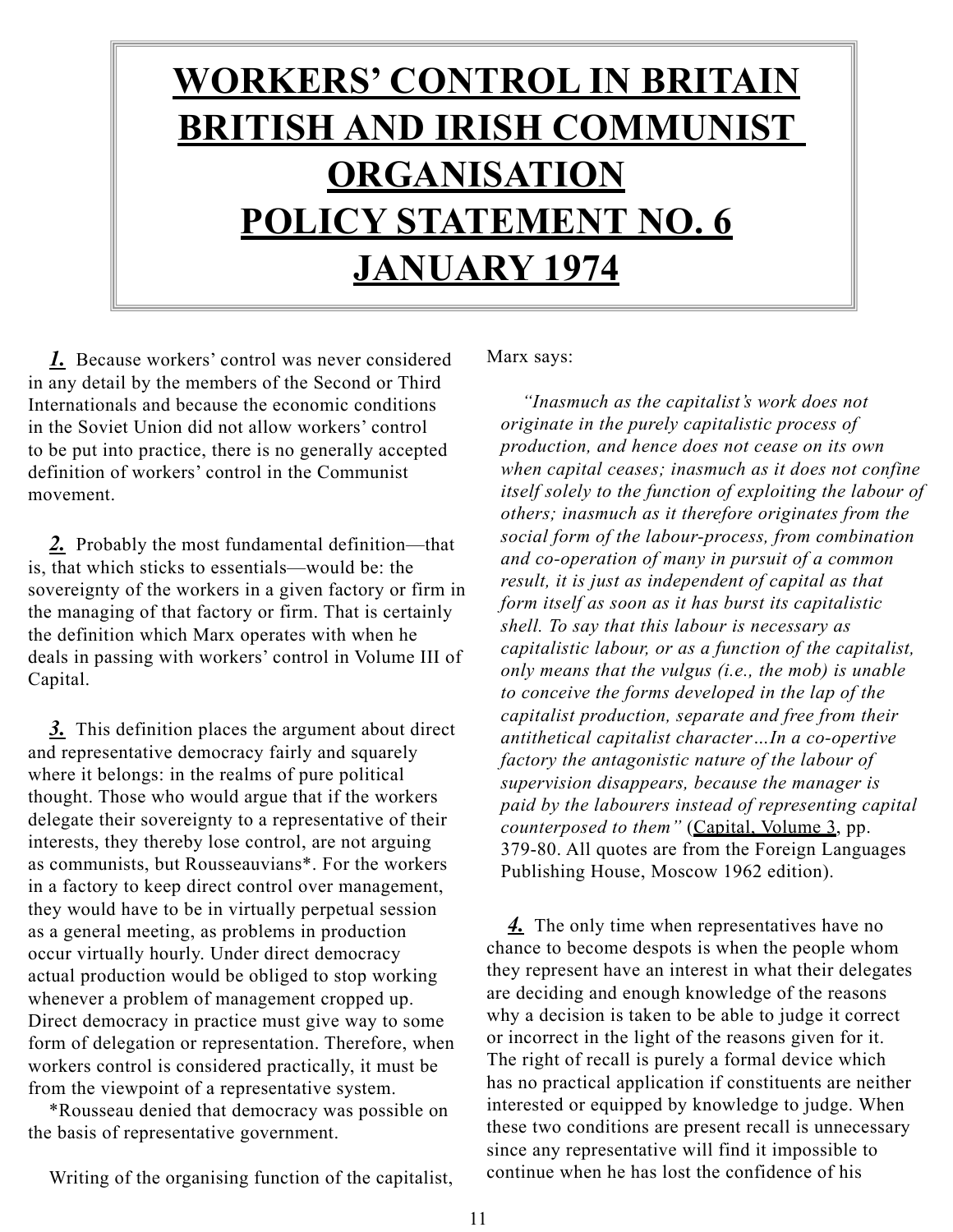constituents; he must resign or risk the certainty of revolt and forcible removal.

*5.* Unless these two conditions of interest and knowledge are present, workers' control will have no practical meaning or effect if implemented in legal form. If they are absent, even though workers' representatives may be elected to manage, they will not manage for the workers, but rather as despots or, if reasonable men, as enlightened despots. This is the case in Yugoslavia where the working class for historical reasons have neither interest nor knowledge to make their elected managers their representatives.

*6.* By interest we mean involvement arising out of material necessity. We argue that workers should be sovereign in the management of their factory because it is necessary that they are so. The material need is for the working class to survive and develop. Therefore the class has an interest in whatever is necessary for it to survive and develop. From the beginning of the 19th. century to 1847 in Britain, the main threat to the working class' survival came from the millowners' practice of continually extending the length of the working day until the working class was dying of exhaustion. at that time the working class interest was to restrict hours of work; they formed Short Time Associations and forced the passage of the 10 Hours Act in 1847 after about 20 years of agitation.

*7.* Since 1945 the two main things affecting the survival of the working class are…

i. the tendency for the level of investment to be too low to ensure sufficiently extended accumulation, thus threatening the continuing development of the productive forces. (One of the consequences of this is that working class consumption cannot increase sufficiently, as there is nothing additional to consume.)

ii. the inability of management to organise production on the shop floor efficiently so as to maximise productivity of labour and capital in the production process—with the result that both labourpower and capital are wasted and thus there has been comparatively less produced to be available for consumption and investment.

*8.* The first threat to working class interests is not directly affected by the transfer of sovereignty for management decisions from the shareholders (where it

at present resides) to the workers. However, workers' control has proved historically necessary to deal with this threat, because without workers' control, the working class has refused to accept conscious regulation of wages, that is, incomes policy, such a policy aims to ensure a high level of investment. The second threat can be met directly by workers' control for which the working class in Britain is sufficiently developed at present.

- *9.* There are two conditions for knowledge…
	- i. the developed ability to reason,
	- ii. experience of what has to be reasoned about.

Capitalism has produced a working class capable of reason by virtue of universal primary education and access to the resuts of scientific experiment and invention, political disputation and bourgeois culture. The working class has also inherited an industrial culture created by the experience of their fathers, grandfathers and greatgrandfathers. As The Communist Party of the Soviet Union found in the early 1920s, it is no good expecting peasants who have migrated to the towns to be capable of organising production in the factories. However, for the reaon and experience of the class to be able to function, it is essential to have means of publicly debating the decisions taken by workers' representatives in managing, to ensure that those decisions are correct. Public debate means both regular assemblies of workers in order to question their representatives and reach decisions, and the production of written discussion about what constitutes the correct decision, that is, some form of newspaper and publicity in each workplace.

*10.* Before proceeding it is perhaps necessary (because so often ignored in these days of left infantilism) to define sovereignty. Sovereignty means the ability of men to consciously direct their activities towards a given necessity arising out of a given physical or historical law. Thus, sovereignty has never implied absolute power, only power over the activities of the group of men who live within the circumference of that sovereignty. It does not imply the ability of workers to go against the laws of capitalist production today any more than it ever implied a sovereign king's ability to walk on water or prevent his country being flooded.

If workers are sovereign at their place of work, they will only be able to exercise that sovereignty if they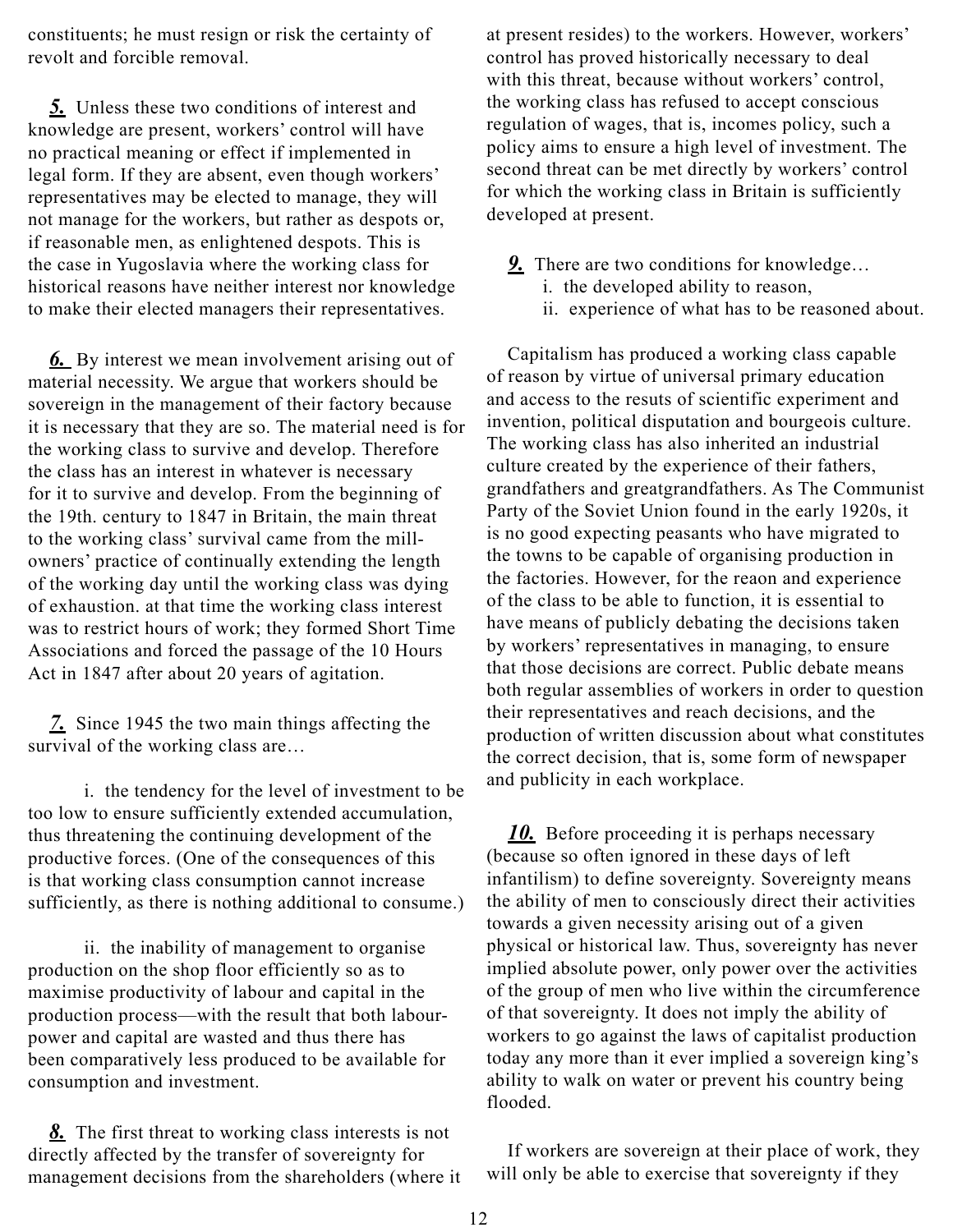recognise the physical and historical laws determining their conditions, and decide their actions with those in mind. These laws are not absolute limits, because as they are understood, so they can be superseded. Once it is understood that flooding can be prevented by a reservoir and a dam, the physical law which determined that spring rains would bring floods can be superseded.

So with historical laws like those of capitalist production. That law of capitalist production which determines the tendency of all labour power to be exploited without stint—that is, with no account taken of the workers' physical and social needs—was experienced by the working class and understood by it. Therefore the working class formed trade unions and acted in them to supersede that law, to positively prevent it from operating by withdrawing their labour whenever a capitalist acted under the determination of this law. After approximately 150 years of the working class in trade unions in Britain preventing capitalists from so acting, the intelligent capitalists have learned from experience not to try and operate according to this law; while the capitalists' own culture has taken account of this experience and now helps the dimmer ones learn what they failed to see.

*11.* There has been a minority of capitalists (Robert Owen was probably not the first) who found that their firms were not less profitable and in most case more profitable when operated on the basis of giving the workers a share of the sovereignty in management. In the 19th. century these employers were often Quakers like Cadbury's who found the waste of human reason and experience in their workers morally unacceptable. The consequence was in Cadbury's from the 1890s the responsibility for making all rules for workers and the disciplining for infringements of rules was gradually handed over to workers. Safety was dealt with in a similar way, whilst workers' representatives were given confidential information about the performance of the firm. (The first conciliation agreements between employers and trade unions had been pioneered on the employers' side by Quakers like the ironmaster David Dale. They started from the premise that industrial desputes were susceptible to reason, that employers and workers had a common interest in keeping production going and that it was possible in a dispute that the employers had acted mistakenly in not granting a demand, just as it was possible that the workers had been mistaken in making it.)

*12.* In World War I the working class found itself for the first time in its experience with a guarenteed right to work and with the explicit aim of maximising production. It reacted by demanding the control of profits in return for its own abstention from taking advantage of the tight labour market to bid wages up to their full market price. However, it only made this reasoned demand after high political pressure from the Government as well as substantial wage increases agreed and enforced by the Government on employers. The class's first reflex had been to strike for higher wages, and from 1915-17 unofficial and illegal strikes were held on a large scale by miners, railwaymen, cotton spinners and engineers.

Dilution (the breaking down of production into a larger number of simpler processes for which less skill was required, i.e., a greater division of labour) was tried by engineering employers early in the war in order to meet the demand for labour created by the exodus to the army of skilled men and the demand for more production. Dilution substituted unskilled men and above all women for skilled engineers. The result was a demand from workers that there could be no dilution without consultation. The workers must agree to the change in production process, how much skill and training were needed for the new jobs and what the rate for the new job should be. The Trade Union leaders dared not oppose this demand and the Government accepted and proceeded to enforce it on often unwilling employers. To negotiate these changes, workers' representatives at every factory were needed since each factory made different changes and the Government did not propose to jeopardise the measure of agreement and co-operation by handing down regulations from above. This is the origin of the spread of shop stewards throughout the engineering industry in Britain. Prior to this time, shop stewards had often emerged out of the ever-increasing number of piecerate negotiations in engineering, but they were isolated occurrences in scattered workshops and the unions had never had to pay much attention to those men who nevertheless were filling a gap in working class organisation.

World War I made the shop steward a necessity in every factory. Piece-rates can only be negotiated at the shopfloor level and they spread rapidly because a more mechanised production made piece-rates the more favourable way of reckoning wages to the working class, while at the same time enabling the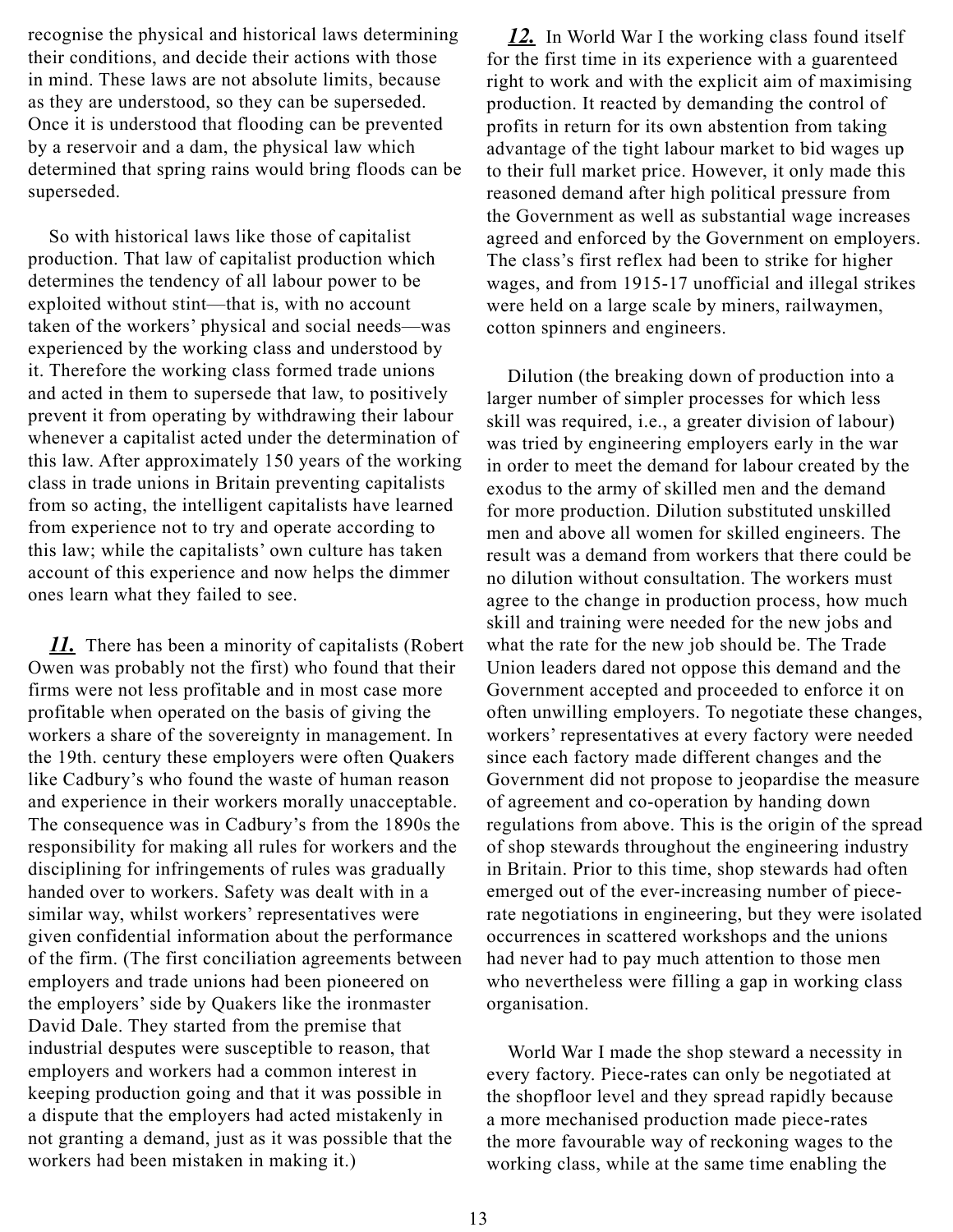employer to purchase greater output for an agreed price. Even though the trade union officials were hostile to this new workers' representative, they had no choice but to make shop stewards official trade union representatives after the war. Shop stewards would continue to be necessary and must therefore be recognised as such by the unions if they were to remain organisations of the working class.

A section of these shop stewards on World War I had called themselves syndicalists and been in favour of workers' control. However, they never declared against working class political parties or working class action in making demands of Parliament. They considered such parties and action irrelevant, but would not condemn them, mainly because they were indifferent to them. (A similar approach had been adopted in the first years of the 20th. century by the British working class syndicalists—Tom Mann is the most famous). These shop stewards organised into a national co-ordinating committee to lead the fight for workers' power. But no lead was ever given to the working class by the committee which continued to shrink after perhaps two years of vigorous existence. In 1919, members of this committee journeyed to Moscow at Lenin's invitation to attend the Second Congress of the Communist International. While there, all but one of their delegates was convinced by Lenin's arguments of the need for political action and the dictatorship of the proletariat.

Besides negotiating piece-rate increases, the shop stewards demanded and won for the working class a pledge by the employers to return to pre-war production methods and craft customs when the war was over. Most employers honoured this pledge which meant going back to less efficient and less capital intensive production. The post war slump forced the employers ot introduce the more efficient war-time techniques.

On 28 June 1917, the Whitley Committee, a subcommittee of the Committee on Reconstruction, presented an interim report to Parliament.:—

*"The report stated that the war almost reinforced some reconstruction of industry, and that in that reconstruction it was desirable to secure the largest possible measure of cooperation between employers and employed; therefore the sub-committee advocated the establishment for each industry of a body* 

*representative of both employers and workpeople (Joint Industrial Councils)…It was suggested that these Councils should meet at regular intervals, and should consider among other questions,*

*"1. the settlement of general principles governing the conditions of employment, including the methods of fixing, paying and readjusting wages*

*"2. means of securing to the workpeople security of earnings and employment*

*"3. technical education, training, industrial research, and the improvement of processes, machinery and organisation, appropriate questions relating to management with special reference to co-operation in carrying new ideas into effect, and full consideration of the workpeople's point of view in relation to them.*

*"It was advocated that in addition to the National Industrial Councils for each industry subordinate bodies should also be instituted consisting of (a) district councils and (b) works committees representative of the management and of the workers employed."* (Annual Register 1917, p. 141)

The Government accepted the Report but decided against prescriptive legislation and in favour of voluntary implementation. The trade unions for the most part refused to work for the report's implementation because they viewed their present arrangements for negotiation as quite satisfactory. In 1920 the postwar boom ended and the working class reflexes readjusted to the new conditions of the labour market by concentrating on the right to work and resisting new wage cuts. This situation was to last for 20 years and the Whitley Report was, therefore, practically forgotten by the working class and employers.

*13.* In 1939, when war was declared, the Government had learned from World War I to offer the trade unions *"complete consultation"* in all aspects of production from the very beginning. In practice this meant that the working class at the shopfloor expected and were given reasons for management decisions and also had the right to ask why production was not being maximised or expedited by management, that is, to declare *"no confidence"* in their employers and be listened to and sometimes supported by the Government. Where the working class proved that management had consistently taken incorrect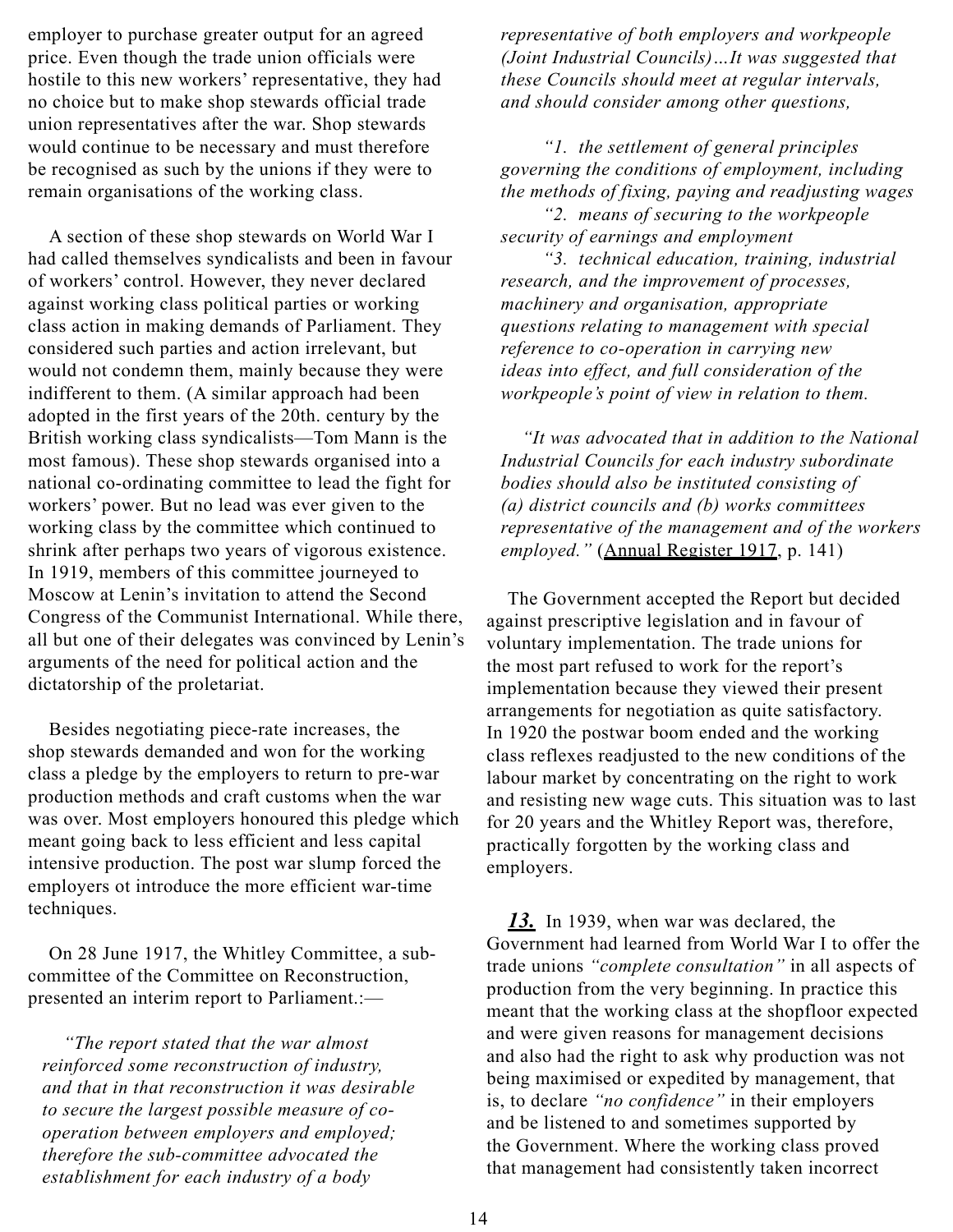decisions, the ministry removed the management and sometimes vested control in the works committee. By 1941, the working class was sufficiently interested in the problems of production to demand the establishment of joint works production committees in the engineering industry. The workers' representatives would be able to bring up any aspect of production and have the right to expect full co-operation from the employers in discussing and working out a solution. At first these committees were established in factories where workers were most determined and militant. By 1942, the Confederation of Engineering and Shipbuilding Unions had, with the help of strong Government pressure, negotiated an agreement with the Engineering Employers Federation whereby the employers undertook to co-operate with the unions in establishing committees in all federated firms with 150 or more workers, representing two million workers; 600 committees had been voluntarily set up in munitions factories with less than 150 workers; over 200 existed in non-munitions engineering firms. By June 1944 there were over 4,500 committees in the engineering and allied industries in factories of 150 and over; and more than 1,600 in the smaller firms. These arrangements lapsed with the end of the war and there was no working class pressure for their continuance.

Ernest Bevin, General Secretary of the Transport and General Workers' Union, had been Minister of Labour since 1940. His method of ensuring continuous (strike-free) production and a measure of abstention in wage-increases was to make it compulsory for all war industries to observe trade union agreed wage rates and conditions. Trade unions could take an employer to court for failure to comply with collectively bargained terms. Collective bargaining carried on at both industry and factory levels as before, but disputes were settled by compulsory arbitration which was legally enforceable rather than strikes or lock-outs. In 1945 trade union membership had doubled from its 1938 figure and was to remain more or less at that figure for the next 25 years. Bevin's measures had ensured that even the most reactionary employers were forced to take trade unions seriously in their factories every day, to work and observe minimum conditions of employment and wages. The working class benefitted materially from the war. From 1938-45 the index of retail prices (compiled by the london and Cambridge Economic Service) had increased 48%, average weekly earnings had increased 80%.

*14.* In 1945 both classes expected a postwar slump (experience of World War I had taught them to expect it). Keynsianism meant that the slump never came. Since 1945 there has been a tight labour market and the working class have not had to resist wage cuts or demand the right to work. Until the late '60s, Britain's strike record was amongst the best in the capitalist world. (The Trotskyite left and revolutionary intelligentsia began to think that there might not be a revolution after all as the working class had sold its birthright for a mess of pottage.)

*15.* The working class had been willing to abstain from using its maket advantage to the full during both world wars. However, in the 1950s and 60s, the pull of the market continued strong. Though the working class was given reasons by successive Governments for wage restraint (that the economy could not pay more wages without affecting exports and investment), these reasons were flouted in practice by the employers' use of increasing wages to attract and keep labour and ensure that labour actually produced (wage drift in the form of increasing bonus and piece rates).

*"Since 1950 most British wage-earners have received an increase in their basic rates at something like annual intervals…The TUC finally withdrew its support for the 'wage freeze' in September of that year, and about the same time the rapid rise in raw material prices set off by the outbreak of the Korean War began to be reflected in retail prices. Consequently by Christmas wage increases were coming fairly readily. Prices continued to rise throughtout 1951 and a second series of claims was soon in motion. Some industries even received two increases during that year. By 1952 the pattern had become habitual...*" (The Employers' Challenge, H. A. Clegg and Rex Adams, 1957, p. 22)

*"In this situation (1956, when trade unions were again willing to use the threat to strike openly) some employers changed their attitude to strikes. Since there was no longer an elaborate structure of agreements and understandings between the unions, the government and themselves which might be wrecked by industrial unrest, they felt themselves free to return to the pre-war calculation that the cost of a strike was the cost to their own industry…Other employers, and certainly the government, took a different view. To them it seemed that the institutions and habits of industrial co-*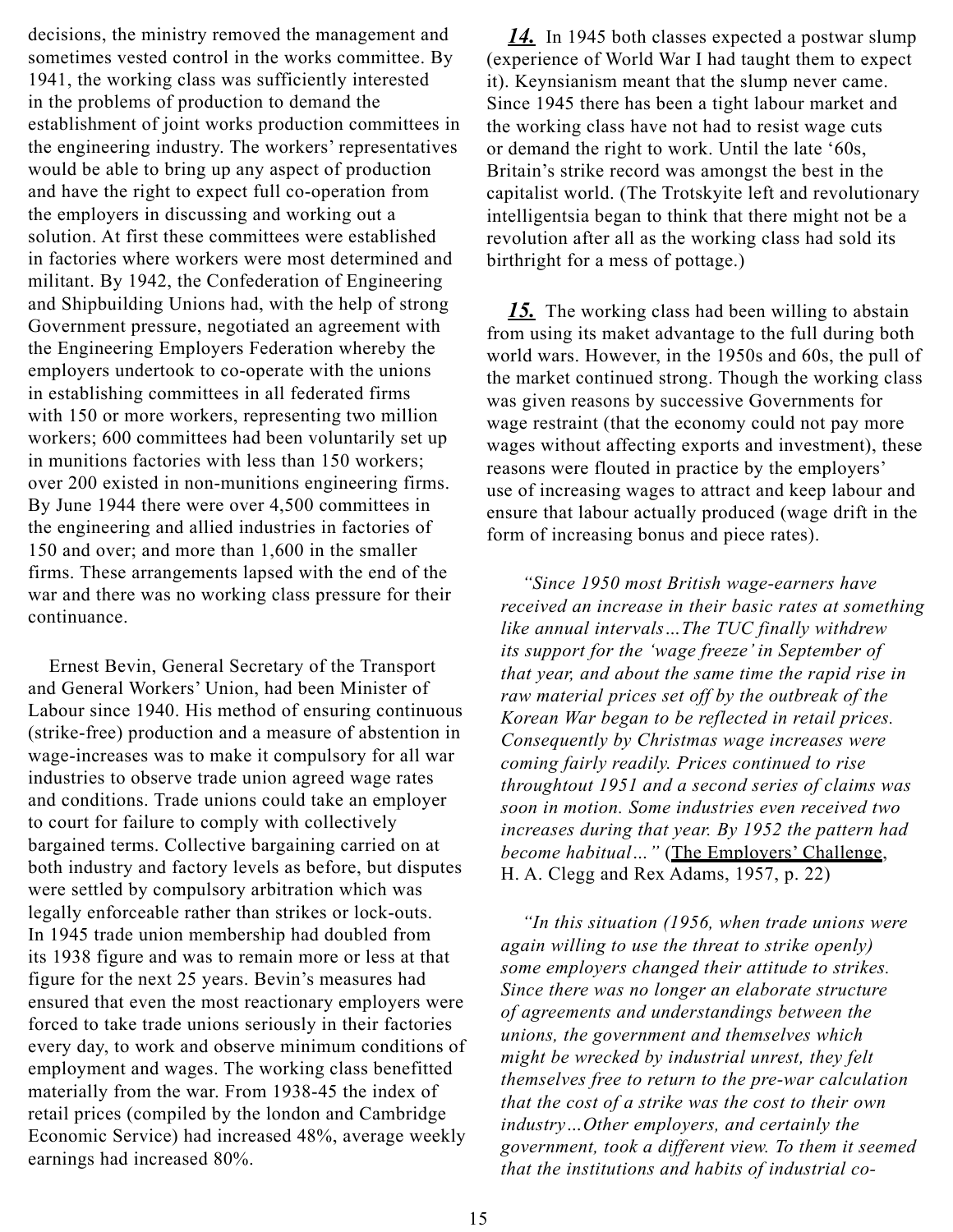*operation which had grown up over many years, although a little tarnished, were still so valuable that they should be preserved at almost any cost. A national strike, and still more a series of national strikes, might destroy them. It was not unnatural that the boards of the nationalised industries should share this view."* (ibid, pp. 31-32)

**16.** The capitalists at last recognised that this contradictory behaviour from them was bound to lead to the working class following the course of action most habitual to it, that is, exploiting the labour market for higher wages. Consequently, in the late 1960s, the Labour Government let unemployment rise without taking Keynsian countervailing measures, in order to force labour to move to regions where the demand for it was high and into the most profitable industries (this was the first such action by a Government since 1945. Countervailing measures to privent the emergence of such pressures on labour to move had been taken always when unemployment reached 300,000).

At the same time, the rate of inflation increased. The working class resisted both these events by strikes for higher wages and also demanding the right to work…and returning a Tory Government at the next election. After continuing Labour policy on unemployment and failing to control wage increases and price increases, the Conservative Government reversed course and reflated and began the Tripartite Talks. Probably the most important single factor in this reversal was the failure of the Industrial Relations Act. This Act prescribed working class actions within a framework of trade union responsibility for action taken by trade union members before the law. (The 1871, 1875 and 1906 Trade Union Acts had granted legal immunity.)

Both the Labour Government of 1964-70 and the subsequent Conservative Government believed such a law necessary to enact punitive measures. The logic of the Act was if the working class insisted on making inflationary wage claims and in disrupting production with lightning unofficial strikes and the employers kept caving in by granting wage increases which they could not afford then the working class must be made legally accountable and thus made to understand that such action was wrong. (All previous attempts at reason and persuasion had failed as will be shown.) The working class refused to let trade unions be responsible for their actions before the law and the

Industrial Relations Act was in fact inoperable from the time it reached the statute book.

*17.* But what reason is there to believe that the Tripartite Talks and Counter-Inflation policy in 1972-74 have any more chance of success than those Incomes Policies instituted by every Government since 1945?

*"On 4 February (1948), therefore, the Prime Minister (Atlee) introduced to the House a White Paper on Incomes, Costs and Prices (Cmd 7321). He said that the policy hitherto pursued against inflation: high direct taxation of personal incomes and distributed profits, PAYE and heavy indirect taxation would cease to be effective if personal incomes continued to rise. A race between prices and wages would not do the worker any good because the prices always kept ahead. The nation could not afford a rise in production costs without a corresponding increase in production. Wages must no longer relate to the historical status of an industry in the wage scale but to the national need to attract labour to the vital industries…*

*"It did not follow that wages should be stabilised at their present level. But there was no case for increases in profits and rents, or in salaries and wages, apart from increased production. To the scornful, this was 'fighting inflation by exhortation'. It was a public appeal to the trade union movement to adopt a self-denying policy in the interests of the nation and its own long-term interests, an appeal made after private discussions had failed to elicit a satisfactory reaction from the TUC. It was not surprising that old habits and attitudes die hard in a movement founded to fight for better wages and conditions…On the following day (24th. March) a delegate conference (of the TUC)… accepted the Government's recommendations by a majority of 1.167m card votes. But there was a large minority, 2.032m against acceptance. Some unions were under pressure from the Communists to regard the whole scheme 'as a terrible attack upon the people's standards…an attempt to enrich the capitalist at the expense of the workers'…" (*Annual Register, 1948*, pp. 37-9.* The TUC support ceased official on 28 June 1950, in practice it had stopped about 6 months before.)

*"Sir Stafford Cripps spoke on the second day (of*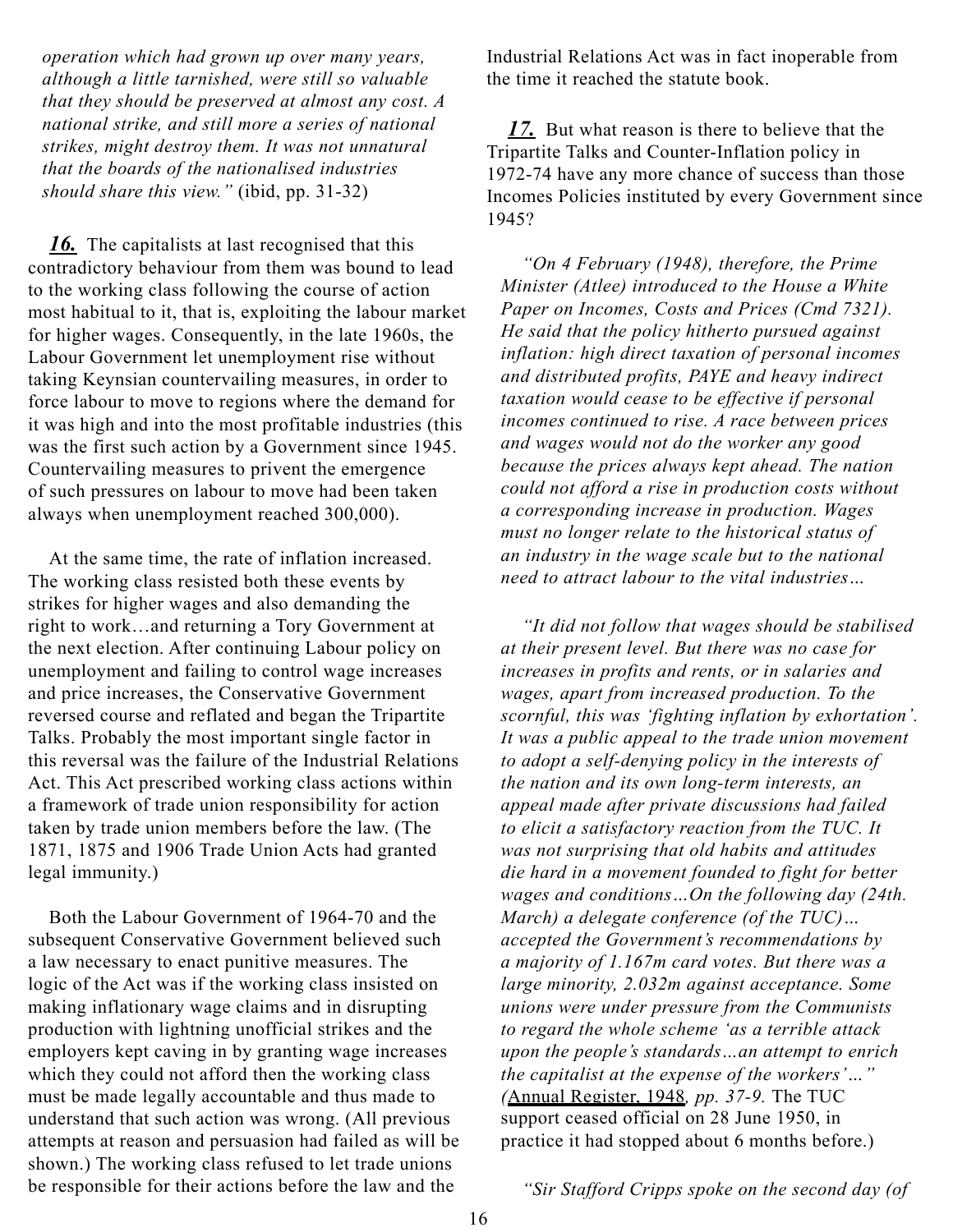*the TUC conference), asserting that if costs went up, real wages must fall. It was untrue to think in terms of taking from profits and adding to wages; corporate dividends totalled, after tax deduction, £320m, wages £3,260m and salaries £1,435m. A drastic cut of 25% in (distributed) profits would raise wages only 4d. in the pound."* (ibid, p. 46)

*"On 15 May (1952) the Chancellor of the Exchequer (R. A. Butler) gave a warning to representatives of trade unions and employers of the danger of inflation if new wage increases were granted. The export drive, he said, would be seriously affected and this would entail further import cuts which in turn might lead to considerable unemployment."* (Annual Register, 1952, p. 39)

*"On 25th. July (1957) the House of Commons debated the economic situation and the Chancellor (Peter Thornycroft) announced that, in spite of discouragement from trade union leaders, the Government intended to persist in its plan to appoint an independent council on prices, productivity and incomes."* (Annual Register. 1957, p. 36)

*"On 5 September (1957) the Congress (TUC) agreed with acclamation to a motion of Mr. Cousins, General Secretary of the TGWU, rejecting wage restraint in any form."* (ibid, p. 43)

*"It became the custom in anti-Conservative circles to jeer at the Prime Minister on account of his recent electioneering slogan: 'You've never had it so good'. The odd thing was—not odd to economists but to plain men—that we were still having it so good. Unemployment was at a minimum. The 'working classes'…were always demanding more wages and usually getting them…We were consuming more than we produced…" On 25 July 1961, Selwyn Lloyd, Chancellor of the Exchequer, announced financial measures and at the same time said "in wages and salaries 'there must be a pause until productivity*  has caught up'." (Annual Review, 1961, p. 33)

*"Mr. Brown's White Paper on Prices and Incomes Policy (Cmd 2639) came out on 8 April (1965) to a barrage of hopeful publicity which left Mr. Brown himself visibly fatigued when he appeared on television at the end of the day. the intention after 5 months of discussion with employers and unions, was to set a 'norm' of 3-3*1/2*% for the average annual increase in money incomes. The permitted exceptions* 

*were when employees accepted more exacting work to step up productivity, when the national interest required a particular distribution of manpower, when existing pay was 'too low to maintain a reasonable standard of living', and when a group of employees had fallen behind the remuneration of people doing similar work"* (Annual Review, 1965, p. 19-20)*.*

The difference between the 1972-4 Incomes Policy and all the others is that the Government and the capitalists are prepared to surrender some of their sovereignty in the economy to the working class.

*"But we must recognise that this (the capitalist system) has only persisted because the majority have not been prepared to use their potential economic and political power against the prosperous minority…I believe that the fundamental situation is now changing. We have seen in the last two decades an arising consciousness of the power of organised labour. One can speculate at length on the reasons…Whatever the compound of reasons it is the facts we must face…I agree, therefore, that no final solution has been found to the problem either of restraining the totality of income growth or of settling the relativities between induvidual incomes. But I have no doubt whatsoever that we must return to the search as a matter of urgency. Unless we do this and unless we are prepared to cast aside all previous political and economic dogmas in order to meet a new political situation to which they have little relevance, we have no chance of success…I do not believe that policies of conflict will or can work. I do not think we can now redress the balance between the monopoly power of labour and the interests of price stability by individual measures."*

*"You cannot solve the problems of a major social upheaval by economic mechanics alone…I suspect that the problems we are facing are not economic but political. Economic factors operate within a political framework and the old orthodoxies of economics, however coherent and self-consistent, may not apply in a changed political situation. What determines the course of a country's society and its economy is fundamentally political power and how it is used."* (Reginald Maudling, The Times, 12.9.72)

*"The proposals are essentially political. They are to be seen as an offer by the Government to do a socially fair deal in exchange for the unions giving up the present free-for-all. They go even*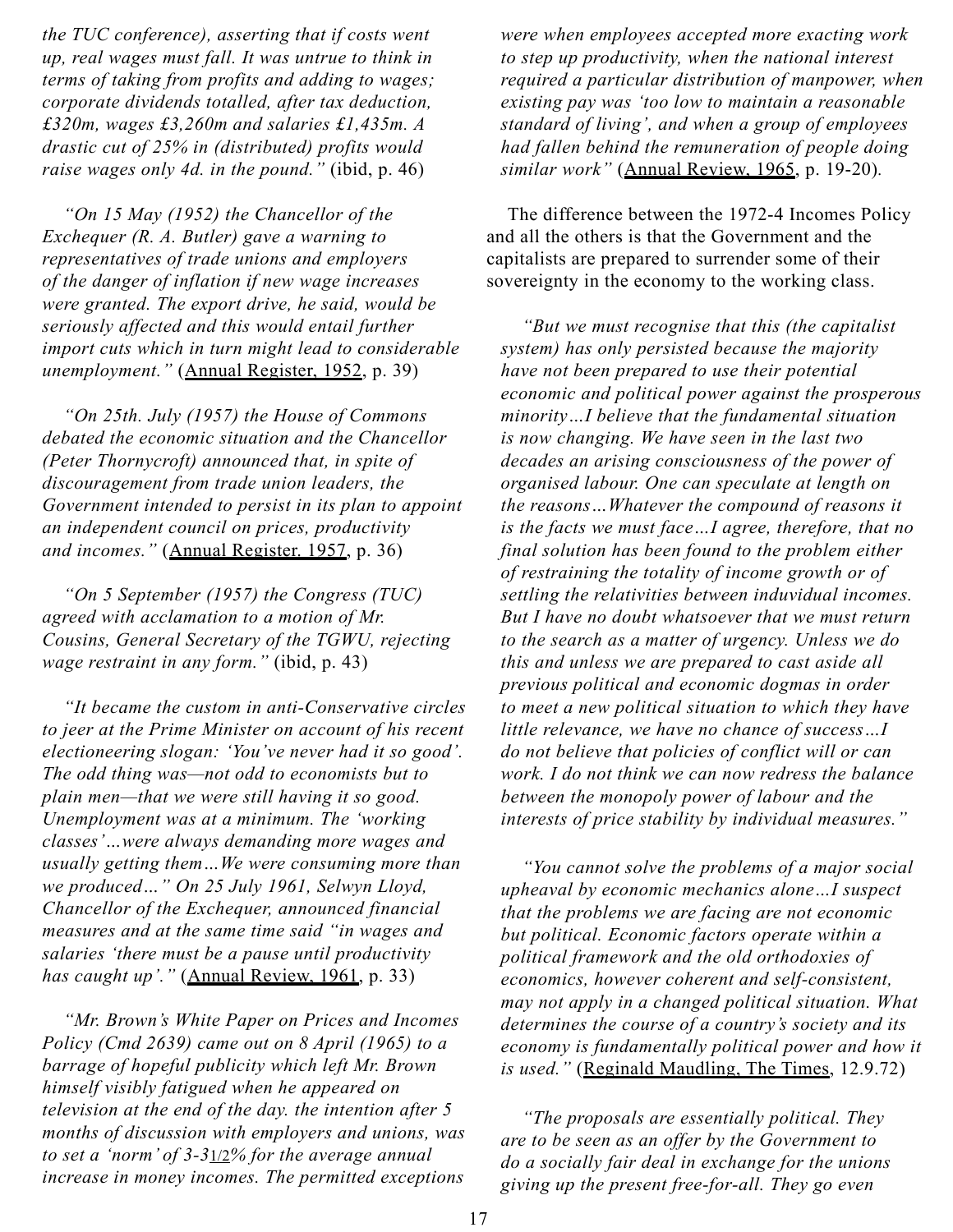*further than a once-off deal. This is an offer to the TUC and CBI to take a really effective share in the formulation of economic policy from now on.*" (*Economist, p. 12, 30.9.72*)

At the Institute of Directors' Annual Conference in 1969, Barbara Castle, at that time Minister of Labour, spoke:

*"Her words were: 'We have got to recognise, whether we like it or not, that real power now resides in the workshop and on the office floor. It has, if you like, returned to the grass roots from whence it came. We have got to accept, again whether we like it or not, that workpeople have a veto which they are increasingly prepared to exercise; in other words, that management these days can no longer function by the arbitrary exercise of traditional 'prerogatives', but only by winning the consent of its workpeople'…Among those lostening to Mrs. Castle in 1969 there was a murmur of assent to this proposition, but a quite definite undertone of shock. For it put into blunt words, and appeared to welcome without reservation, a development that since World War II has led management in British industry to regard itself as increasongly powerless against first, the strength of the unions in conditions of full employment and second, the transfer of power from union officials to shop stewards and unofficial leaders operating outside the orderly, paternalistic system to which management was accustomed."* (Industrial Relations, the Boardroom View by George Bull, editor of The Director, Journal of the Institute of Directors, pp. 16-17)

On November 8 1973, Mr. Heath spoke to the same Annual Conference of the Institute of Directors:

*"From the outset we made it clear that we intended to provide the prospect of steadily rising demand…We shall continue to depend heavily upon increased productivity as a source of rising production for some time to come, if we are to be able to meet rising demand at home and overseas…I should say that it will call for two things above all. It will call for continuing ingenuity and flexibility in management. And it will call for the co-operation and good-will of the shop floor—which in turn depends on an understanding of what is at stake…*

*"But that is the essence of such an arrangement* 

*(tripartite agreements on prices and incomes and growth)—that individuals or sections of a society accept certain limitations on their freedom in order that the society as a whole may benefit. And we cannot expect people to accept these limitations and constraints unless they understand why they are being asked to do so. And so I come back to the point I made a few months ago. It may be at the national level of discussions between the Government, the CBI and the TUC. It may be at the company level, between the Board and union representatives. It may be at plant level, between the managers of a plant and the men and women on the shop floor…I am sure that it is true for government in this country today, that its authority depends upon its ability to explain to Parliament and to the public not only what it wants to do but also why it thinks it right to do it. This is certainly not a field in which I can in any way feel complacent about our success in this so far…*

*"They (the people) should be able to look to the Government to explain and justify its porposals and its actions by those standards (that they are for the good of society as a whole and at least broadly fair to individuals and groups within it). So, too, should it be in industry. Those who work in an enterprise are entitled to expect that its managers will seek to do what will benefit the enterprise as a whole, and is broadly fair to all the partners in it—to its consumers and customers, as well as to themselves as workers and to managers and shareholders. And they should be able to look to management to justify its decisions—whether on profits, on investment or on prices—by these standards…So I believe at company level, and at plant level, men and women can be brought to understand, if it is explained to them, why a healthy level of investment depends upon profits, and what therefore is the connection between the comany's profit margins and their own future employment and earnings. If it is explained to them."* (Financial Times, 9.11.73)

The Financial Times leader of the same day commented:

*"The face of capitalism is clearly and rightly a matter of great concern to the Prime Minister. Having delivered his famous rebuke during the Lonrho case some months ago, he provided the Institute of Directors yesterday with some suggestions on how to make the face of capitalism,*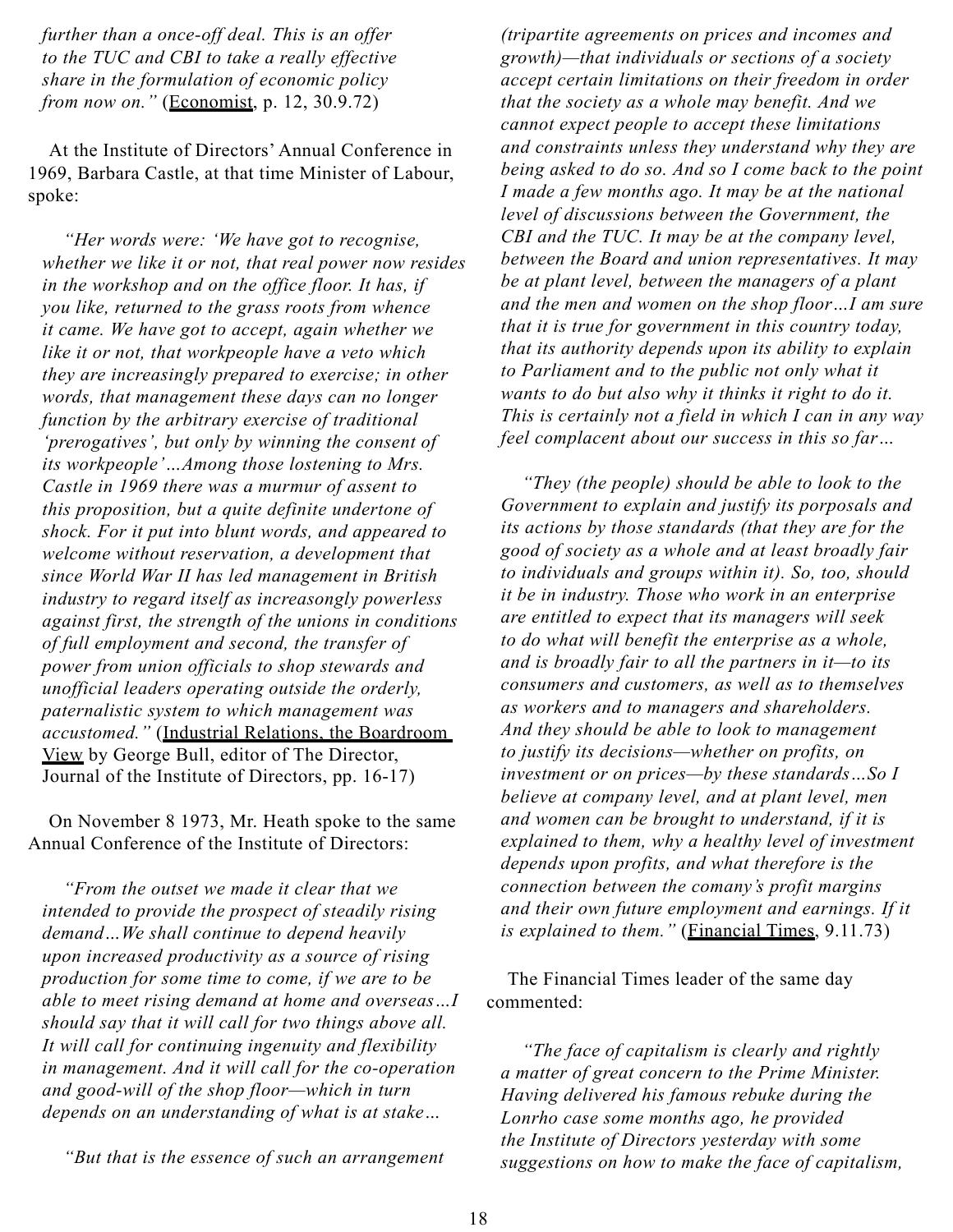*human, pleasant and acceptable…Mr. Heath's definition of worker participation was that*

*'those who work in industry should be able to accept management decisions, because they have been consulted about them, can understand the reasons for them, and can feel that they have genuinely shared in the process of making them'…*

*"In nine management decisions out of ten the interests of employees may be identical with those of shareholders. But it is the tenth decision that creates the problem. However Mr. Heath and others may insist that the interests of employees should rank as high as those of the shareholders, the fact remains that within the present framework of company law, the ultimate sovereignty lies with shareholders…Since the links that bind a shareholder to a company are generally more tenuous than those affecting employees (it is easier to sell shares than to find another job), one may question whether the framework is entirely appropriate to the present climate of opinion. But there remains the difficulty of defining precisely what employee participation should mean and how the broader national interest shuld be taken into account. If this is to involve a fundamental shift in the way directors are meant to interpret their respective responsibilities to shareholders, employees and also to consumers, this will require the creation of a new legislative framework."*

**18.** The capitalists are aware that their notions about *"workers' participation"* or *"joint consultation"*  are to workers' control what the 1832 Reform Bill was to universal suffrage. Once the first step has been taken, transferring some sovereignty, it is merely a question of time—that is, of how quickly the working class develops to be able to assume full sovereignty. The logic of this gradual shedding of sovereignty is to avoid an interregnum—a period when the old order has lost its right to control and the new order is still unable to exercise that right in practice because it lacks the consciousness and experience.

The old order of capitalist sovereignty can no longer be maintained without the risk of major and persisternt industrial disruption and decline. The sharing of sovereignty with the workers in order to secure continuing industrial advancement opens up a further perspective for the bourgeoisie. Their survival, and their social justification during a period of shared

sovereignty, outweighs for them the prospect that this period will end in a final loss of bourgeois sovereignty. Their leaders have long ago overcome the illusion that capitalism was an eternal social order, and their philosophy as a class aware of its historical transience is summed up in Keynes' remark: *"In the long run we are all dead"*.

The Government and the Confederation of British Industry have been arguing against a law which sets down a formal, detailed division of right between management and worker. They favour instead a loose definition which could apply equally to the beginnings of workers' control and its full realisation. We see no reason to oppose them in this respect. A written constitution might initially deprive the bourgeoisie legally of more sovereignty than a more de facto arrangement. But this would only be because it conceded to the working class more legal sovereignty than it was capable of exercising.

An arrangement which establishes joint soveeignty without rigidly defining it allows for a progressive increase of working class control of industry as it becomes capable of exercising it, and a consequent decline of bourgeois power. And it would be entirely advantageous to the cause of socialism that working class sovereignty should reflect the growth of working class power and ability, rather than come through legal enactment from above.

It will still be necessary however at the factory and firm level for workers to negotiate detailed agreements with management about workers' control. Necessary because such detail provides a modus vivendi or contract by which production can be carried on. Such agreements will need to be renegotiated periodically as the workers are able and willing to take over more and more of the sovereignty within their firm.

*19.* It is thus probable that shareholders will continue to retain formal sovereignty over a firm, being formally required merely to share it with workers. The shareholders at present exercise little practical sovereignty over the firms they own. If a shareholder is interested in a firm whose shares he owns, he will either exercise this interest by coming to work for it as an executive or on the Board of Directors or simply become a well-informed amateur, aiding capitalism in general by helping to form public opinion. The conscious direction of capitalism is at present undertaken by the salaried and hired executive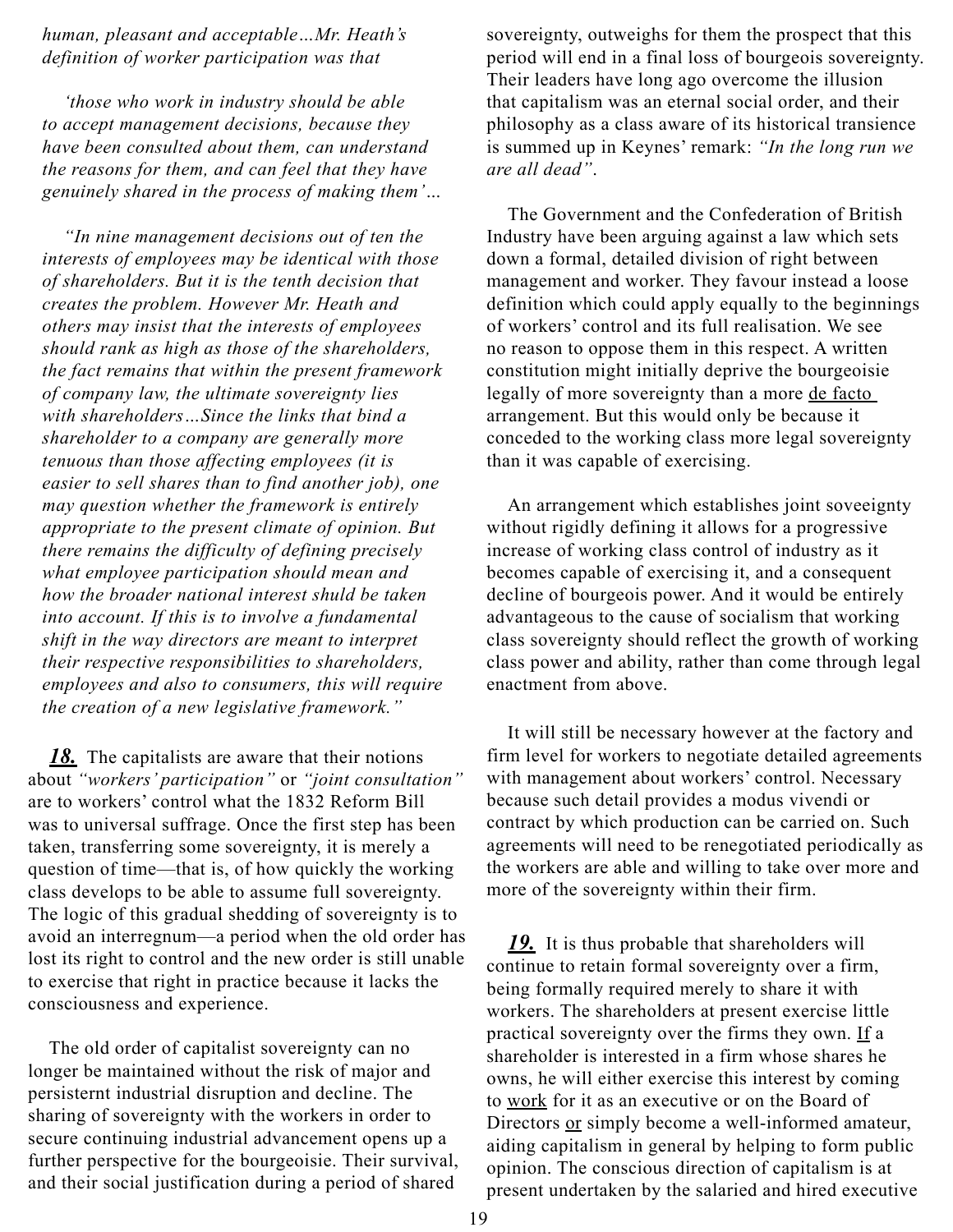and manager, aided in Britain by a section of the everdiminishing rentier class who take an active interest in their money and are good enough at it to be put on Boards. These men act in the name of the shareholders just as the Prime Minister and Cabinet act in the name of the Queen who is still the constitutional sovereign. If the hired executive owns shares in his firm, this ownership is the result of his job, the job is not the result of owning shares.

*20.* The workforce in a factory are in a much better position to exercise active control and sovereignty over management than are shareholders. The workforce know the production process with greater intimacy than directors or executives and are more likely to make intelligent innovations in it than are directors and executives.

*21.* In other areas (how much investment to make for 10-20 years ahead; whether a new product should be introduced; how much should be produced; how to deal with bottlenecks in supply and distribution) the experience of the production process is of no help. In these areas the knowledge which managements today undoubtedly possess and are continuing to develop will need to be taught to the workforce just as in the early 19th. century mechanics institutes taught science and Ricardian economics. These management prerogatives (prerogatives because they are at present unchecked by their legal sovereigns, the shareholders) will cease to be prerogatives only when the workforce is able to judge them. For this, knowledge is necessary. Since Capital was written, the capitalists have become much more conscious of what they do as capitalists and therefore much more able to control it. For example a new product is not produced until research has shown that there will be a certain level of demand for it.

*22.* The owner of a firm only controlled it because he was also its chief executive: he performed *"in person his function as manager of the production process"* (Capital, volume 3, p. 285). *"It (the joint stock company) is private production withut the control of private property"* (p. 429). This is why all schemes for worker-shareholding are irrelevant and diversionary. The only practical relation between shareholders and firm is that between creditor and debtor. At present the effective rulers of a firm are its Board of Directors and management. A glance at these Boards and management is sufficient to see that

thir members are men who have worked their way up from the shop floor (Lord Stokes, Chairman of British Leyland and Sir William Batty, Chairman of British Ford, started in these companies as apprentice engineers), and men who began as technicians and scientists, at least as often as they come from the rentier class. The knowledge needed to run a firm is now available to anyone who is interested, from books, newspapers and specialised periodicals. This availability makes effective workers' control possible since neither ruling class reflexes nor gut bourgeois instinct are any longer necessary to run a firm.

*23.* Marx, Engels, Lenin and Stalin all stress the necessity for the socialist state to retain bourgeois managers and ex-factory owners in their executive positions after the working class has taken state power and the transition to communism has begun. This is because the working class would be ignorant of how to organise and administer production (quite logically as the class had never had to do so and such knowledge is not innate to any man). Until the working class had gained the necessary knowledge, these bourgeoisie would have to continue to occupy positions of responsibility and power. This of course increased the chances of sabotage and counter-revolution as the bourgeoisie would be in an advantageous position from which to organise either.

*24.* The Russian experience, while it is of great value to the general development of working class politics, is of more limited value to the investigation of the particular quesiton of workers' control. It was not the exhaustion of the potentialities of capitalist economy that led to the socialist revolution in Russia, but the failure of bourgeois politics in a country that was economically ripe for extensive capitalist development. Learning from West European experience the small industrial working class in Russia developed a more capable political party than the bourgeoisie, and took political power in a country whose general ecomomic and culural conditions were more appropriate to capitalist than socialist development. Furthermore, the small working class that existed in 1917 was disrupted in the civil war and the war of intervention during the following years, so that it had been *'declassed'*. In 1921 there began the development of a new working class out of the peasantry under the tutelage of a socialist state (which included large numbers of the old working class). Circumstances dictated that a system of *"one man management"* be operated in factories. During the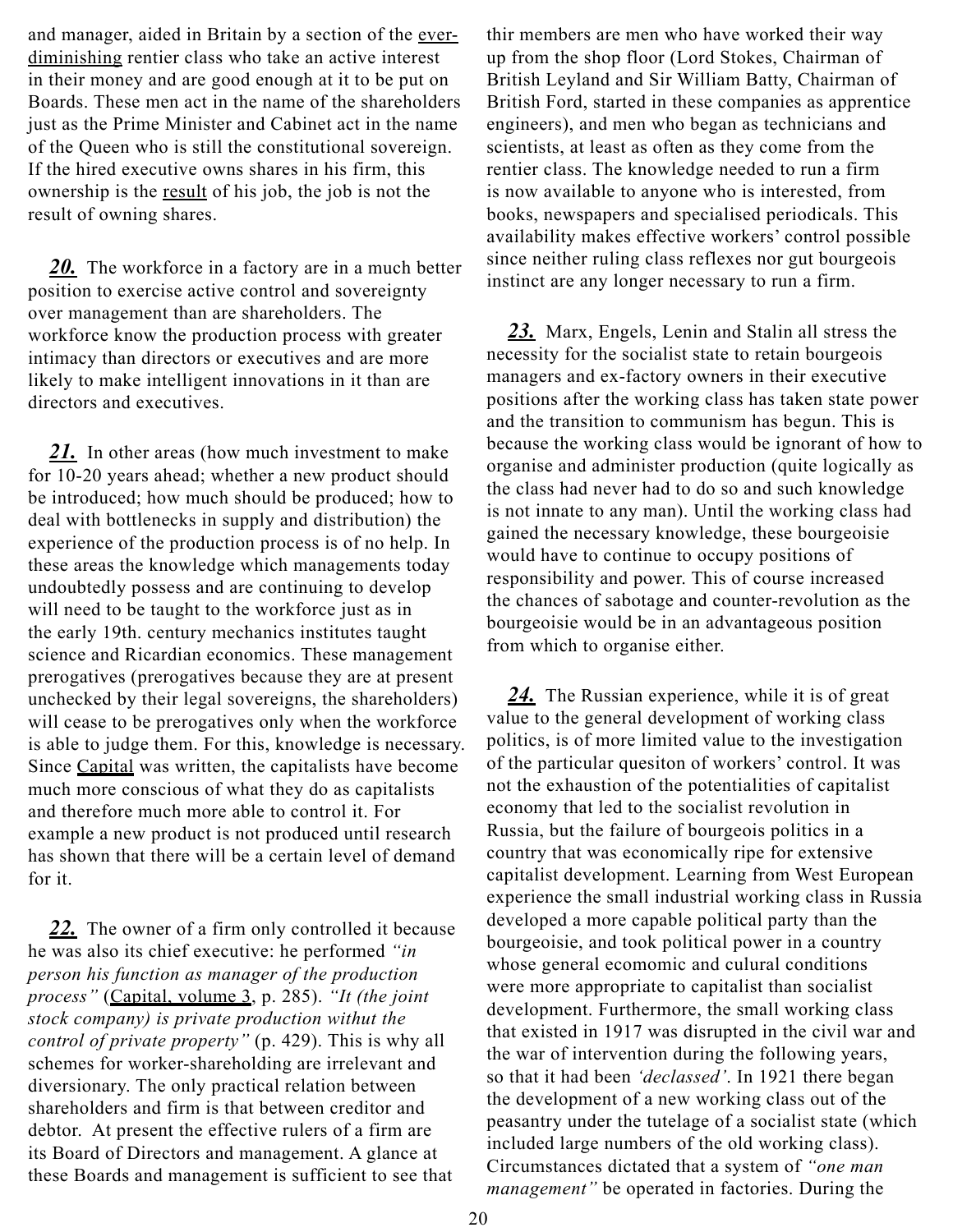Stalin period this system could not be superseded. No sooner had a modern industrial economy been built than another massive disruption was caused by the Nazi invasion.

The truth of Marx's statement that no mode of production disapears until its economic potential has been exhausted is being borne out in Britain and in the world economy as a whole. In Britain workers' control within capitalism is being put on the agenda by the very development of the capitalist economy. This means that the British working class has to deal with a situation that did not occur in Russia because of the political failure of the bourgeoisie while the capitalist economy was in its infancy: hence the limited value of the Russian revolution in clarifying this question of workers' control.

*25.* One gain for the working class from workers' control would be to minimise considerably the need to retain capitalists in positions of power after the taking of political power. Because the working class themselves would possess the skill to administer production, the capitalists could immediately be demoted into the ranks of productive labour. Such bourgeois personnel as it was necessary to retain would have a hard time organising the sabotage of production because their decisions and performance would already be subject to routine scrutiny by their workforce. The effect of workers' control must be to substantially lessen the possibility of counterrevolution.

*"The co-operative factories of the labourers themselves represent within the old form the first sprouts of the new, although they naturally reproduce, and must reproduce, everywhere in their organisation, all the shortcomings of the prevailing system. But if at first only by way of making the associated labourers into their own capitalist, that is, by enabling them to use the means of production for the employment of their own labour. They show how a new mode of production naturally grows out of an old one, when the development of the material forces of production and of the corresponding forms of social production have reached a particular stage."* (Capital, volume 3, p. 431)

26. It is a fact that the capitalists intend to introduce a sharing of sovereignty with the working class in Britain. The quesiton which faces the working class is not whether to demand workers' control, but rather what form of workers' control to demand and what action is necessary to gain that form. Workers' control cannot be effectively resisted by the working class because there is no class basis from which to resist. Like piece-rates, the capitalists intend using workers' control to guarantee a minimum level of productivity. Instead of a material incentive to ensure a certain level of output, there is instead to be an appeal to reason and the placing of responsibility for the firm's continued existence in its workers' hands. The failure to maintain productivity under workers' control will not be due to the boss, because he will be answerable to the workers. The only class basis for resisting workers' control would be to hold that the working class will force themselves to work harder, lengthen their own working day, be more heedless of their own welfare than the capitalists.

*27.* Workers' control will aid the development of politics. An increasing amount of capital accumulation is being undertaken by the state; and in addition taxation and public credit are being used to induce private capitalists to make new investments, continue production, or seek new markets. In Britain, state accumulation and concessions to private industry must seek and obtain parliamentary assent. At present such assent is not effective control by Parliament. The absence of effective parliamentary control has alarmed a section of the British ruling class whose habits and reflexes make them chary of decisions taken in the name of Parliament which are not publicly debated and fought out between the parties, in the press of both classes. The former de facto head of the civil service, Sir William Armstrong, appeared on television in the summer of 1973 to speak of his concern for a return to the floor of the House of decisions about *"public money"*.

*28.* The difficulty of implementing such a change is that any mere change of parliamentary procedure or form would alter nothing. All the talk about curing the present decline of Parliament and recouping its loss of power by reform is beside the point: Parliament will be unable to exert effective control over *"public money"* until the public has a reason for controlling it, an aim to be achieved in taking action. At present public money is doled out by Parliament and the Government as and when the vicissitudes of the market induce either capitalists or workers to demand it as their right and for the good of the economy. The aim achieved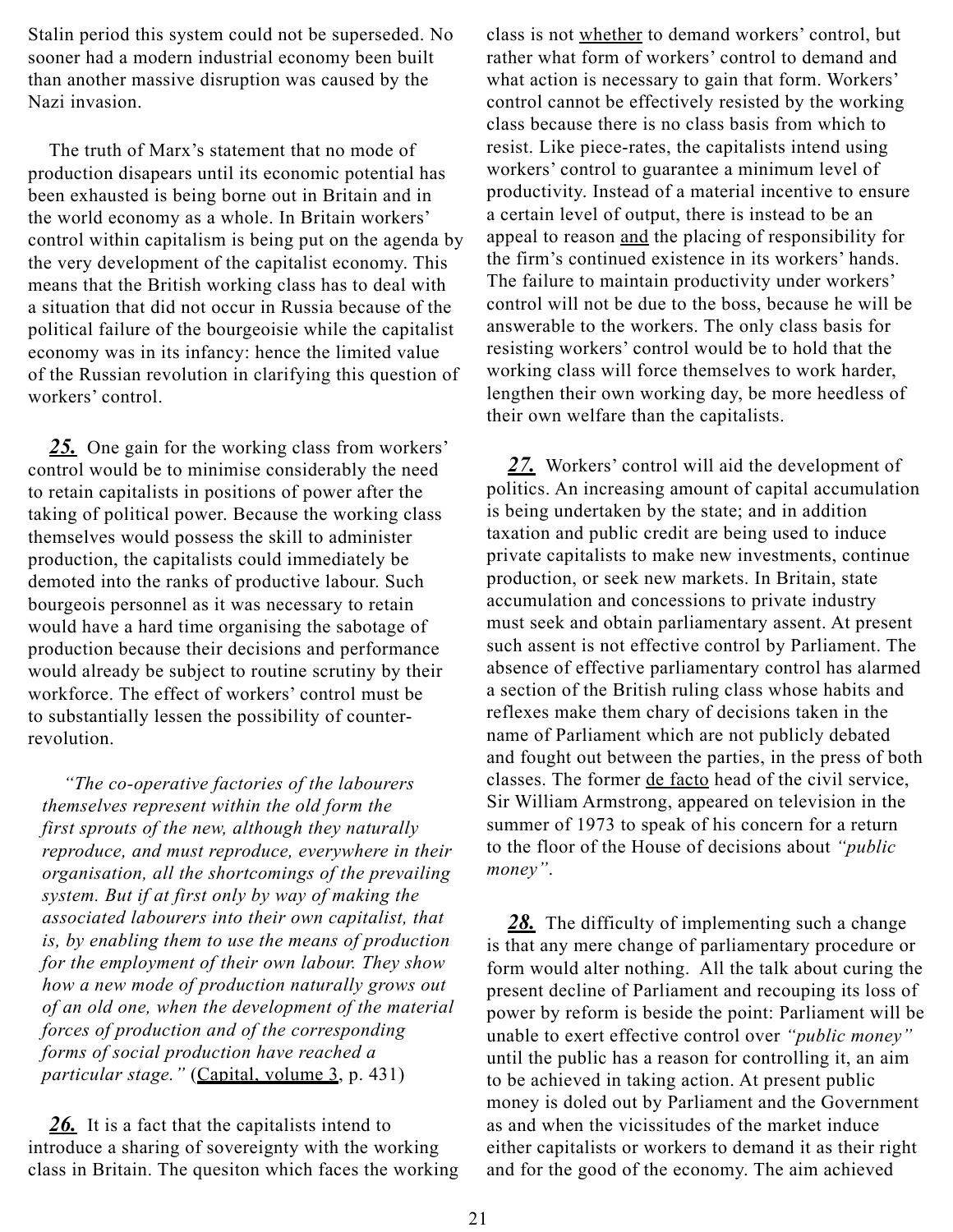in granting the money is primarily one of stability ensuring that things are able to go on as before while making the few necessary changes as painless as possible.

Thus was each docker who made himself voluntarily redundant given £4,000 in summer 1972; or each employer in Lancashire who was paid for voluntarily scrapping 150 year old spindles and looms in 1959. When the people who elect MPs have only these limited political aims—job security, continuing production the same as always or being helped to do so if short of profits—then it is not surprising that Parliament lacks power to do anything more than sanction such piecemeal demands for money as and when they occur from those sections of the working class or capitalists who are best placed to exert political pressure. Nor is it surprising that a section of the capitalists, civil service and party (Conservative and Labour) leadership should defend the encroachment of the civil service on such decisions on the grounds that someone must judge these demands for public money on a criterion apart from political pressure, because the needs of an advanced capitalist economy must be met, and these needs may not necessarily coincide with what sections of either class want.

*29.* It should be said that the Labour Party leaders have always beeen in favour of civil service control of public money on principle; the others are purely pragmatic in their conclusion, seeing no other source for such judgements being made. The Labour Party leaders have this principle from the old habit of the socialist movement which saw decisions about the economy (in effect socialist planning and administration of a wholly *"collectivised"* economy) being taken by a bureaucracy of socialist experts. Such a vision was arrived at because no socialist believed that the knowledge or understanding necessary to take such dicisions might be available to the working class.

Thus the funciton of the working class in bringing socialism seemed to the Independent Labour Party leaders and Fabians to be to vote Labour so that socialist laws could be enacted and a socialist civil service could be established and put to work. It must be recognised that because the working class in the inter-war years did not possess the interest or the ability to either plan or administer production itself, this view was realistic in seeing legislation and administration coming not from the class itself

but from its leaders as being necessary for socialism. The Communist Party of Great Britain drastically underestimated the need for such provisions, adopting the attitude that such things were bound to fall into place after the Revolution had occurred, so that there was no need to think about them. What the ILP leaders and the Fabians ignored was the fact that the capitalists would struggle against socialist enactment and socialist bureaucracy. The working class would be forced to do more than vote if such advances were to survive capitalist pressure. The working class would have to apply stronger presssure and would certainly be unable to do so if its leaders were not prepared for such action.

*30.* However, the present inevitability of some form of workers' control, whether the *"Left"* wish it or not, will radically alter the situation from one where the working class know very little about the laws of capitalist production into one where the working class will be able to know what actions need to be taken to regulate market forces by the conscious working of the law of value. Just as under workers' control it will be normal for the working class to decide that a new technique is operable and worth investing in within one factory or firm, so it would be extraordinary if the experience of taking such decisions did not affect the working class's political demands of Parliament. The residual powers which Parliament now possesses but wholly delegates to the Cabinet and civil service will be retrieved because Parliament will be capable of exercising them—the public will demand the opportunity to debate and form an opinion on them. For the first time economics will become part of democratic politics because the working class will all be economists in their working lives—responsible for the economic decisions of their factory and firm. (This is obviously equally true for an Incomes Policy. Decisions about what should be produced, capital or consumption goods, and how much a section of workers shuld be paid, will already be being taken at the factory or firm level by the workers themselves and will be reflected in the negotiating of an Incomes Policy by the whole working class.)

For the working class, deciding how public money should be spent is now a matter of which section of workers can exert most political and economic pressure on the class as a whole. For instance, the UCS workers were better at exerting political pressure on the working class than the Triumph workers have been. With the experience of workers' control, the working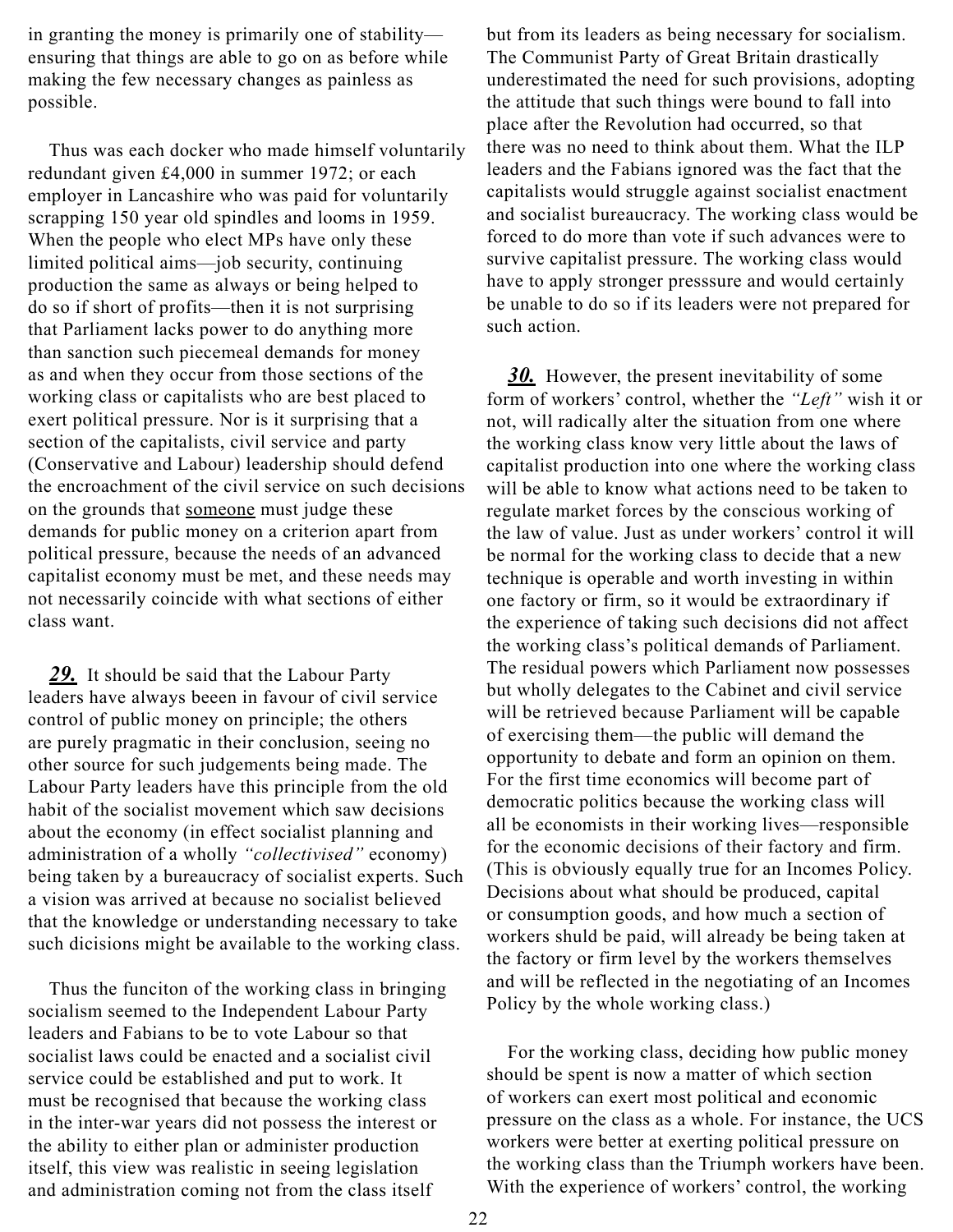class will be able to take such decisions on the basis of the practicality of each rival request for money, the long terms interests of the working class, and whether each request helps to meet the necessary requirements for the economy's continued growth. Working class representatives in Parliament will have to reflect that decision or lose the class's confidence.

*31.* This change in the ability of the working class to organise and administer the economy through being able to effectively exert control over its representatives means that economic issues become political issues in the strict sense of political, that is, an aim capable of being effected by political action. The question of a transition from capitalism to communism becomes one which the working class will find from its own experience that it is able to undertake.

No longer will socialist parties view themselves as holding ideas in trust for a working class incapable of grasping them; these same socialist parties will now be forced to argue for and justify this same sacred trust on their party programme's economic merits. And indeed, in consequence, these ideas will be forced to become less abstract and theoretical and rhetorical and more practical. Their function will cease to be hortatory—to inspire awe and moral fervour—and will become more mundane, that is, capable of being achieved.

The B&ICO for one will welcome this enforced change because we are thoroughly fed up with the socialist heroics that never deigns to explain what relevance it has to the workaday world, and the pristine chasteness of the intellectual Left's scholasticism which passes for theory. The bourgeoisie's first attempts to take control of the productive forces and direct them gave rise to a veritable torrent of political economic thought (Petty, Smith, Ricardo etc.) which could break new theoretical ground because there were new practical developments. Workers' control will give rise to much relection within the working class. Until the changes of workers' control with the new ability to control the productive forces lead to a desire on the part of the working class to achieve new aims, any theorising about the shape of communism must necessarily be abstract and limited in its effect. As for theories of capitalism, the bourgeoisie have clearly outdistanced Marxists in their ability to use Marx's political economy. The greatly increased ability to measure the market forces and act on the basis of measurements in choosing how much to produce and what to charge

without waiting for these to express themselves wastefully and inefficiently in real competition have made the possibilities open to workers' control much greater.



*32.* Trade Unions in Britain arose before working class political organisations, and indeed it was the trade unions who provided the resources for establishing the Labour Party. The Labour Party has existed for 73 years, while trade unions have been part of working class life for nearly 150 years. The trade union in Britain was seen by the working class and accepted by the capitalists, after 70 years of working class pressure (piecemeal and spontaneous at first, but after the 1820s, persistent, organised and conscious pressure), as a voluntary representative organisation which spoke for workers not just about wages or hours, but also about Home Rule for Ireland and Mr. Disraeli's support for Bulgarian atrocities as well as about Russian despotism. It was the TUC which was responsible for the enquiry that led to the 1944 Education Act and also for the enquiry that became the Beveridge Report. While in France, Germany and Italy these activities and role were filled by Social Democrats and Communists, in Britain it has been the trade unions.

*33.* The jobs which trade unions were organised ot do—restricting the labour market to secure employment in bad times and bid up wages in good ones; resisting encroachments on the standard wage, hours of work and pace of work—have been rendered routine and very light work indeed by Keynsian fiscal policies and then by Incomes Policy and perhaps even more by the capitalists learning from experience that it was more profitable to negotiate and consult workers and improve their working conditions than to lengthen the working day and pace of work. However, in Britain, because trade unions have an established place as the spokesman of the working class on political and social and economic affairs, it is perfectly understandable that they should continue to be seen and treated as voluntary, representative organisations by all politicians and the press.

*34.* The reality is that the working class has not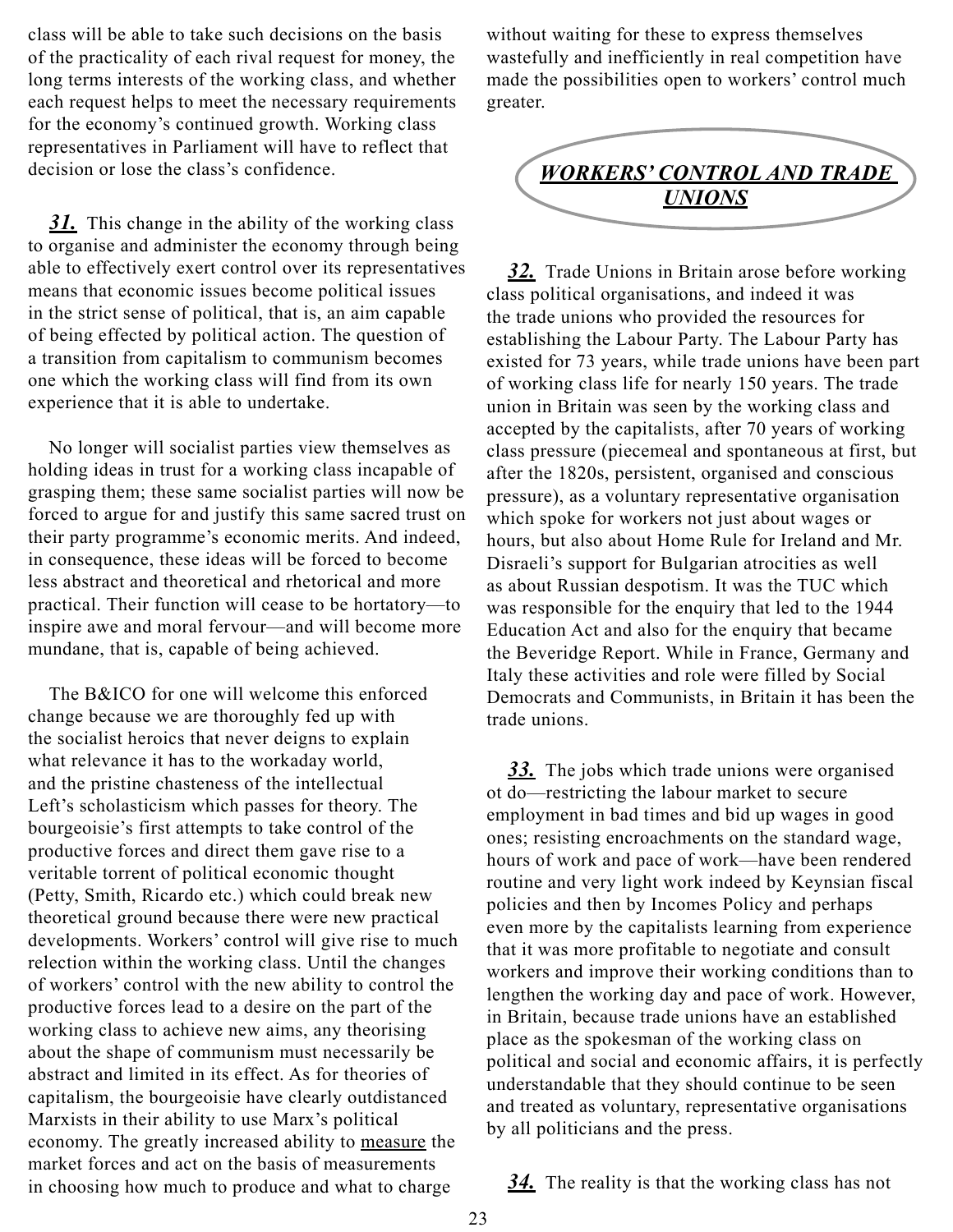participated in trade unions as a class since 1945. It has had no need, since the small minority who are very interested in trade unions are now perfectly adequate numbers to do all the jobs and gain all the demands which the working class require. Further, the working calss can control that small minority perfectly adequately when it acts on its own initiative to gain something the working class don't want at all, e.g., the GEC-AEI shop stewards' failure to have a work-in to protest against redundancies in the winter of 1969 or the GMWU's remarkable overnight conversion to militancy and democracy after being vilified and deserted by the Pilkington workers in their unofficial strike of summer 1971. It is an extablished relation between *"the people"* and *"the representatives"* (in this case, shop stewards, branch officials and other interested workers) that at such times when *"the representatives"* consider *"the people*" are necessary to carry the representatives' demand with the employers or to defend a threatened principle or privilege, *"the people"* down tools and withdraw labour. With 150 years of experience and reflection about trade union action for these aims, British workers are quite capable and do judge for themselves whether their representatives have made the right judgement in calling a strike or urging a strike's continuation. The defeat which fell to the miners' leaders who called for strike action against the Government and Phase II in the ballot in January 1973 or the failure of the AEU to sustain its campaign of militancy in the summer of 1972 are examples as telling and weighty as the successes of militants like Fords in 1968 or the miners' strike in January 1972.

*35.* While the working class has been quite prepared to keep its trade unions going, because in the light of its experience they are doing necessary work for it, it has ceased to participate in trade unions in the debating of political and economic and social issues—quite naturally, since it has stopped going to trade union meetings. This has made trade unions notoriously unreliable in their role as accurate gauges of working class opinion. But, with no other alternative, politicians and the press have continued to take the trade unions as a gauge, because the British parliamentary system would simply sieze up if there were nothing which could be taken as working class opinion.

*36.* The institution of workers' control is going to mean that the working class is faced with being a party to decisions some of which it will know nothing about and others where it will know much but be in the habit of letting the employers do the dirty work (for instance, disciplinging workers who disrupt or impede production; making provision for safety). consequently it is extremely unlikely that the class will entrust *"its representatives"* of the trade unions to undertake these new jobs for it with the same freedom of action that they enjoy in trade union matters. Only when the class feels itself competent to judge its representatives' actions will it allow that much latitude and cease participating in workers' control as a class. Until then workers' control is likely to become as much of a hothouse of reflection, debate and experiment as the trade unions were 150 years ago. It is likely to contribute as much to the political development of the working class acting for itself in pursuit of definite aims as have the trade unions.

*37.* Until full workers' control is achieved, the relations between trade unions and the workers' representatives in management will be laden with difficulty, particularly because trade unions will have a vested interest in claiming that the workers' representative has sold out to management and is therefore not to be trusted—the trade unions thereby magnify their own importance. Because of this, it makes sense to bind the trade union to the workers' representatives in management in some way, thereby forcing the trade union to be a participant in the workers' appraisal of the representatives' actions. One way would be to require every representative to be a trade union member in any firm where trade unions have negotiating rights, but specifying that a representative is not responsible or answerable to his trade union branch or trade union officials above him for his actions. As a representative he is answerable only to his electors—the workers in his factory or firm. (This is in practice the position of a shop steward in Britain and it is probable that many shop stewards will become workers' management representatives though it should most definitely not be a precondition. Because trade union membership in firms where trade unions have negotiating rights is usually 100%, this condition grants no favouritism to one section of workers over another, while reserving to the trade unions their own position.)

*38.* The trade unions passed at the 1973 TUC the first statement on workers' control by the trade union movement since 1949. Coming after a complete silence of 25 years in which the possibility existed of the working class gaining large measures of workers'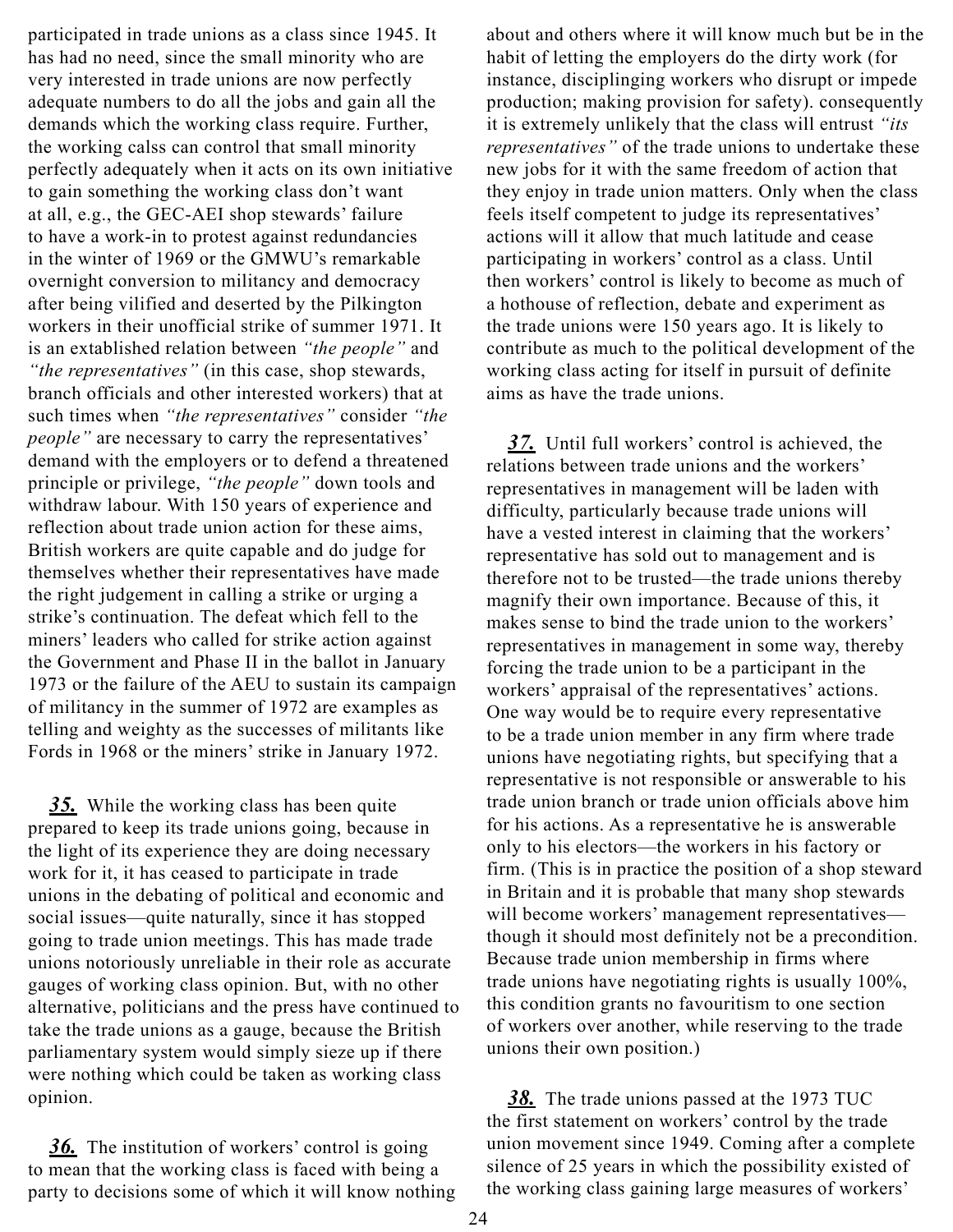control if given a lead by the trade unions, this statement can justifiably be termed not a result of trade union initiative but rather a reaction to the moves by the Government and CBI, moves which had the clear intention of introducing workers' control in Britain.

The TUC statement (in the form of an interim report on Industrial Democracy by the General Council) shows that the TUC views workers' control from a class viewpoint and is only interested in workers' control insofar as it increases the power of the working class to influence decisions.

*"88. It is a basic function of trade unions to obtain a degree of joint control through representation at the point at which decisions affecting workpeople are made. It has long been the case that trade unions at all levels have influenced managerial decisions, and the need for greater influence has been recognised. Logically speaking, there is not a major barrier to be broken down which prevents trade unions from participating in major decisions within the present system, because they already do so. The extension of joint control or joint regulation in any form, including collective bargaining, is a de facto sharing of the management prerogative. However, this has not extended to the point where management are formally responsible to workpeople in the same way as they are to shareholders."* (Interim Report, p. 35)

However, the interim report shows itself more interested in preserving the existing trade union structure intact for all time than in developing the ability of the working class to take full control of production. The report comes out decisively against works councils and instead supports an extension of the scope of *"the present structure of collective bargaining machinery to bring into the field of negotiations matters which are currently outside collective agreements."* (p. 28)

It is clear that the development of works councils would provide for the regular assemblies of workers and public debate cited in paragraph 9 of this policy statement as a necessary condition for workers' control. It is also clear that such works councils would tend to erode the jurisdiction of individual trade unions and instead develop the power and ability of the shopfloor. It is possible that this might create a desire for industrial unions in the working class as being the most logical reflections of their existence.

In the same way as the trade union officials resisted and fought the shop stewards during World War I because the shop stewards limited the officials' power of initiative by giving a definite voice to the working class views at the shop floor, so the TUC in 1973 is resisting the first hints that such a development at the shop floor could be taken further through works councils. In Britain trade unions are organised on a craft basis (the AUEW and the Boilermakers) and on a general or amalgamated basis (the TGWU or GMWU). There are only two industrial unions (the NUM and the NUR). This means that in each factory there is great concern by union officials to protect the jurisdictional rights of each union. Plant bargaining and shop stewards combines have begun to overcome such divisions. Works councils would increase the workers' ability to overcome them. In factories and firms where trade unions have negotiating rights, it makes sense to constitute the works council under trade union auspices—the auspices of the factory shop stewards cmmittee which includes shop stewards from ALL trade unions in the factory. Elections for workers' management representatives would be conducted in the works council. The works council is merely the logical extension of the factory meetings already called by shop stewards committees everywhere to explain a dispute or air a grievance. The TUC by opposing works councils shows itself more interested in trade union *"property rights"* than in workers' control.

Until and unless the TUC, trade union officials and shop stewards show that they are more interested in what the working class can gain from workers' control than in preserving their own jurisdiction, the working class will get no positive help or lead from that quarter in relation to workers' control. The trade union movement must do more than react to the proposals of the bourgeoisie about workers' control if the working class is to take it seriously as having the working class's interests at heart. The trade union movement must take the initiative in organising the working class to take control over production. If it does not do so, then the class will simply be forced to look elsewhere within its ranks for leadership.



*39.* Workers' control is obviously not just another management device for ensuring increasing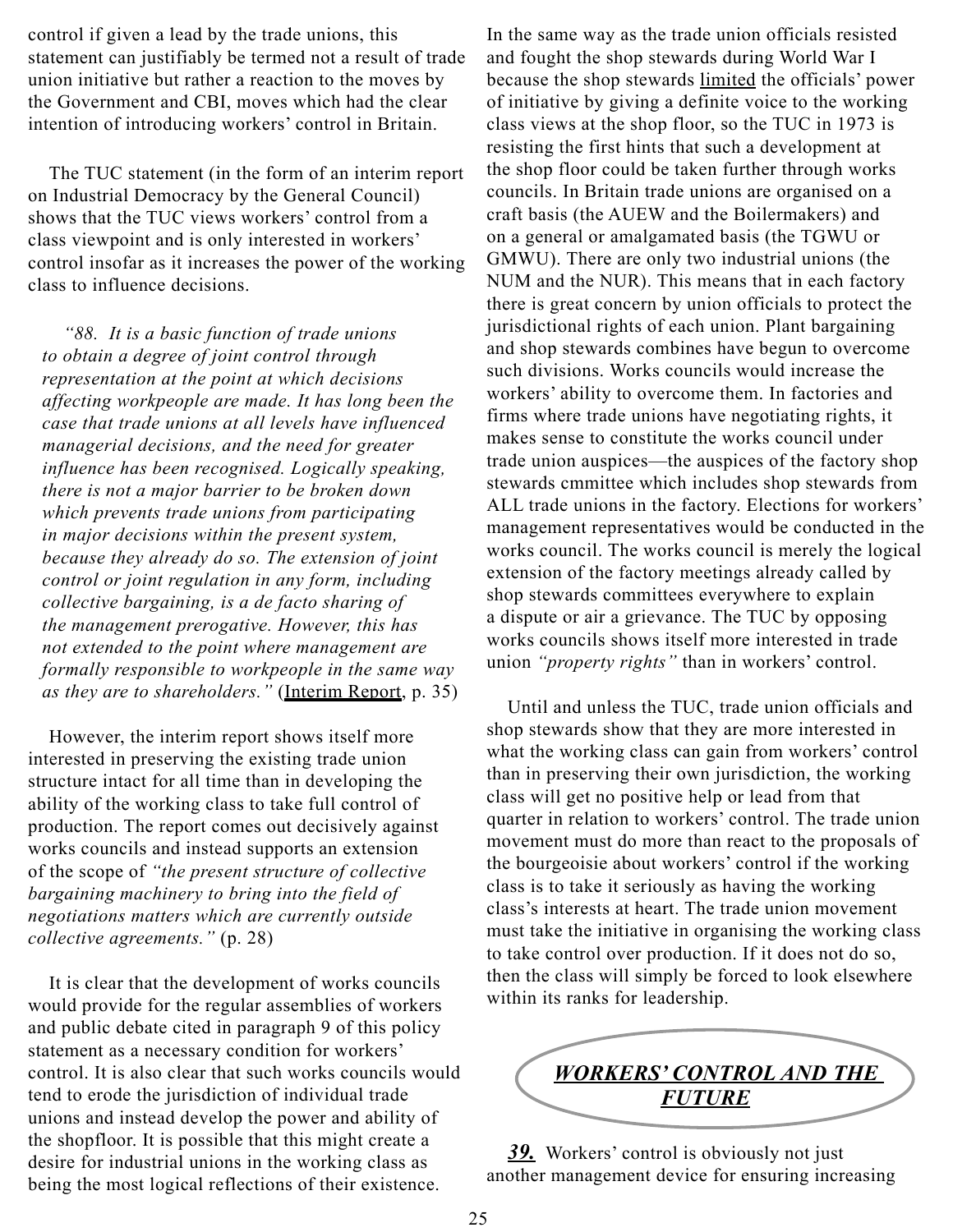productivity and ensuring production. It has only become a practical way to ensure these things because the working class are literate, accustomed to reasoning, accustomed to taking conscious action for definite aims, and socialised in an industrial culture where science and a material relation to the world are taken for granted. It would be foolish indeed to jeopardise production by vesting responsibility for it in less capable hands. For when the vesting has taken place, there will indeed be no recourse left for capitalists but reason. The use of force and the abuse of his place by a representative of the people against the people has been defined as tyranny by Europeans since they began to think about the Bible. A workers' management representative who becomes a tyrant is very likely to face the same fate that has always come to tryants in Europe.

*40.* What then will remain for the working class to struggle against? Will there be any capitalists left? Capitalism is determined by the operation of the law of value within a market, which market provides for equalisation of rates of profit, wages, exploitation, interest amongst the workers and rentiers. Insofar as the owner of a firm from the late 18th - mid 19th century acted for his firm on the basis of the limits and options which the market and its workings determined for him, Marx calls him capital embodied, a capitalist.

*"We have seen that the growing accumulation of capital implies its growing concentration. Thus grows the power of capital, the alienation of the conditions of social production personified in the capitalist from the real producers. Capital comes more and more to the fore as a social power, whose agent is the capitalist. This social power no longer stands in any possible relation to that which the labour of a single individual can create. It becomes an alienated, independent, social power, which stands opposed to society as an object, and as an object that is the capitalist's source of power."* (Capital, Volume 3, p. 259)

From the 1850s with joint stock companies and the creation of a labour market for managers from bankrupt entrepreneurs, managers came to be capital embodied, since it was they who employed the shareholders' capital—who evaluated the market and acted on their judgement. The owner of the capital was no longer its real incarnation. Marx and Engels saw in the joint sock company the beginning of the end of capitalism precisely because it was the beginning of

the divorce of ownership and control.

*"The capitalist stock companies, as much as the co-operative factories, should be considered as transitional forms from the capitalist mode of production to the associated one, with the only distinction that the antagonism is resolved negatively in the one and positively in the other.*" (Capital, Volume  $3$ , p. 431)

With workers' control, the shareholder will cease to have even vestigial rights of control. The workers will be capital embodied. The transition from capitalism to communism will come as Marx and Engels and Lenin and Stalin were always careful to state it would—when the working class is able to supersede the law of value and the function of the market by conscious social determination and able to implement that conscious social determination without hindrance from a state machine.

*41.* Will government continue to have a function under workers' control? Most emphatically, yes. It will be needed to use the coercion of society as a whole against sections of it who are attempting to act in their own narrow sectional interests (what Marx calls *"the performance of common activities arising from the nature of all communities"*, Capital, Volume 3, p. 376), as well as to reflect and oversee great movements forward by the society or reflect a resistance to progress when the society is temporarily out of breath. The problem of sectionalism is a continuing one. Thus there is no reason why steel workers under workers' control would not resist the introduction of aluminium as a substitute for steel and present perfectly scientific arguments about the superiority of steel over aluminium. The two industries could struggle against each other and hold society to ransom by each going out on strike unless the other were stopped from producing. To enforce society's interests, a government is necessary. At present the government has the confidence of the working class as being the body which governs society. If that body still enjoys their confidence when workers' control has been achieved, then it will still govern.

*42.* It is obvious that the development of workers' control from the point where the workers' right to be consulted and to veto management decisions is merely acknowledged and the shareholders retain the semblance of greater sovereignty, to workers' control where the workers are the sole sovereigns will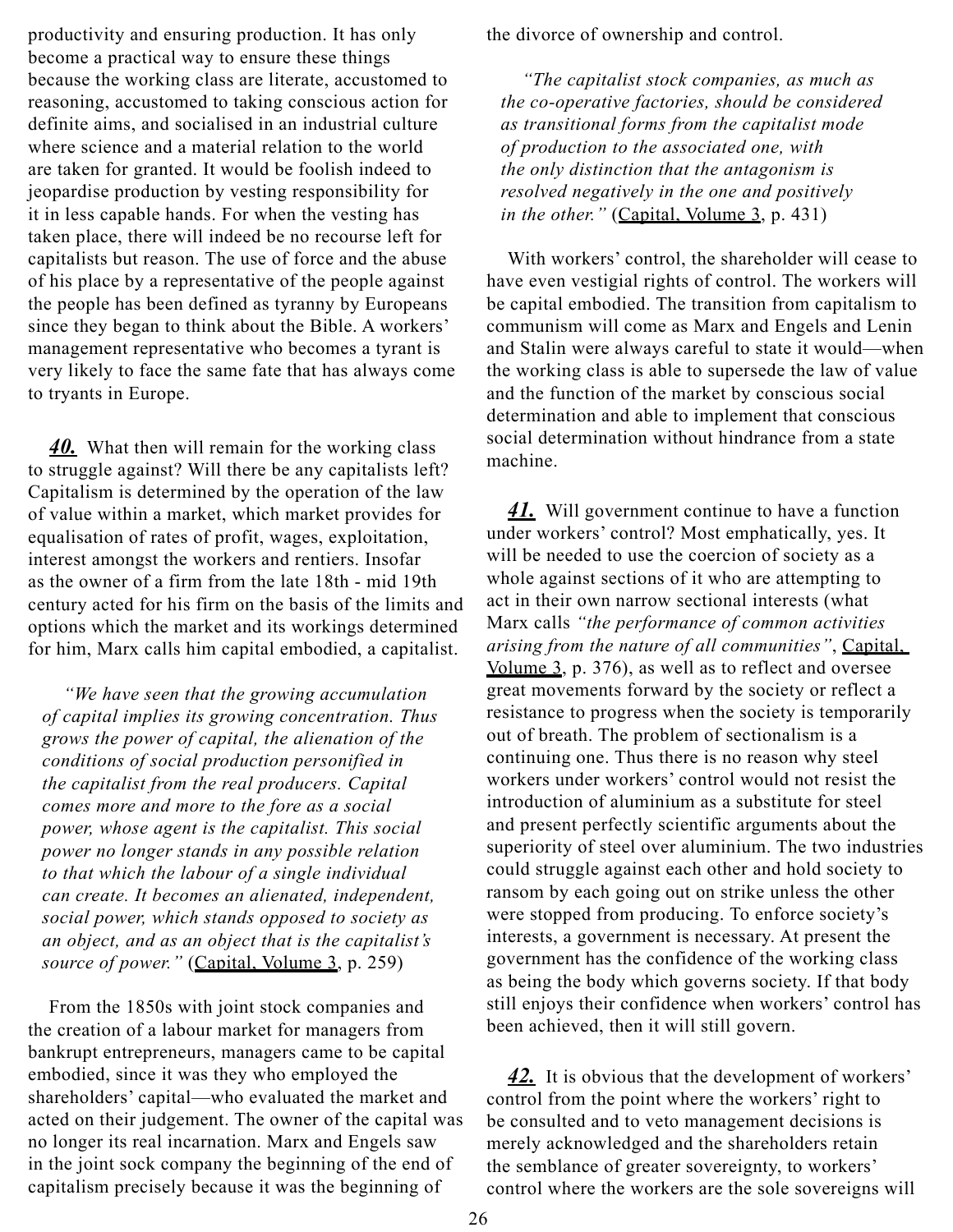be uneven. In industries where labour is casual or not in the habit of exercising power in trade unions, it is likely to proceed slowly and also to encounter much opposition from employers. In industries where trade unions are strong and where management take a decision which the majority of workers consider tyrannous (e.g. Dennis Poore's decision to close the Triumph factory; UCS's decision to close, etc.) workers are likely to take full sovereignty for themselves immediately such a decision is announced.

# *WORKERS' CONTROL AND THE LEFT*

*43.* To our knowledge, no working class organisaiton has ever opposed workers' control. However, there has been a history of protracted controversies amongst working class organisations about workers' control. The legacy of these controversies for the present generation of workers and communists has been an ambiguity about workers' control.

*44.* Syndicalism became known as a political tendency with a name when the French took it up in the 1890s. Prior to that time, English workers had attempted to practice it without giving it a name. (William Lovett became the storekeeper of the first London Co-operative Trading Association which had been established in 1828. Lovett estimates that between 4-500 similar associations were established in Britain at this time. See "The Life and Struggles of William Lovett", p. 33) French syndicalism (which influenced the rest of Europe) held that control over the production process by the workers would mean the end of capitalism. The one and only condition for communism was workers' control.

*45.* The main opposition to the syndicalists then was that they ignored the existence of a state which was controlled by the capitalists and which would never allow such an event to occur. The state must be smashed and a workers' state constructed before workers' control would be realistic. In this, critics in Europe were certainly correct. It took the upheaval of World War I to convince even a section of the capitalists that workers' control was necessary.

*46.* However, in making the criterion for rejection of workers' control the impossibility of its implementation, the critics of syndicalism neglected to deal with the assumption that workers' control over the production process was sufficient of itself to lead to communism. This omission is important because the logic of syndicalism is that it is the fact that capitalists organise production which makes it capitalist. This implies that capitalists when organising production do so not because impelled by the laws of capitalist production, but out of preference or choice.

Yet, in practice, it was just these laws which caused the failure of the English experiments. By abolishing money, and exchanging their products via the issuing of certificates for the labour time spent in producing each article, the workers in London, Birmingham and Manchester hoped to be able to earn a living wage. After all if one worker could work for 8 hours and exchange his products for those of 8 hours of other people's labour, no-one should gain more than he earned through labour and all live in harmony with each other.

*"I was sanguine that those associations formed the first step towards the social independence of the labouring classes…I was induced to believe that the gradual accumulation of capital by these means would enable the working classes to form themselves into joint stock associations of labour, by which (with industry, skill and knowledge) they might ultimately have the trade, manufactures and commerce of the country in their own hands."* (Lovett, pp. 33-4)

In each place this system soon broke down and money re-established itself. What caused its breakdown was that each individual worker's labour time in producing an article for exchange cannot remain inviolate and absolute (this is equally true of an individual factory). Competition determines how much labour is socially necessary to produce an article and it is only through competition that the law of value can operate and continue to give rise to technical innovation, increased productivity and capital accumulation. The *"direct exchange"* of labour time leads to competition, the operation of the law of value and the consequent development of the productive forces, unless obstructed by guild organisation. The English workers believed that it could lead to a cooperative commonwealth if given its head. When it did not, they returned to attempts to restrict competition and control the labour market in trade unions.

#### *47. "Without the factory system arising out*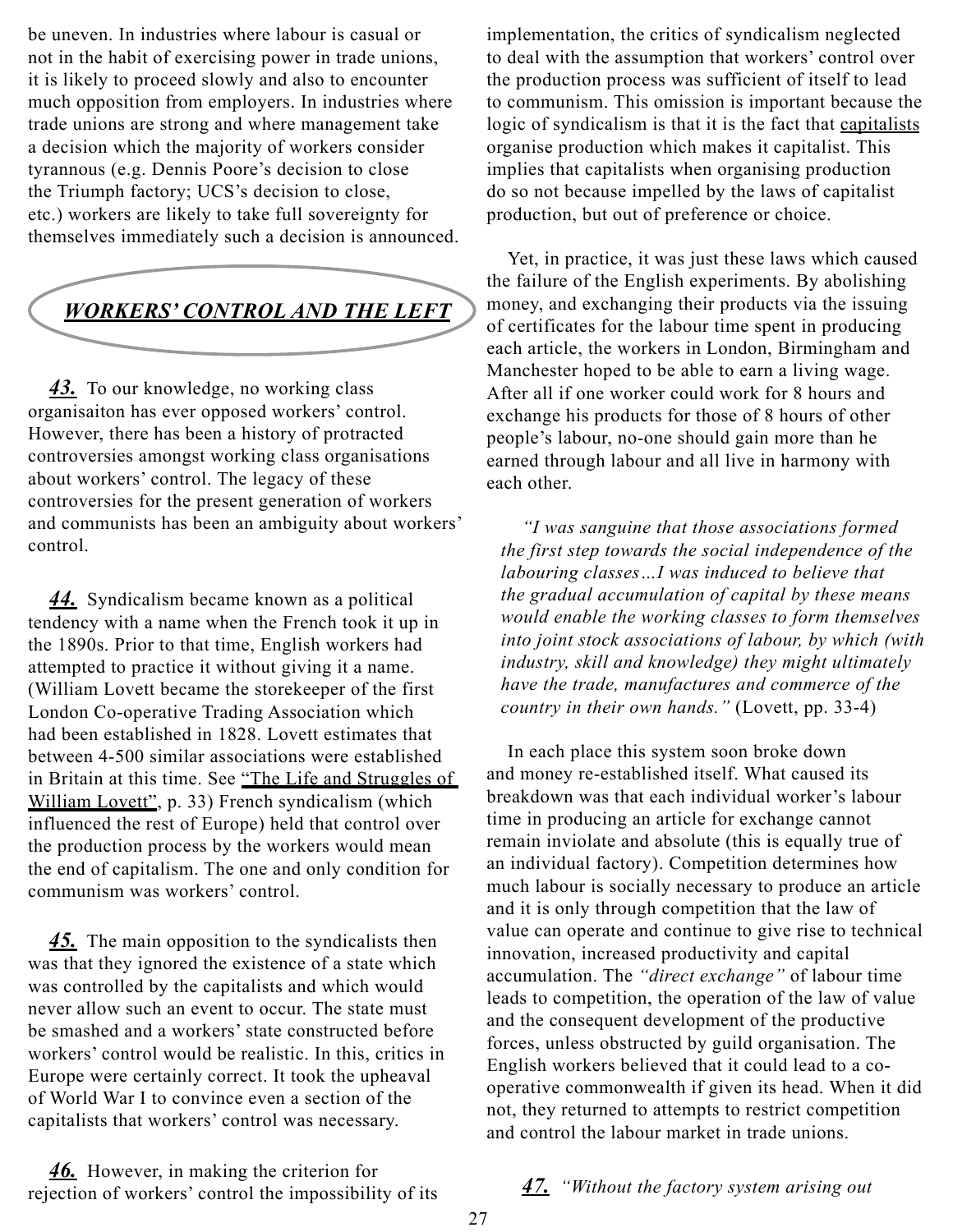*of the capitalist mode of production there could have been no co-operative factories. Nor could these have developed without the credit arising out of the same mode of production. The credit system is not only the principal basis for the gradual transformation of capitalist private enterprises into capitalist stock companies, but equally offers the means for the gradual extension of co-operative enterprises on a more or less national scale."* (Capital, Volume 3, p. 431)

The credit system makes the total capital of a society available to producers. One factory is not limited to its own profits for investment, it can draw on the wealth accumulated by the rest of society. This is the direct opposite of the direct exchange of labour time. Instead of exchange on the basis of equal labour time, it is exchange on the basis of the most profitable labour saving: only that is sold and produced which is the most efficient user of capital and labour. Marx clearly assumed that workers' control would be practised on the basis of recognising the laws of capitalist production.

*48.* S. and B. Webb were the only ones to attack syndicalism on the basis that it ignored or was unaware of the existence of the law of value. They pointed out that if the miners were allowed to organise their production according to their democratically arrived at wishes and town gas workers practised the same *"democratic right"*, society might be faced with too much coal and town gas and not enough cotton and machine tools. S. and B. Webb were not in favour of the market and competition deciding these questions. They wanted society to consciously operate the law of value through a new parliament where workers would be represented, not according to occupation, since what you worked at had nothing to do with what things you wanted to consume.

*49.* Because no-one on the Left has taken up S. and B. Webb's attack, syndicalism remains at the level of denying the laws of capitalist production. Syndicalism will continue to be a *"natural"* reaction of a working class which is newly proletarianised—fresh from the farm, or ex-artisan. Because all his life the new proletarian has been able to produce enough to feed and clothe himself and his family, he cannot believe that 10 hours of his labour should not bring him the means to subsist. Further, he has always worked when and how he thought best; the necessity for working to suit the maximum use of machinery is to him

incomprehensible.

*50.* However, once a working class has been proletarianised for some generations, they learn by experience to accept the laws of capitalist production as given and do not waste their energy in attempting to act as if these laws were not there. Moreover, they find that within those laws it is possible to act and achieve the aim of a living wage. It is no accident that syndicalism has had most influence in each nation of Europe at the period when its peasants and artisans were becoming proletarianised. There is a direct connection. Moreover, as each new wave of migration proceeds, syndicalism must be tried and rejected by experience. Thus England has had no proper syndicalists amongst its working class since the 1830s (the Webbs characterised the British *"syndicalists"* of the 1890s - 1910s as getting support from an increasingly educated and politically interested working class who would not be treated as if they had no reason and would no longer accept mere orders) while May '68 in France and Italy's Hot Autumn of 1969 were direct evidence that these nations had indeed seen a population shift from farm to factory since the mid-50s unequalled in magnitude in their respective histories. Just as certainly were the general strikes in which Rosa Luxemburg saw so much in Germany and Austria in the 1890s evidence of the same thing.

*51.* When the Left talk of workers' control they are trying to reawaken the primeval syndicalist responses in a much too old and realistic working class. It must be said that no advocates of workers' control on the Left today have faced up to the necessity of recognising the laws of capitalist production as incapable of being changed by democratic will alone. They thus logically fall victim to the errors of syndicalism in believing democracy at work will abolish capitalism.

*52.* It is hardly surprising therefore that these advocates of workers' control have had no effect on the working class whatsoever. In fact, workers' control first appeared as practical to this generation of workers in spring 1971 when militant shop stewards organised a work-in which had the aim of securing government aid to prevent the shipyards closing. The workers at UCS showed that they believed themselves to be sovereign by demanding the resources of the nation (that is, the capital of all society) be made available to continue what they considered to be a potentially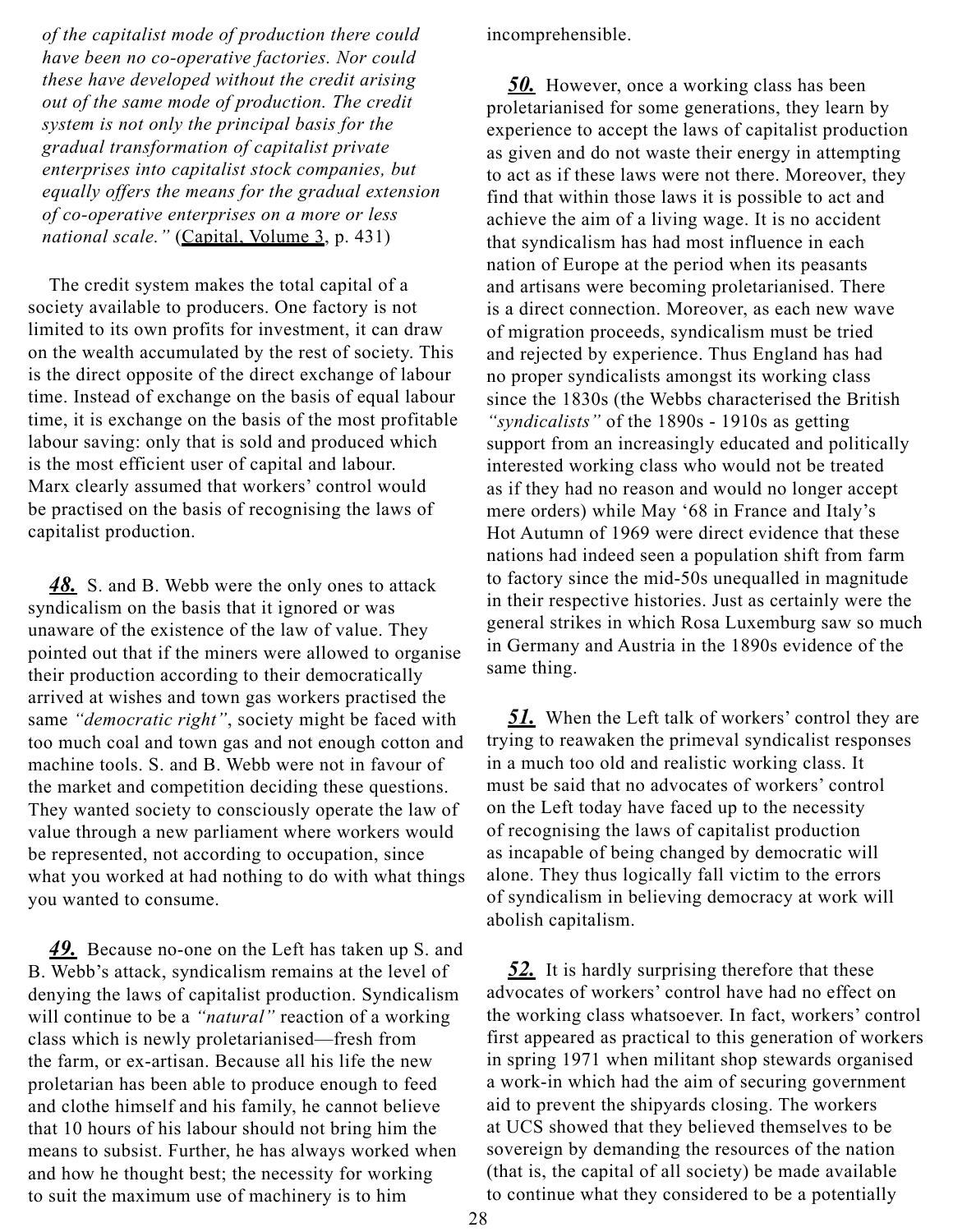profitable undertaking, though the management did not. The UCS shop stewards acted on the basis of reality:

(1) accepting that production must be profitable;

(2) accepting that it was impossible to go it alone, outside the already existing exchange and credit relations and indeed recognising there was no sense in even trying to do so.

It was not syndicalism but sheer pragmatism which determined the actions at UCS.

*53.* The Communist movement has never placed great significance on the benefits for the working class in measures for workers' control being taken by employers or the government. In fact, there has even been hostility to such measures because they have been seen by Communists as obscuring the class struggle, of being *"the sugar coating on the bitter pill"*. The assumption on which this hostility is based is that the taking of political power by the working class would only be possible if the capitalists behaved as badly and oppressively as possible. Once capitalists began behaving as intelligent capitalists, the game was up. Further there was an assumption that the only basis from which the working class were capable of asserting their class interests was out of oppression and hardship. If oppression and hardship kept diminishing as capitalism developed, this would render the working class impotent against the capitalists, who would then enslave the class with ideology and the good life instead of hardship, rendering communism a mere dream.

*54.* When the term 'workers' control' is used by Lefties their intention is to maximise the syndicalist aura of the term, taking care never to define what exactly they mean. These men required all the mystery of the syndicalist aura to excite the masses. It makes the Left think they are saying more than meets the ear; makes the requisite obeisance to hallowed proletarian tradition; while committing the speaker to no definite aim or course of action.

*55.* Workers' control when stripped of this syndicalist aura is subjected to critciism by the Left on the grounds

(a) that these measures are a matter of indifference for the working class because they do not bring the end of capitalism any nearer

or

(b) they are divisive for the working class because they will make it capitalist-minded, that is, interested in the fortunes of their firm, when instead they should be longing for an end to capitalism in general.

Therefore they conclude the measures should be opposed.

*56.* It is hard these days to get a bald admission of opposition to workers' control as defined in the last paragraph from the Left. Opposition is expressed in the Left's insistence on seeing every political act of the bourgeoisie as an attempt to increase the level of oppression and hardship of the British working class. It follows that the working class cannot think about workers' control until it has fought against and defeated these attempts by the capitalists to impoverish the working class. For the working class to adopt such a course of action would make sense and be necessary if such attempts were being made and succeeding. But it is a fact that the working class's standard of living has been rising for 30 years. And it is also a fact that the threat to the working class is now coming from the firm's failure to invest and the manager's inability to organise production efficiently. The capitalists propose to meet these two threats (since they are equally threats to capitalism) by incomes policy and workers' control.

The Left's assumption of ever increasing impoverishment is held for reasons of faith which make its actual truth quite beside the point and a mere irrelevance. The reason for such an assumption is not that it reflects reality correctly, but rather that it is necessary to keep the revolutionary spirit alive, which the Left believe will be quenched if the working class were not being progressively impoverished. The Left has failed to convince the working class of this doctrine of greater and increasing oppression. The socialist groups in Britain before World War I had more members and made a greater impact on the working class than has the left since 1945.

*57.* The Left cannot cite where Marx, Engels, Lenin or Stalin ever state the view that capitalism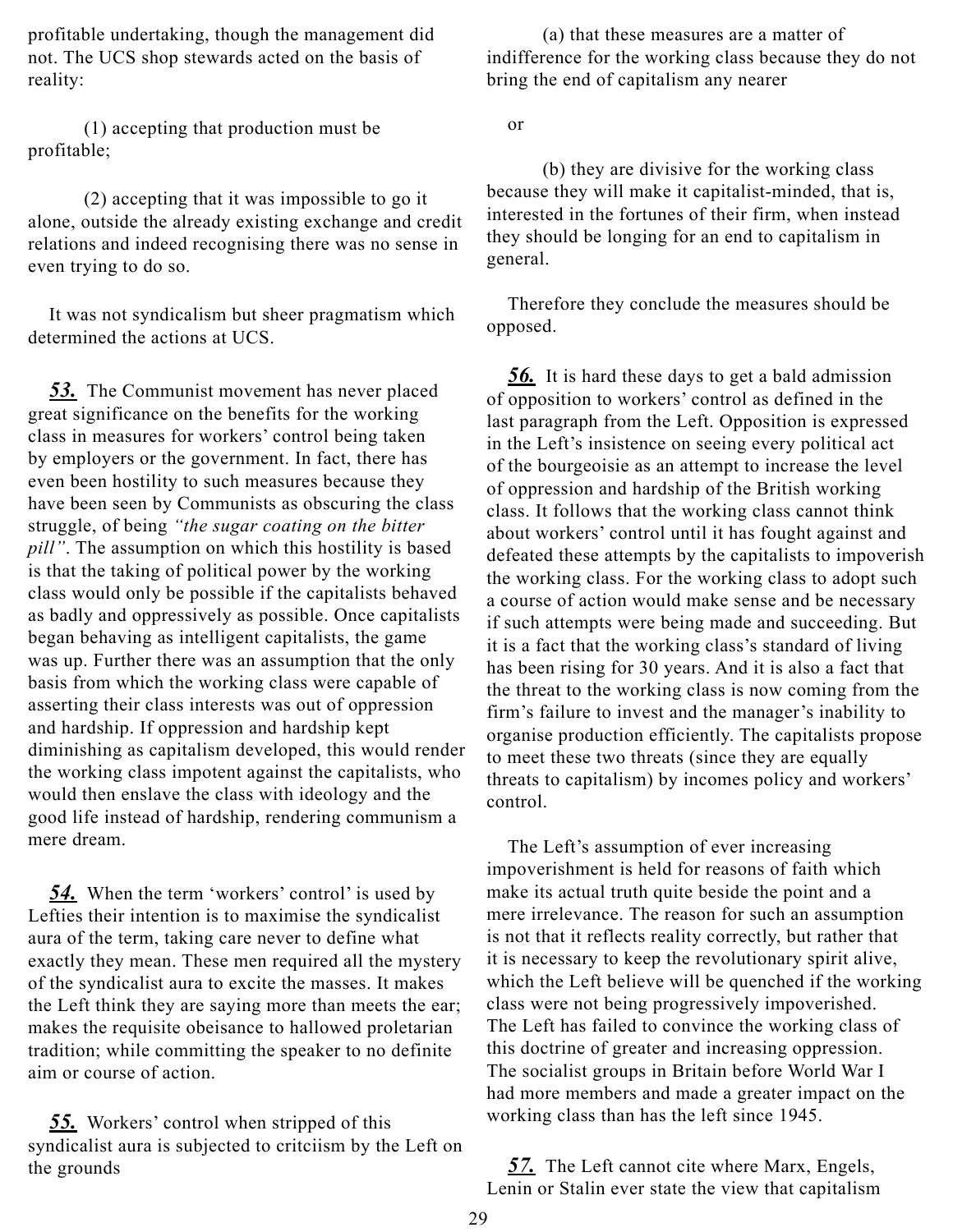would only be overthrown when the working class had reached a point of absolute impoverishment or misery. This is because none of them ever made such statements. These four were aware that increased impoverishment and oppression were necessary results of capitalist production with its tendency to extract absolute surplus value (by lengthening the working day, increasing the pace of work, lowering wagerates by employing child-labour and women) and to immiseration by creating a pool of labour in excess of its requirements by which to keep wages as low as possible. They also know that such tendencies could be counter-acted by the conscious political action of the working class and by the development of capitalist production. Marx shows in Volume 1 of Capital how such tendencies carry with them the NECESSARY counteracting tendencies to resistance in the working class.

*"Capital is reckless of the health or length of life of the labourer, unless under compulsion from society…The establishment of a normal working day is the result of centuries of struggle between capitalist and labourer."* (p. 270)

*"However, the principle (of the regulation of the working day within what Marx calls not only physical but moral bounds) had trimphed with its victory in those great branches of industry which form the most characteristic creation of the modern mode of production. Their wonderful development from 1853 to 1860, hand-in-hand with the physical and moral regeneration of the factory workers, struck the most purblind. The masters from whom the legal limitation and regulation had been wrung step by step after a civil war of half a century, themselves referred ostentatiously to the contrast with the branches of exploitation still 'free'."* (pp. 295-6)

*"…from the mere connection of the historic facts before us, it follows:*

*"FIRST. The passion of capital for an unlimited and reckless extension of the working-day is first gratified in the industries earliest revolutionised by water-power, steam and machinery…The changes in the material mode of production and the corresponding changes in the social relations of the producers gave rise first to an extravagance beyond all bounds, and then in opposition to this called forth a control on the* 

*part of Society which legally limits, regulates, and makes uniform the working-day and its pauses…*

*"SECOND. The history of the regulation of the working day in certain branches of production, and the struggle still going on in others in regard to this regulation, prove conclusively that the isolated labourer, the labourer as 'free' vendor of his labour-power, when capitalist production has once attained a certain stage, succumbs without any power of resistance. The creation of a normal working-day is, therefore, the product of a protracted civil war, more or less dissembled, between the capitalist class and the working class…The English factory workers were the champions, not only of the English, but of the modern workingclass generally, as their theorists were the first to throw down the gauntlet to the theory of capital."*  (Marx here refers to Robert Owen, as he tells us in a foot-note to this sentence. pp. 298-9)

(The pool of surplus labour disappeared with the second world war and the use of Keynsian fiscal measures. Since then capitalism's demand for labour has outstripped the supply in Europe and the state in Britain has been unwilling to risk reaction from the working class by importing more than a limited amound of labour from elsewhere.)

In fact Marx is careful to explain that the predominant tendency as capitalist production advances is for the extraction of relative surplus value. The worker yields more surplus value not because he works harder or longer but because he has more machinery to help him! Marx defined exploitation as the amount of surplus value produced in relation to the amount of wages. Thus for Marx an increase in exploitation does not necessarily imply an increase in suffering; on the contrary in advanced capitalism he was clear that it meant simply that each worker had greater amounts of, or more efficient, machinery with which to produce. The advent of socialism will in fact only heighten the need for greater productivity in the working class; because this greater productivity will be necessary for socialism to develop into communism and it involves increasing amounts of machinery and more advanced techniques being adopted—both things which are identified with exploitation under capitalism. With socialism the working class will voluntarily introduce both things itself in order to continue developing the productive forces towards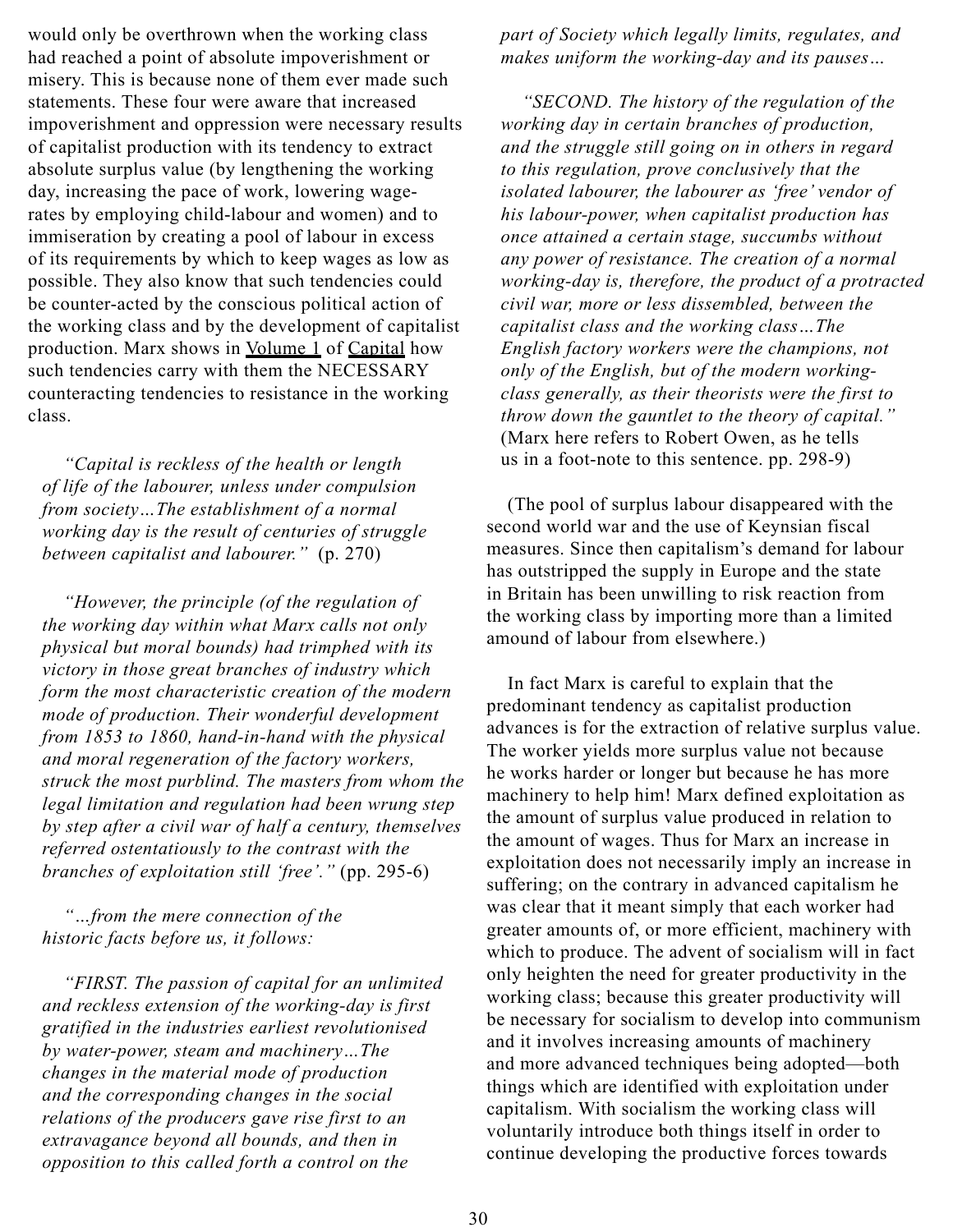communism. Marx and Engels' interest in workers' co-operative factories and the Communist Party of the Soviet Union's and Lenin's and Stalin's statements about the benefits of workers' control for the working class show that they were not indifferent or hostile to workers' control.

*58.* The ambiguity of the Left's views on workers' control is that, on the one hand, it cannot oppose workers' control with any reasons or evidence, while, on the other hand, it feels that workers' control would unnecessarily prolong capitalism (perhaps forever) by being the sugar coating. This ambiguity began actively to hinder the working class's interest during World War II and has continued to do so since then. Prior to that time, the question of workers' control was of not pressing urgency for the working class. Rather it had first to organise itself as a class capable of acting in factory conditions. It then had to secure its place in the fluctuations of the production cycle—that is, act to try to prevent wage cuts and maintain employment (in fact this problem intensified so that it came to eclipse all others for the working class in the 20 inter-war years). The working class had not shown a deep or abiding interest in workers' control up to World War II because it had other more important things to think and act about.

*59.* The Left's ambiguity has been a positive hindrance to the working class because at any point from World War II to 1972 (beginning of the Tripartite Talks) the working class could have demanded workers' control as the only basis for the Incomes Policy being tried by each successive government. By taking the initiative the working class would have been in a position to quicken the pace of implementation of workers' control (by making it easier for the conservative sections of capitalists to be whipped into line by the progressive ones). Such tangible signs of working class power usually have greater effect than when that power is presented as a logical result which is hypothetically inevitable by the capitalist

politicians.

*60.* Instead the working class's erstwhile Left mentors have spent all their energy in arguing the opposite, that threats to the right to work, and wage reductions are still the main danger to the working class. A slight variant of this is the argument increasingly used: that the working class has an abstract right to ever higher wages. This implies that there is no threat to working class survival today. That survival will somehow take care of itself. There is only abstract right to assert. The world has unaccountably become utopian and all things are always for the best. We assume that the Left uses this argument increasingly because the ridiculousness of maintaining that there is increasing impoverishment is becoming increasingly obvious. Believing that above all a collision course with the capitalists must be steered, the Left can only envision this collision coming out of abstract right, not material necessity. On the contrary, there will be no collision in Britain about abstract right to ever higher wages. The capitalists in Britain feel too certain of the essential materialism and will to survive of the working class to accept a collision with the working class about abstract right to ever higher wages. The capitalists are therefore proceeding to put the working class's materialism to the test by instituting workers' control. Workers' control will mean that every worker will be able to see for himself if the money is there for a wage increase. It will mean that changes in the production process will be argued to the workers on the basis of whether efficiency is increased by them. Workers will have to weigh up the advantages from greater output (more wages) against any disadvantages (more complex techniques requiring greater concentration and skill).

*61.* By its ambiguity the Left has hindered the working class's interests, since workers' control has been necessary for working class survival and development since 1945.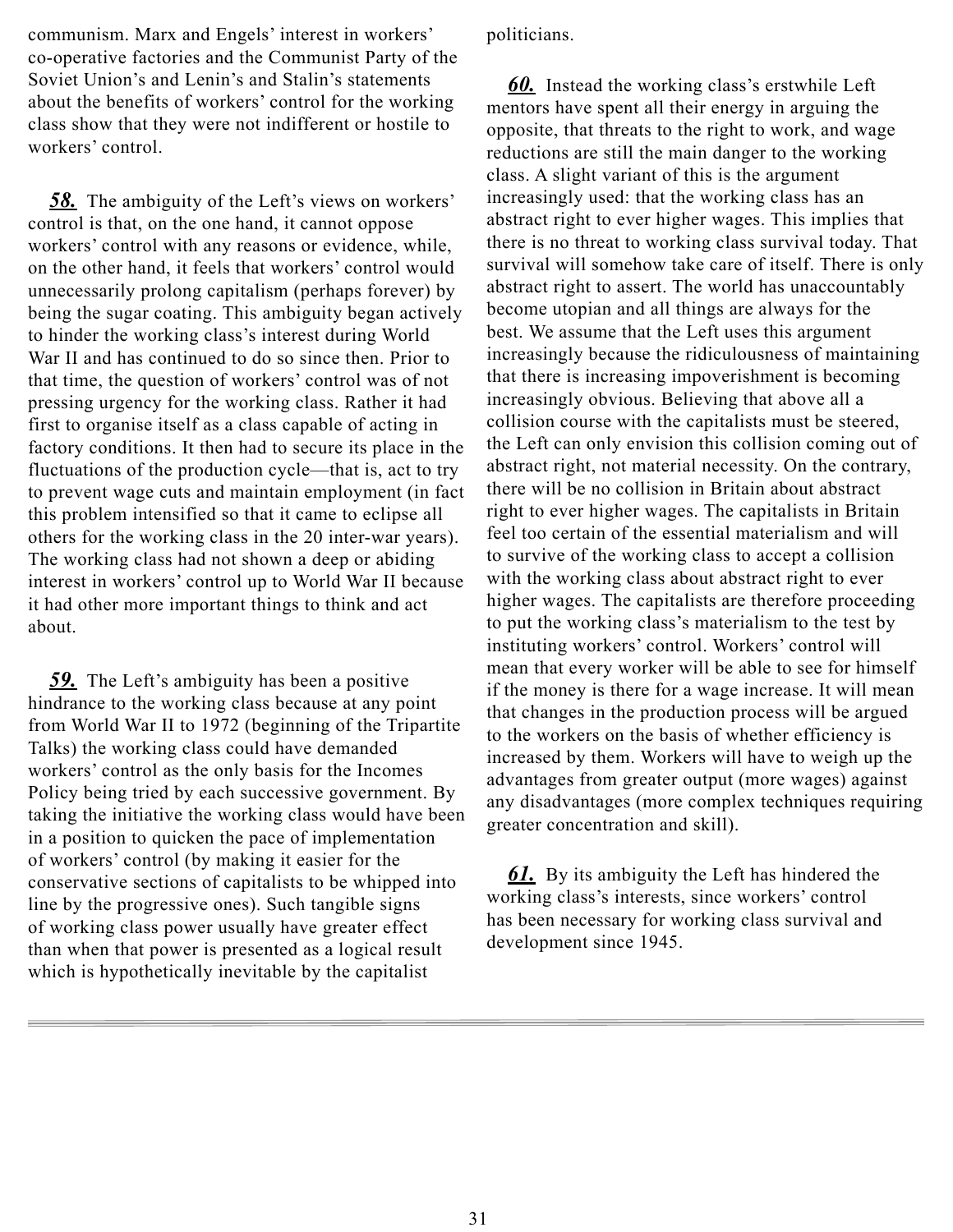<span id="page-31-0"></span>

*Originally published in Liberty, journal of the Irish Transport and General Workers Union, in August 1976* *by Manus O'Riordan*

*Last month we described how TUC General Secretary, Len Murray, proposed to the Annual Trades Union Congress in 1974 the adoption of a Report on Industrial Democracy which demanded the enactment of enabling legislation in order to provide for 50% worker representation both on supervisory boards within the private sector, as well as on the policymaking boards of nationalised industries.*

Resolution No. 17 before that same Conference came out in opposition to any mandatory imposition of supervisory boards with worker directors. Len Murray maintained that there was no necessary incompatibility between that Resolution and the General Council's Report, which was technically speaking correct, since the Report itself clearly held that the enforcement of any such legislative entitlement to 50% worker representation on the board ought to be a voluntary question decided upon by trade union members in each individual enterprise. The fact was, however, that the proposer of Resolution No. 17, Eddie Marsden of the Amalgamated Union of Engineering Workers, had made it perfectly clear that his purpose was to oppose in principle any concept of worker representation on company boards whatever the circumstances. Despite Len Murray's hopes that the conflict of opinion on this question could be wished away by some technical reconciliation, the contrasting approach of Marsden and himself inevitably set the framework for the type of debate which followed.

W. Johnson, M.P. of the Transport, Salaried Staffs Association put the following arguments forward in support of Resolution No. 68 which called for a system of elected and trade union based worker directors for all nationalised transport boards:

*"The trend in the 1970s is towards greater involvement in decision-making, and this trend must be reflected in the relationship between manager and employee, on the factory floor or in the office. It is no longer sufficient for management just to consult the trade union or staff representatives on plans they have already decided to implement.* 

*What we need now is the right of working people to take part in the actual decision-making process themselves. Any such development might help to stop some of the more ill-considered proposals which management advocate and which often result in walkouts, stoppages and industrial chaos.*

*"If workers' representatives were appointed to policy-making boards they would take part in decision-making which would go a long way towards the workers accepting, for example, new production methods, new techniques, re-organisation and major changes, because the workers would have their own colleagues on the board to make sure their interests were protected. A great deal of trouble today is caused by rumours spreading of changes which affect the lives of hundreds of thousands of our people. Much of this anxiety, worry and suspicion would be avoided if the workers' representatives on the board knew about major changes, such as mergers, at the same time as the management and were part of the decision. I believe that the time is now opportune for us to go forward and take this vital step in industrial democracy."*

One particular problem arising from the question of board representation for trade unionists was tackled in the following manner by C. H. Urwin of the Transport and General Workers' Union:

*"On this question of sitting on boards, does it compromise the collective bargaining function? Well, it can or it cannot depending on just how you approach this question. But from a practical point of view, I have experience with other trade*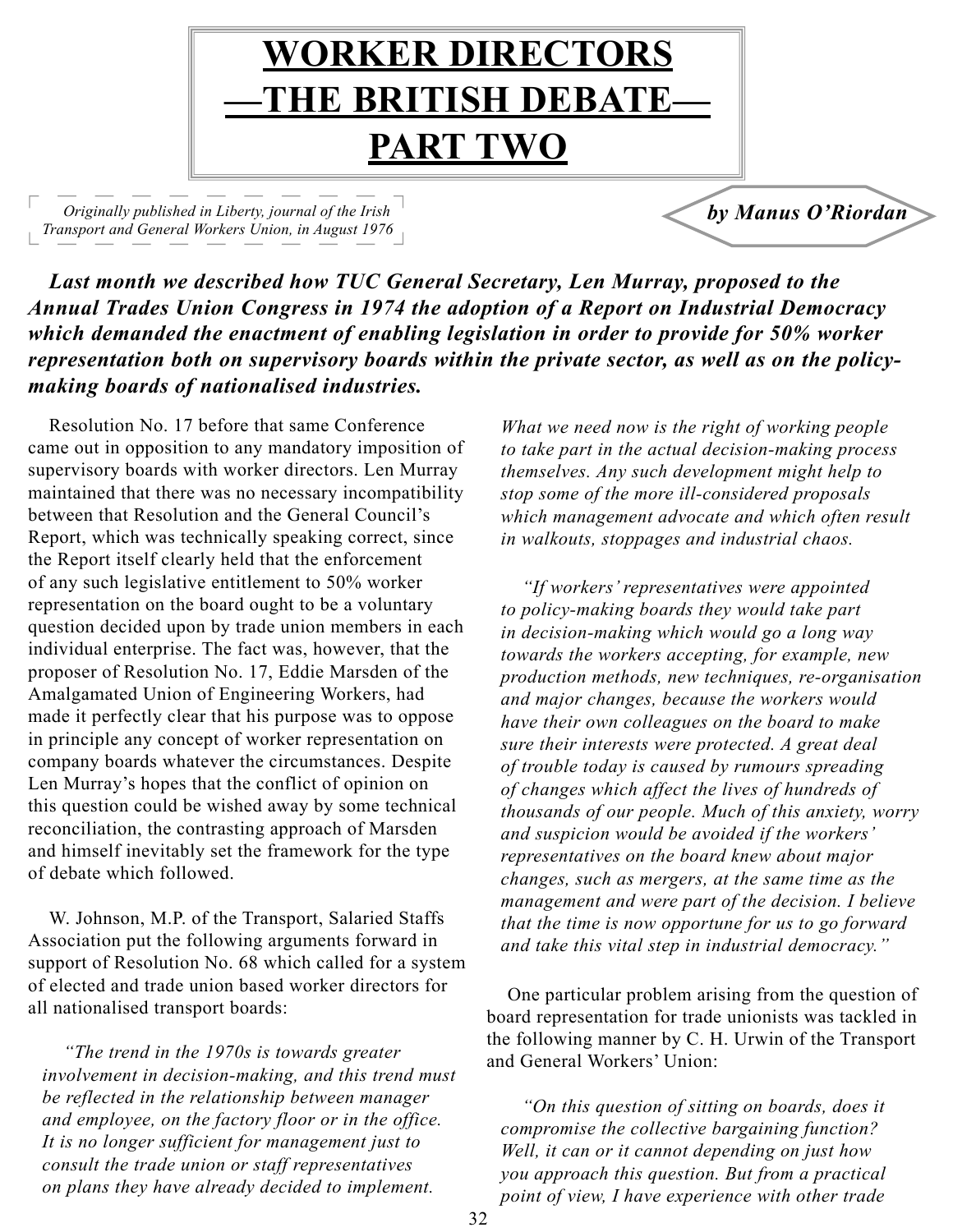*unionists as a representative on the National Freight Corporation which controls about 50 publiclyowned companies…What we are able to do here is to make decisions on things like the location of new areas of employment, where you put your capital injection, what sort of plant, equipment and things of this kind are concerned, and you can directly assist the workers in the industry without compromising the collective bargaining function. I would be very happy to make way as an appointed representative for an elected representative from the people working in the industry."*

The TUC General Council's proposals for worker directors were, however, to be again criticised by the General Secretary of the General and Municipal Workers' Union, David Basnett, when he added his voice in support of composite motion No. 17:

*"…As far as we are concerned, we agree with 90% of this Report. We agree with the need to strengthen trade union organisation, to extend the scope of collective bargaining. However, it is at this point we part company with the Report because the Report then goes on to say that there should be the mandatory introduction of supervisory boards. I think there has got to be a more flexible approach to this subject, an approach that reflects our different industrial structures, that allows us to harmonise with our collective bargaining systems and allows an organic growth from those systems—systems which we know, which we have confidence in and which our members understand. For that reason we support this Composite."*

D. Basnett was joined in his opposition to this proposal from the TUC General Council by E. A. Hammond of the Electrical, Electronic, Telecommunications and Plumbing Union, who argued:

*"We have in past years made lonely interjections into the industrial democracy debate against the idea of worker directors. 'Right old reactionaries' did Jack Jones (of the TGWU) call us in 1968 for opposing the idea—and we welcome into our ranks the AUEW. Jack's resort to such words was probably to cover a lack of argument against our contentions. Such lack continues and the grave fog of woolly imprecision as to what is meant by the worker director proposal has not been dispelled by Len Murray. We have held that our basic and* 

*historic function in the trade unions is quite distinct from that of management. Our vital task is to see that the power which exists in management is not used against the workers' interest. Inevitably the trade union board member would get involved and agree with decisions that the union negotiators would find unacceptable. Negotiators would be compromised because some of their colleagues had participated in making this decision.*

*"…It simply is not good enough for Len Murray, for the General Council, like some great octupus, to swallow all our differences and rely on the digestive system of the beast…The proposal for worker directors, for dual representation, is unnecessary. Sure we want a greater say for our work people, but only through the unions. The General Council shuld not just take into account the motion. They should amend their document accordingly, or if 'amend' is too strong a word, then maybe they would accept 'tidy up'. I support motion 17 and oppose 68."*

After this no-punches-pulled speech from Hammond against any system of worker directors whatsoever, the contrary viewpoint was put with equal vigour in the following speech by B. Dix of the National Union of Public Employees:

*"My union supports the General Council Report and opposes composite motion No. 17. We oppose Composite 17 because, as I think has been demonstrated by the contribution of the combined resource of Eddie Marsden, on the one hand, and the Electricians and Plumbers, on the other, it introduces a confusing and contradictory mixture of ideas which we cannot afford to have on such an important subject. We think too that it is no good the General Secretary saying: 'You can have composite 17 and the Supplementary Report.' You cannot because the whole basis of composite 17 undermines the basic concepts set out in the General Council's Report. David Basnett said: 'We accept 90% of the General Council's Report." But it is the 10% he does not accept, that is the important 10%.*

*"We think that basically composite 17 is dangerous. I am very sorry to see some of my comrades going along with it because what it really does is to move dangerously close to accepting the employers' philosophy to restrict the role of trade unions to the pure collective bargaining process and nothing else. We see trade unions*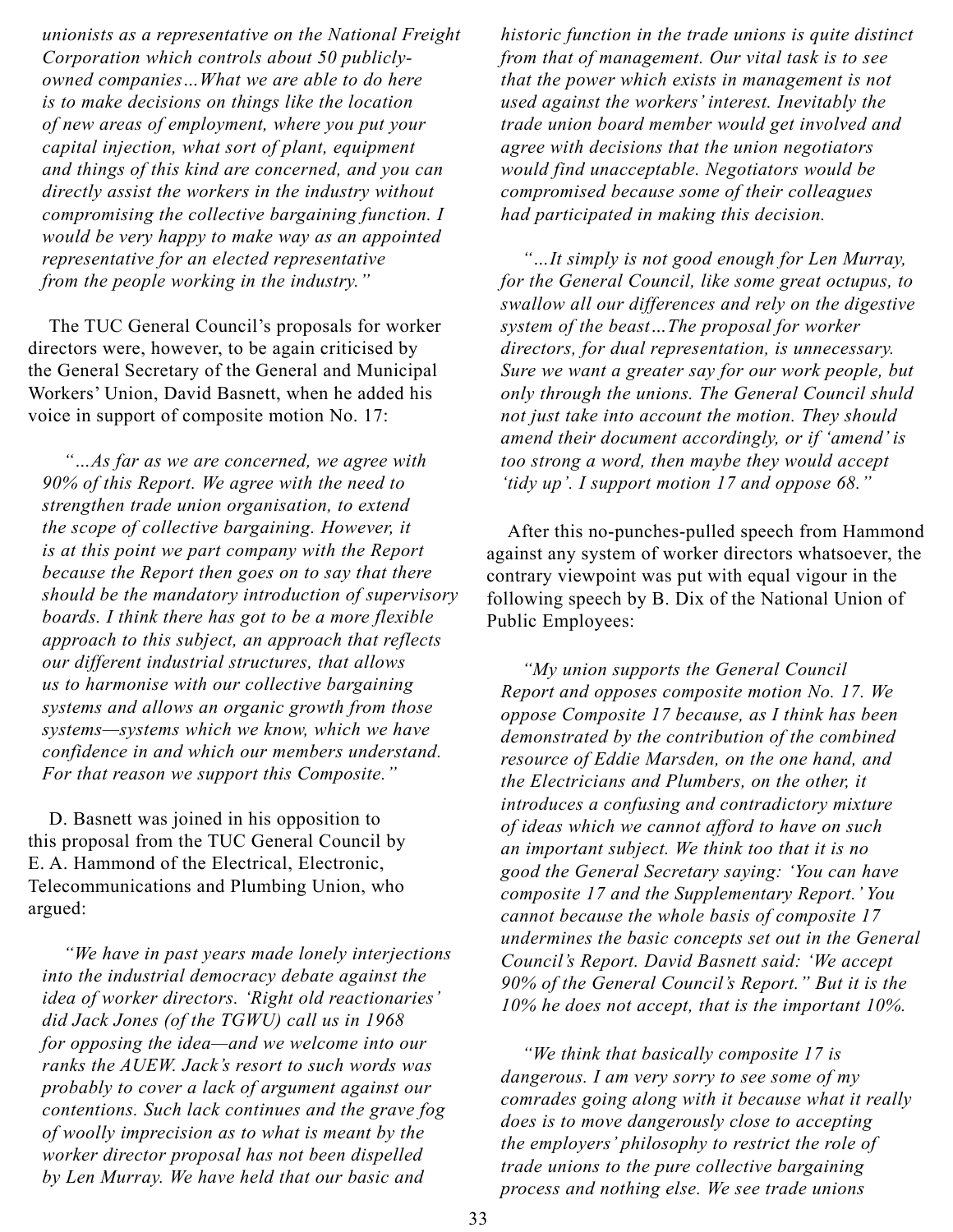*not simply as fruit machines in which workers put tanners to get the jackpot. We see trade unions as agents of social change. That is the difference between us and the employers. If you pass composite 17 you will be the toast of every board of directors in the City of London tonight."*

In reply, Eddie Marsden of the AUEW summed up his argument as follows:

*"We are opposed particularly to worker directors in private companies for the reasons I have already stated. The difference between collective bargaining machinery and supervisory boards is that supervisory boards bring the workers in line with the running of this particular system at a time when it is finishing, and we ought to finish it completely. On the arguments that we have got to have some supervisory boards for investment demands of companies, and so on, it is important to note that in Italy only a few weeks ago, the Italian unions by their normal collective bargaining machinery forced the major Fiat Corporation, and a number of other major companies and public industries as well, to change their investment plans and construction of new plants from the North of Italy down into the South. We can do that and much more, by the strengthening of our normal machinery…and I am very glad indeed that I can say to the EETPU: 'I am glad you're with us'."*

Replying on behalf of the TSSA, W. Johnson, M.P., made the further point:

*"I am always surprised at the attitude of some people who say that the time is never opportune to go forward with major changes which can affect the working lives of all our people. I reject this utterly because I believe this is a reflection on the people up and down the country whom we represent. I believe that workers now have the intelligence, the ability and the capacity to share in management in the way that is suggested in motion 68…I would ask you to support motion 68 and oppose composite 17."*

The final speech in the debate was the reply made by TUC General Secretary, Len Murray, on behalf of the General Council:

*"…Eddie Marsden I think addressed himself more to the defects of the capitalist system—and he deliberately did this—than to some of the other* 

*angles of the Report. Indeed, there are areas on which I could find agreement with Eddie in terms of the need to develop, for example, areas of public ownership. What we are saying here is that these proposals are by no means incompatible with public ownership; indeed they are the corollary. They are the way in which we can transform the previous form of nationalisation into a more dynamic form, involving work people in the industry as such…*

*"…I want to deal with the question of mandatory imposition and the question of worker directors. In paragraph 106 of the Report, we say this: 'Provisions about supervisory boards in the new Companies' Act would only become operative where there is trade union recognition, and the representation of workers could only be through bona fide trade unions choosing to exercise this right.' In moving this Report I made it quite clear that this applied to the nationalised industries and to the public services as well. It is open to you to choose whether you go along this particular road. I hope Mr. Basnett will accept that restatement of the position as meeting the point he was making. And I hope, too, that Congress will accept that we would not want to deny the right of unions in those firms and those industries where they do want to go down this road, even though we accept the right of others not to go down this particular road if that is their wish at this time…*

*"…The point has been made by people at this rostrum that indeed this is a natural development of collective bargaining…The demand for participation in decision-making has always been there. We have developed this to a large extend in terms of recognition and in terms of wage negotiations. The essential point is that the outcome of these wage negotiations themselves is determined by what is happening in terms of major decisions by the companies as such. We want to be in those decisions. This has been illustrated by the fact that in many companies unions have pushed into that field; they have spearheaded. Now is the time, we believe, to broaden and deepen this advance."*

Having argued the case for the General Council Report on Industrial Democracy, however, Len Murray was not prepared to have the issue moving forward in the direction of workers control recognised as the contentious issue it inevitably had to be if it was to represent any breaking of new ground in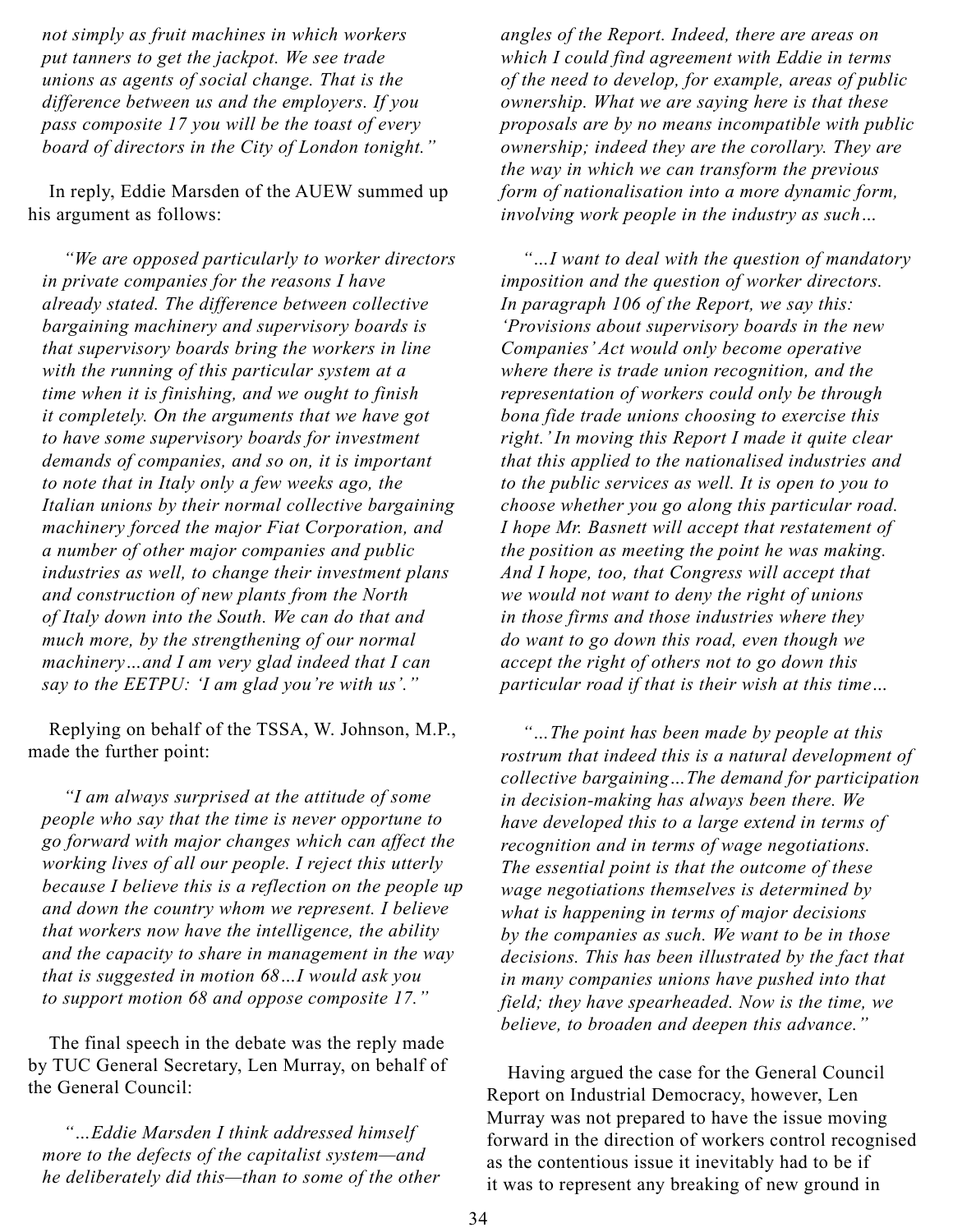terms of trade union traditions. Instead, he sought to reconcile opposites and emerge with the appearance of consensus along the following lines:

*"In conclusion, some people have said that they are going to vote against the composite motion because they believe it is in opposition to the Report. Certainly some of the things said from the rostrum may lead you to believe it is, and it is up to you. We are leaving this to Congress. If you do not think that the composite motion is consistent with the Report, then it is up to you to vote against it. If it is carried, however, the General Council will take it side by side with the Report, not as being a challenge to the Report but as throwing a light on certain aspects of the Report, and use it in the development of companies' legislation and in the discussion which must continue. Therefore, what I am asking you to do is to endorse this Report, to accept the TSSA motion, and to accept the composite motion, if you are satisfied that it is consistent with the Report as such."*

In his concluding sentence Murray told Congress to vote for everything before it—he did not mind which was precisely what Congress went on to do. The technical compatibility of composite 17 with the General Council Report was hardly the point. Speakers such as E. A. Hammond and B. Dix had demonstrated

from quite definite opposing viewpoints that at the very least there was a contradiction in both spirit and motivation involved, and it was precisely such factors as spirit and motivation which would be decisive if any advance was to be made in industrial democracy. The issue was not fought out decisively and the verbal reconciliation which was attempted only resulted in a confused outcome. The TUC General Council interpreted the Congress vote as giving it the goahead to demand the enactment of enabling legislation for 50% worker representation on company boards. The TUC submission to the Bullock Committee on Industrial Democracy, however, came under fire from the EETPU on the right, the GMWU on the centre, and the AUEW on the left—since these unions also felt that the indecisiveness represented by the all-thingsto-all-men Congress vote justified their continued opposition to any system of worker directors.

Hopefully the Irish trade union movement will be in a position to avoid the pitfalls which inevitably result from such indecisiveness and such paperingover of important differences whenever it decides to get to grips with clarifying its demands on industrial democracy. In the meantime, developments in this area subsequent to that 1974 Congress of the TUC, and particularly the diverse evidence submitted to the Bullock Committee on Industrial Democracy will be looked at in greater detail in a future issue.

*A website for this magazine has been set up at: http://www.atholbooks.org/magazines/probs/newseries.php*

*A Forum for discussion of issues raised in this magazine now exists at:*

*http://www.atholbooks.org/forum*

*Anyone can read articles and comments posted on the forum. That does not require registration.* 

*To post articles and comments yourself it is necessary to register as a member of the forum. That is easily done.*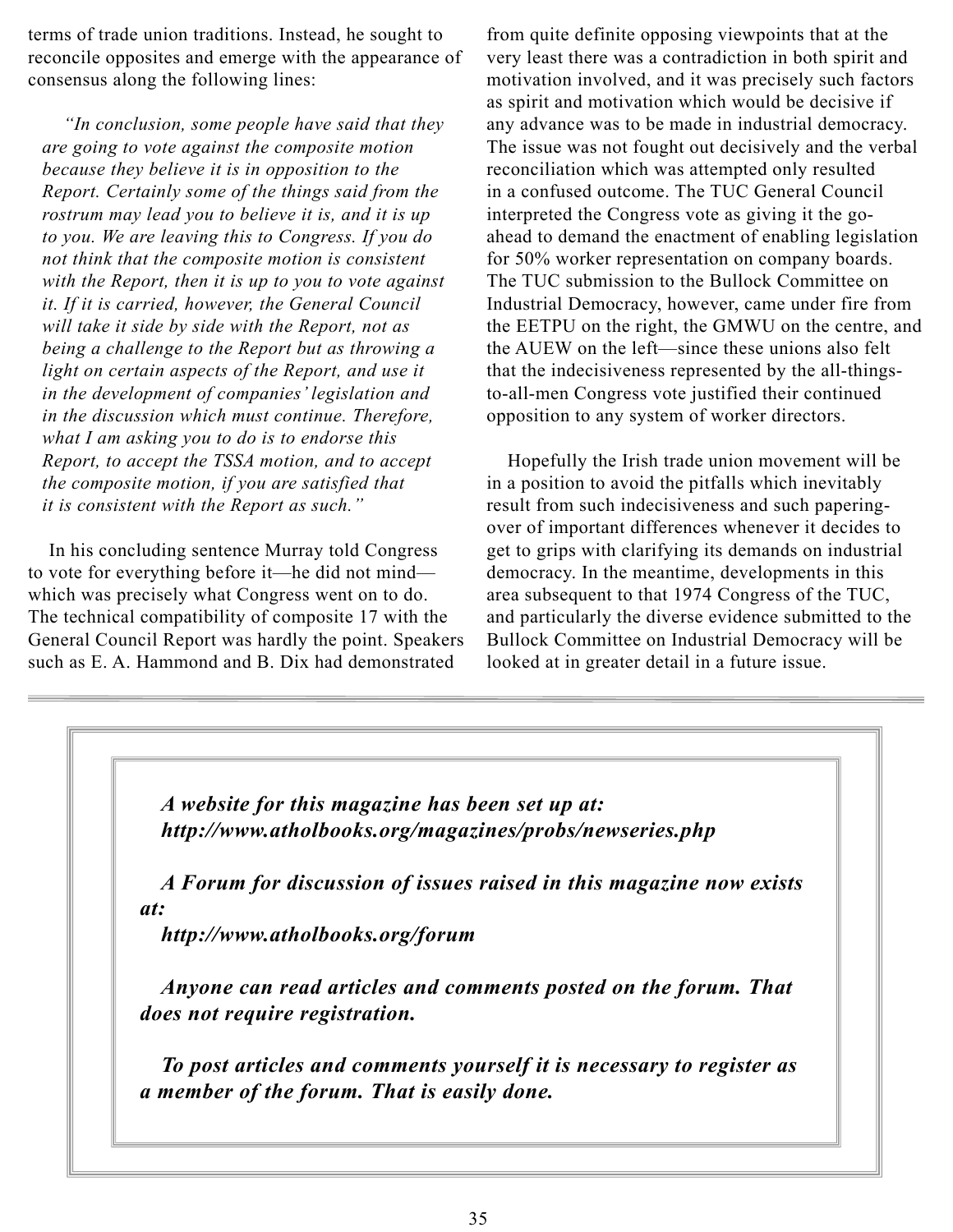# *Reflections On The Campaign For Workers' Control In Britain Part Five: Incomes Policy*

#### *By Conor Lynch*

<span id="page-35-0"></span>*The series on the story of the Institute for Workers Control has so far been concerned mostly with that organisation itself and will return to that at future points. That story cannot be separated from the overall story of the efforts to develop a Socialist programme for Britain in the 1970s. The IWC was central to what happened, and what did not happen, in that period. But mighty conflicts were also going on within the trade unions, the Labour Party, the Communist Party, and between all of these. The result was a great divergence between developments in Britain on the one hand, and developments in Ireland and the rest of Europe.* 

The series on the story of the Institute for Workers Control has so far been concerned mostly with that organisation itself and will return to that at future points. That story cannot be separated from the overall story of the efforts to develop a Socialist programme for Britain in the 1970s. The IWC was central to what happened, and what did not happen, in that period. But mighty conflicts were also going on within the trade unions, the Labour Party, the Communist Party, and between all of these. The result was a great divergence between developments in Britain on the one hand, and developments in Ireland and the rest of Europe on the other. It is important to understand these things as there is now a movement for convergence again, but this time on British and not European terms.

It never ceases to amaze me that the left and the British based trade unions in Ireland (and, of course, in England) continue to promote the policies of *"free collective bargaining"*. To a blind man it is obvious that it is such market based policies that have brought the British trade unions to irrelevance over the last thirty years. They had governments proposing, almost insisting on, the trade unions having at least an equal say with employers and government, not only on matters of wages, or indeed democracy in the workplace, but on the whole range of social and economic policies. The latter is what the Irish trade unions have and are opposed by socialists and trade unionists who get their views packaged for them in Britain.

The Irish are not the odd ones out. They are in line with their European counterparts. And the Irish unions have more members now than ever. (Some unions, such as those in Spain and France, are relatively small. But the system there is unusual in that unions have supporters in the way that political parties have, and so when there is a dispute they can call on support from numbers several times their formal membership. The last major dispute in Spain was the one-day General Strike in June 2002 against proposed cuts in the dole for agricultural and seasonal workers. The support was almost universal even though most strikers were not affected by the issue. And the Aznar Government dropped its proposals.)

The attempt to democratise social and economic decision taking in Britain took place between 1964 and 1979 by both Labour and Conservative governments. Both Harold Wilson (1969) and Edward Heath (1972) attempted to regulate industrial relations by legislation. In both cases there was a quid pro quo for the unions extending their influence over all policies. Heath enacted his law, the Industrial Relations Act, and instituted the beginnings of a Tripartite Agreement. Wilson dropped the 1968 Bill, In Place of Strife. Heath's Act was a dead letter almost as soon as it passed when it was clear that the unions would oppose it with every weapon in their arsenal. In 1973 Wilson promised to repeal the Heath Act if the unions agreed to a voluntary Social Contract. Most of them initially did so.

To begin with the Social Contract involved an Incomes Policy. Inflation was running riot, sometimes reaching 20%. This involved prices leapfrogging wages as well as the usual practice of business upping prices to match available money wages. (Until now the latter factor has been the inflationary pressure in Ireland. Most people's wages have risen to the point where they ignore prices altogether in a large range of purchases—e.g. restaurant prices, entertainment,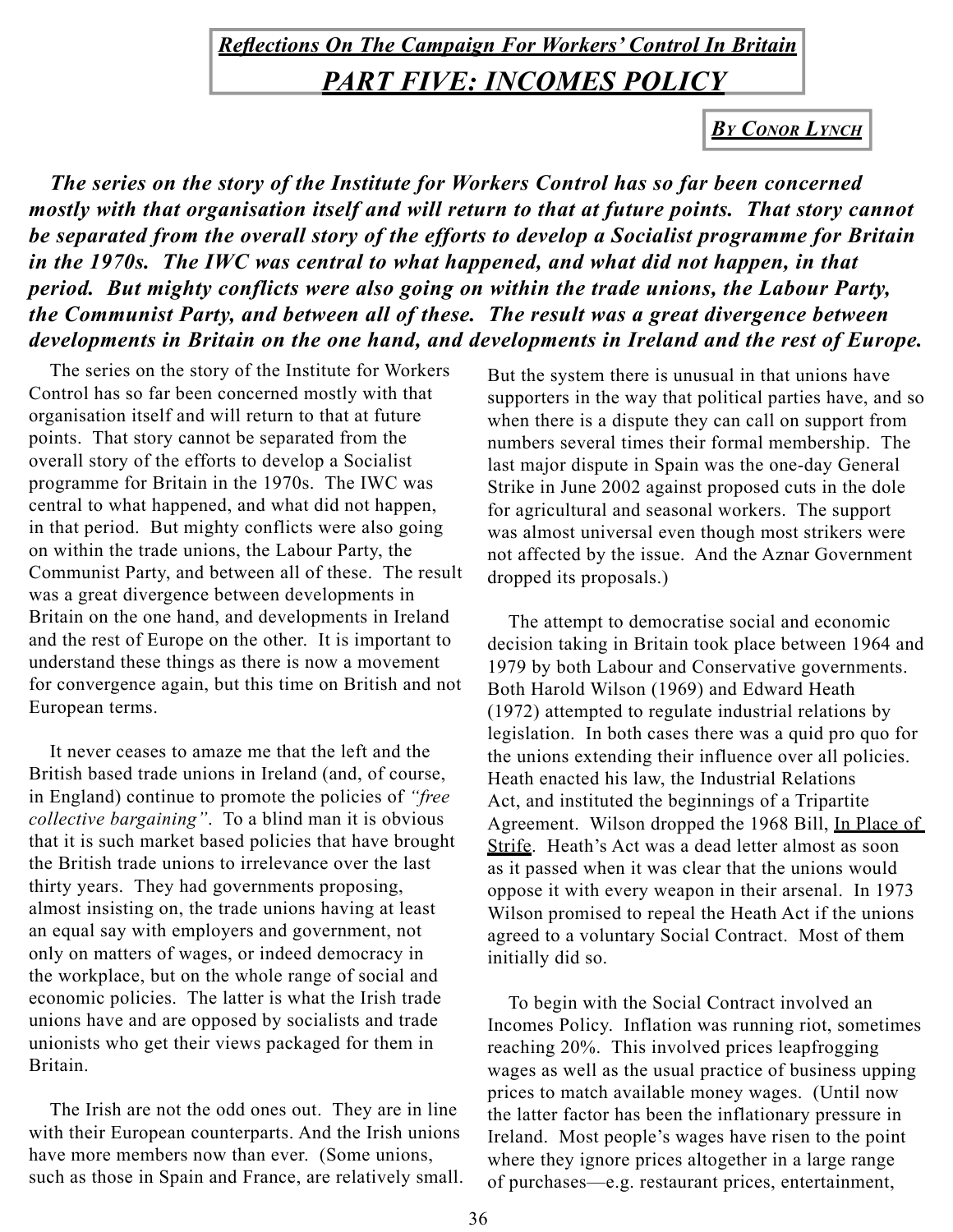some travel, holidays, furnishings and food. So people visiting the country and the poorer sections of the population are hammered.) Then wage demands were huge to keep well ahead of prices. And vice versa.

The Incomes Policy was to ensure that wages covered recent prices and any predicted price rises. It would be reviewed annually. Any rises above inflation had to be related to productivity. Exceptions were made for groups which had fallen well behind, such as the coal miners. Rises were also to take account of differentials between skilled and unskilled work, but such differentials had grown so great that a period of flat rate rises were proposed by the general trade unions.

Wage, price, wage, price inflation in general did nothing for people's standards of living. But it did benefit the better paid and the more powerful as 20% of a lot was much greater than 20% of a little. So the tendency was for the wages gap to rise and the lower paid to suffer. Going for everything you can get is understandable when dealing with the traditional capitalist. Though in *"bad times"* such as the thirties it left the unions with the job of minimising wage cuts. But in 1970s Britain the traditional capitalists were few and far between. The state controlled the heart of the economy – the mines, steel, shipbuilding, electricity, gas, transport, health, schools, a lot of the building and much else. The private sector was, for the most part, dependent on or an adjunct of the state sector. Major engineering companies like Vickers and GKN were dependent to a large extent on military contracts.

One doesn't hear much about the Balance of Trade these days. But then Britain was an industrial state and trading its products for those of others was important. And while imports exceeded exports as a rule, the deficit was made up by *"invisibles"*—the activities of the City of London. Now the activities of the City, often little more than money laundering, are the core of the British economy. That is a good reason why City crooks are seldom prosecuted and there is outrage when the United States wants to have them extradited. The City in the 70s was also fairly marginal to investment. The great bulk of investment came from within companies and from the Government, directly or indirectly.

Britain has not been self-sufficient in food production since the 1830s. Imperialism more and more made up the shortfall. But from the 1950s the trend went the other way. By the late 1970s Britain was almost 70% self sufficient. This was partly because of the decline of empire but also because there was a post-imperialist politics around which leaned towards self-sufficiency. With entry into the Common Market in 1973 the problem went away as the EEC was designed to produce a food surplus. Entry into the EEC and its confirmation in the Referendum in 1975 were opposed by almost the entire spectrum of the left. The Trades Union Congress boycotted EEC institutions from 1973 until after the referendum in 1975. Even then its General Secretary, Len Murray, said he was still opposed to the Community.

Your position on the EEC was what effectively designated you left or right in British politics. (What was *"left"* then is very much New Labour today. Tony Blair campaigned against the Common Market.) The left was not just anti-EEC. It was pro-Commonwealth. And very specifically pro-White Commonwealth. At the time it was just one other matter to be debated. It now seems incredible. But there was much gnashing of teeth over the switch from New Zealand and Australian products to those of the EEC. And chatter about these countries *"standing by us"* in wars. The explanation was, and is, that the left is very, very British.

An insularity, and a real feeling that Britain and its institutions were the best in the world, pervaded the left. On the so-called right, such views were mostly confined to the fringes. There was a view that Johnny foreigner and his ways could only impede the road to Socialism. There seemed to be an extra element of spite against the six countries which until then made up the Common Market—France, West Germany, Italy and Benelux. All were viewed as being the next best thing to fascism – though the word corporatism was the one usually used. The fact that the EEC was based on Christian Democracy with no great difficulty with Social Democracy was evidence enough for hostility. Anti-Catholicism has never died in Britain and is particularly virulent the further left you go. So anything that smacked of the European system was suspect.

Practical industrial democracy or any element of trust in setting wage levels were also suspect never mind how powerful the trade unions were or how sympathetic the Government was. (A whole generation has now grown up in Britain not knowing what it is like to live under a government that is not hostile to working class people—never mind one that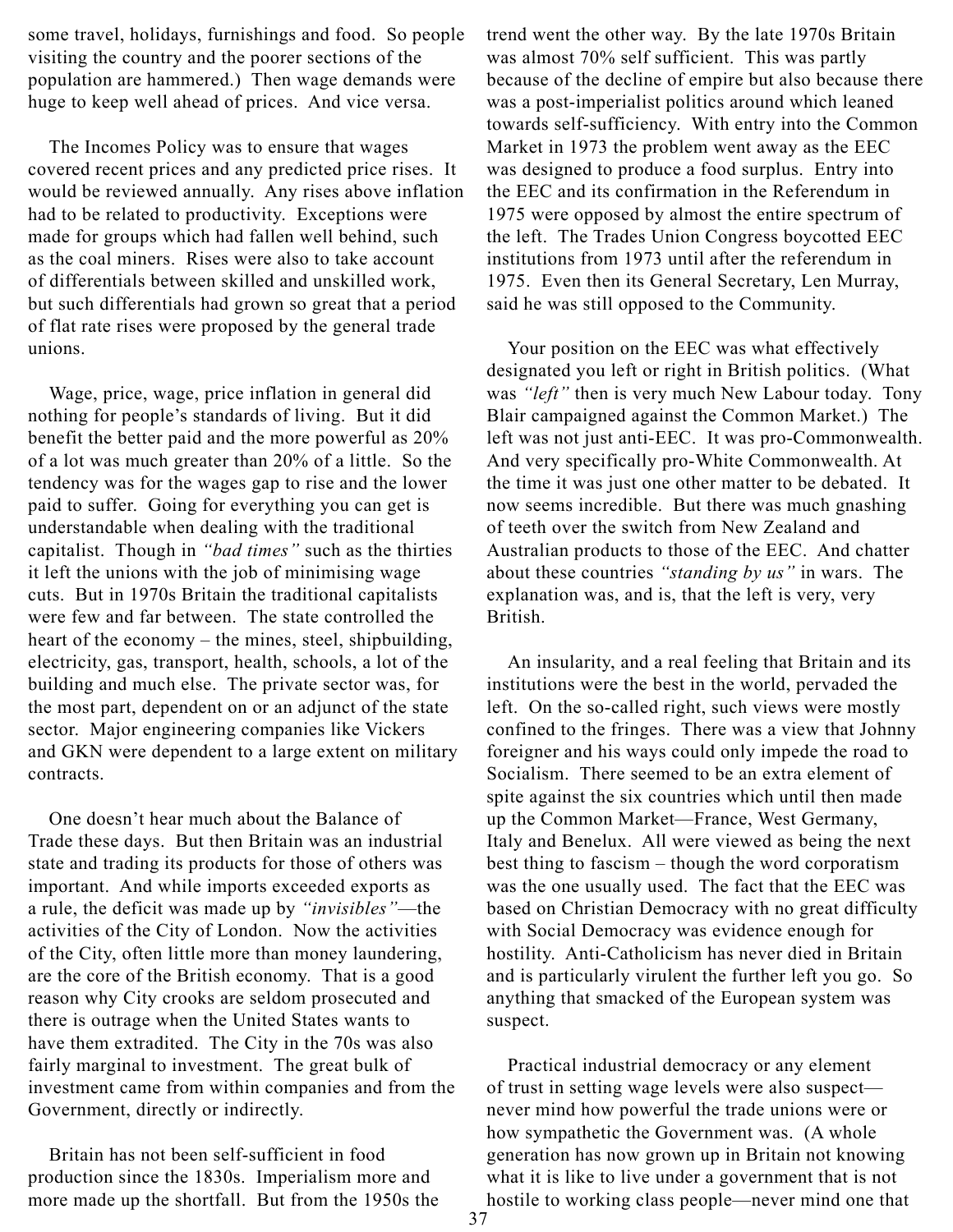is sympathetic.)

The trade unions were hugely powerful and management could only assert any prerogatives with the backing of the state and often not even then. But still most of the unions and all of the left were wedded to *"free collective bargaining"*—and this includes the greater part of the Parliamentary Labour Party and the Institute for Workers Control. (An exception was made in the case of the nationalised industries by some in the IWC and, in theory, by the Communist Party.)

One thing kept alive the possibility for a change in the bad habits of the British labour movement. That was the Transport and General Workers Union. While it went along with all the anti-Europe stuff, it was not too blind to recognise its own strength and the possibilities for growing working class power in the opportunities on offer from the Government and being promoted by a minority in the trade unions. And the man who steered the T&GWU was Jack Jones. He had absorbed and developed the culture of his union which had been developed by its founder, Ernest Bevin. Bevin was dead and continuously slandered. But Jones was in power with a union of nearly two million members.

People like Ken Coates and others in the Institute for Workers Control may not have liked it but they were forced to be somewhat circumspect with their politics, and rarely attempted to take on Jack Jones. Some were afraid of him and others licked his boots. But they continued to attack what he stood for.

At the 1975 Trades Union Congress a motion in favour of Incomes Policy was passed by 6.9m votes to 3.3m. Jack Jones described the alternative as *"a wages free for all which is not trade unionism and is not socialism"*. This reflected the famous *"catch as catch can"* phrase of the union's founder, Ernest Bevin. But Incomes Policy would not in itself help the majority of workers unless it took account of the income difference between different groups of workers. An unskilled worker on a national newspaper earned several times the wage of a skilled carpenter. What is more, the great advance in technology was increasing the general level of skills required unlike in earlier times when it reduced the skill levels of most workers. The levelling down, predicted by political economists was going into reverse. In the following weeks there was a debate in the New Statesman on wage differentials and related matters. This is reproduced below in some detail.

# *THE CASE AGAINST PERCENTAGES by Jack Jones (T&GWU)*

Differentials are still necessary in many industries. They serve a useful purpose if they accurately reflect a real degree of effort or skill or responsibility. But they must always be kept under critical review to ensure they are not merely built-in elements of privilege, no longer required by the needs of the labour market but merely a reflection of protectionist attitudes.

The effect of much good plant bargaining has been to erode differentials. Production workers have increased their earnings by incentive schemes encouraging productivity. In some instances where the organisation of the flow of work has achieved a levelling out of the skill, effort and responsibility required, differentials have been abolished—an acknowledgement that all participating in production have made a roughly equal contribution.

…the real harm has been done by those who have persistently claimed the right automatically to increase their differentials by percentage increases. Some appear to claim a divine right to a percentage increase every wage round equal to that won for those lower in the pay scale… If all received the same percentage increase, based on the RPI [Retail Price Index], then the rich must inevitably get richer, and the poor inevitably poorer. Not only would the top wage and salary earners always get cumulatively greater increases, but they would always improve their ability to create more income and wealth for themselves by investment of various types.

…No doubt the rich would claim they need more because their type of housing is more costly, etc. But the bread, the meat, the petrol, the clothes they buy are the same price as those the working-class families buy. In other words they have the opportunity to save and increase their wealth which is denied the mass of working people. Many of those who claim simply the percentage increase in the RPI have no means of relating the increase sought to the economy—which is a prime recipe for inflation.

The TGWU has long recognised in plant and national bargaining that many factors must be taken into account in wage negotiations. Relativity is always a necessary consideration. But percentage increases based on some external index—whether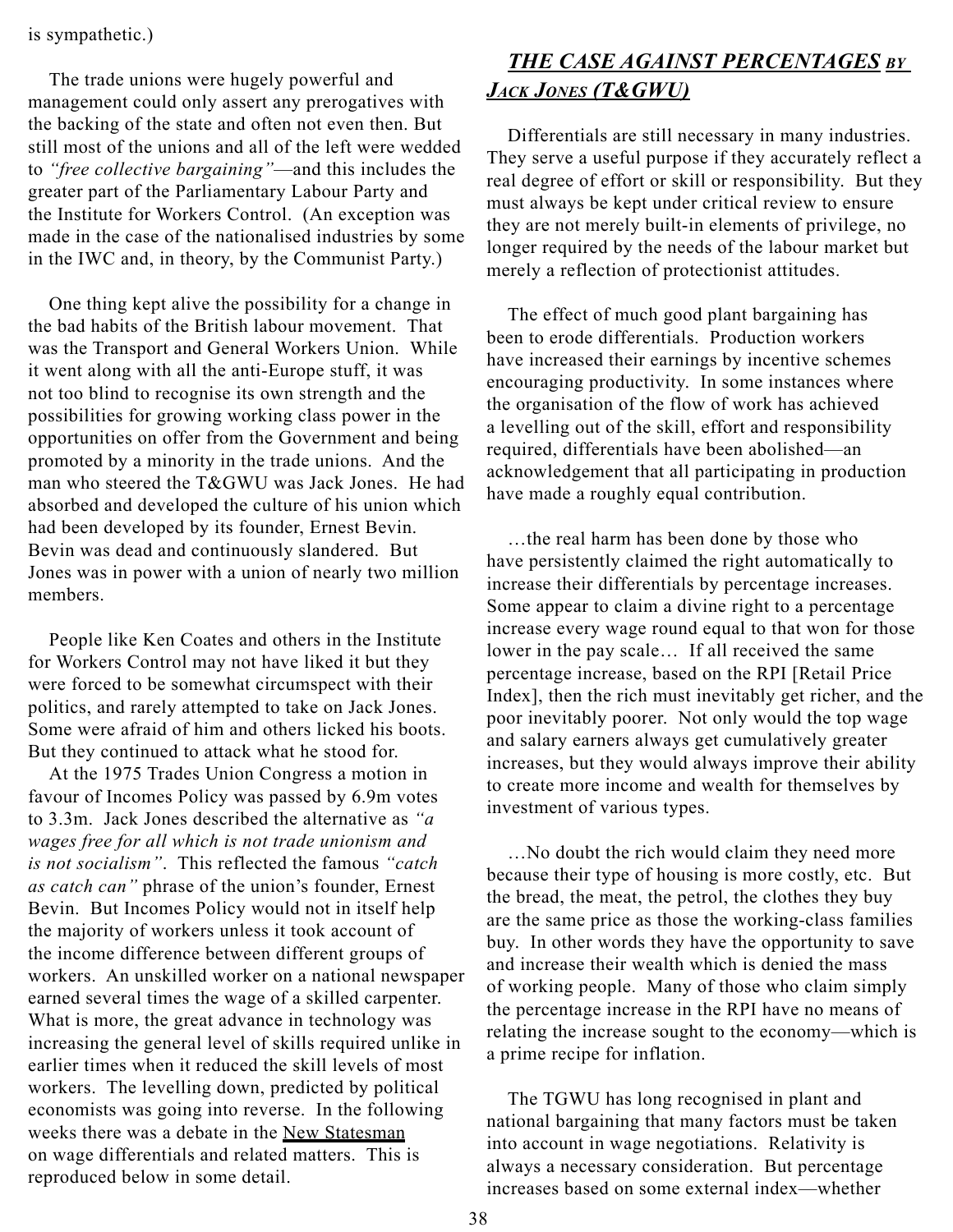related to the cost of living or average earnings—can destroy established and possibly justified differentials and relativities. When times are hard in any firm or industry our members frequently have to accept increases well below the RPI level. Why then, when the whole economy is in difficulties, should some groups expect, and be awarded, percentage increases which are in no direct way justified by their contribution to output, which finally determines our real standard of living?…Reduce the levels at the top and more common sense and reason will prevail below. That is something which certainly ought to be borne in mind when the present counter-inflationary policy comes to an end. [New Statesman, 5<sup>th</sup> September, 1975]

# *IN DEFENCE OF DIFFERENTIALS by John Lyons, General Secretary, EPEA (Electrical Power Engineers' Association)*

…The trouble is that, having agreed that different pay levels reflecting skill, responsibility, etc., are necessary, Jack Jones then goes on to propound a theory for perpetually undermining them. Jack Jones' essential argument is that both those below and above average earnings spend the same amount of money as the average man on bread, meat, petrol, clothes, etc. In fact this is simply untrue and this is at the heart of Jack Jones' fallacy. Those with higher earnings—for example, skilled men compared with unskilled—as a whole buy better food or more of it, have a bigger car or one with a higher performance (thus consuming more petrol), and buy better clothes or more of them. They may have a better house, either better or more furniture, and will either have a holiday more often or a better one.

Not only is this self-evident, since these are the very things that a man wants and uses his higher pay for, but it is all clearly laid out in the household expenditure budgets on which Jack Jones based his argument. They also pay a higher proportion of their income as taxation, though I notice that Jack Jones decided to omit all reference to this in his article…In the absence of more sophisticated indices the application of the flat-rate principle is much more likely to disturb real wage relationships than the percentage principle. Jack Jones, therefore, not only fails to sustain his argument for flat-rate increases; in making the attempt he demolishes it.

Jack Jones' article is revealing in other respects. Consider his attitude to pay in the public service where "across the board increases…cannot be closely related to any real increase in productivity…do not encourage efficiency (and) may encourage over-manning and waste". The sheer confusion of thought in this passage is daunting. Public servants are necessary to carry out the work society wants them to do and at any given time they are paid salaries on the basis of criteria which are open to examination and adjustment. They are just as entitled to maintain their standard of living in the face of increases in the cost of living as any other worker and for this reason percentage increases are appropriate. [New Statesman, 12th September, 1975]

# *THE CIVIL SERVANTS by B.A. Gillman. General Secretary, Society of Civil Servants*

He [Jones] implies that civil servants are a highly paid group who have a tradition of receiving very high and undeserved pay increases. This is false. The nonindustrial civil service comprises some half-million staff of whom at least 350,000 are in grades where a man on his maximum salary with a wife and two children will have take-home pay of less than £40 per week. For the vast mass of civil servants salaries are negotiated by their trade union and it is a gross exaggeration for Jack Jones to insist that it surely is unjust and inequitable for civil servants to be awarded massive increases based on the percentage principle. The pay of a civil servant depends on the examination of a massive amount of evidence of what is being paid for similar work outside the service and the rate negotiated between the unions and the CSD is dependent on that evidence. Although this can be expressed in percentage terms it is not negotiated as such and not related to the Retail Price Index or Wages Index movement.

…The general question of differentials is, of course, a legitimate issue for debate and it is no part of my case that higher paid workers, be they senior civil servants or anyone else, should not make a contribution to a fairer society. I am concerned, however, that the Jack Jones philosophy concentrates so much on those who earn high salaries to the complete exclusion of those who have very high incomes from sources other than earnings. [New Statesman letters, 19<sup>th</sup> September, 1975]